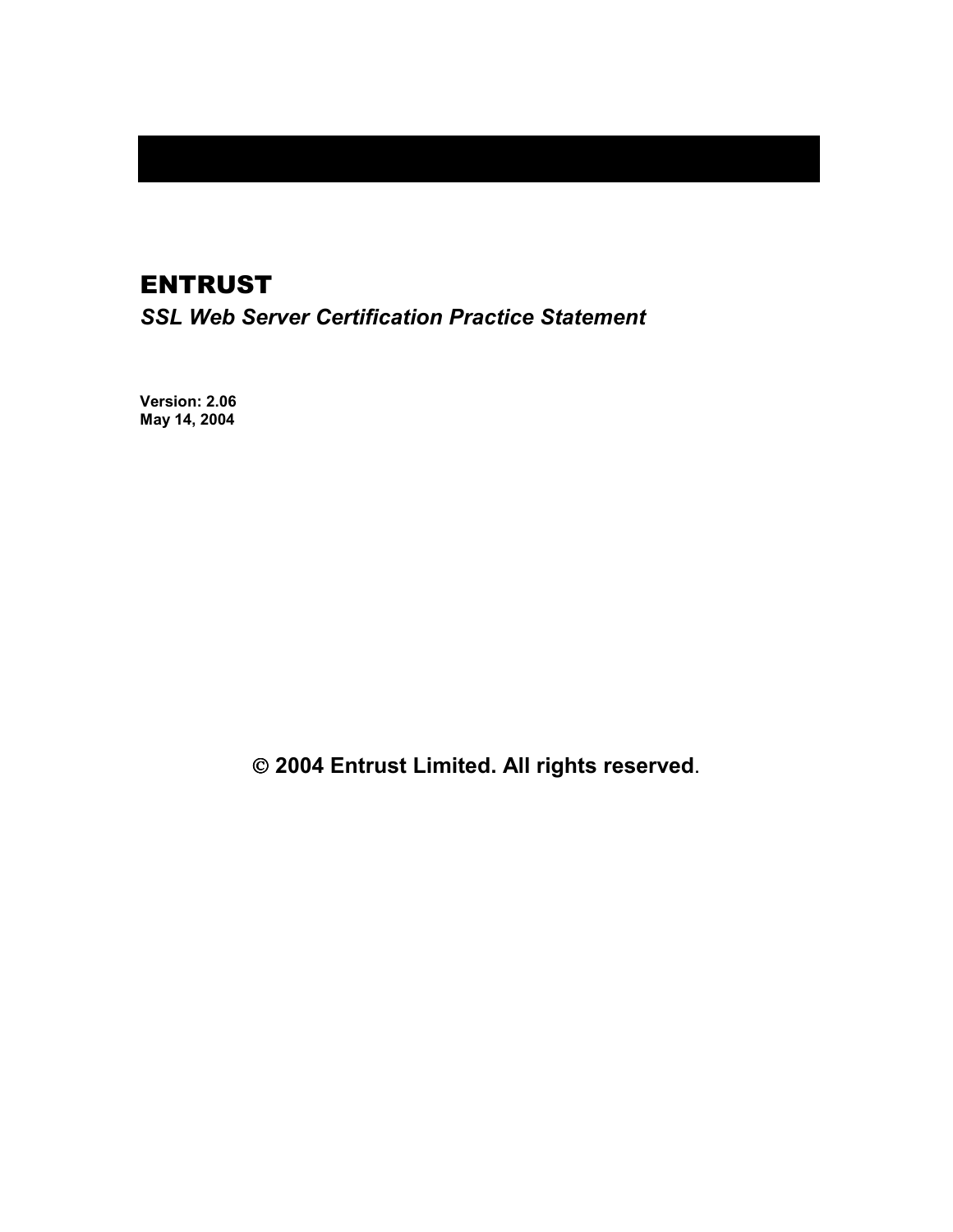# **Revision History**

| Issue | Date              | Changes in this Revision                                                                                                                                                                                                          |
|-------|-------------------|-----------------------------------------------------------------------------------------------------------------------------------------------------------------------------------------------------------------------------------|
| 1.0   | May 26, 1999      | Initial version.                                                                                                                                                                                                                  |
| 2.0   | July 1, 2000      | Addition of provisions dealing with subordinate<br>entities (such as third party registration<br>authorities) in the Entrust.net SSL Web Server<br>public key infrastructure. Revision of numerous<br>other terms and conditions. |
| 2.01  | May 30, 2001      | Minor revisions having no substantive impact.                                                                                                                                                                                     |
| 2.02  | January 1, 2002   | Minor revisions related to replacement Cross<br>Certificate.                                                                                                                                                                      |
| 2.03  | January 1, 2003   | Entrust legal name change.                                                                                                                                                                                                        |
| 2.04  | August 20, 2003   | Minor revisions related to use of certificates on<br>more than one server; permitting use of asterisk<br>in Subject name                                                                                                          |
| 2.05  | November 28, 2003 | Minor revisions to language to handle licensing<br>issues.                                                                                                                                                                        |
| 2.06  | May 14, 2004      | Minor revisions<br>for<br>language<br>to<br>export<br>requirements.                                                                                                                                                               |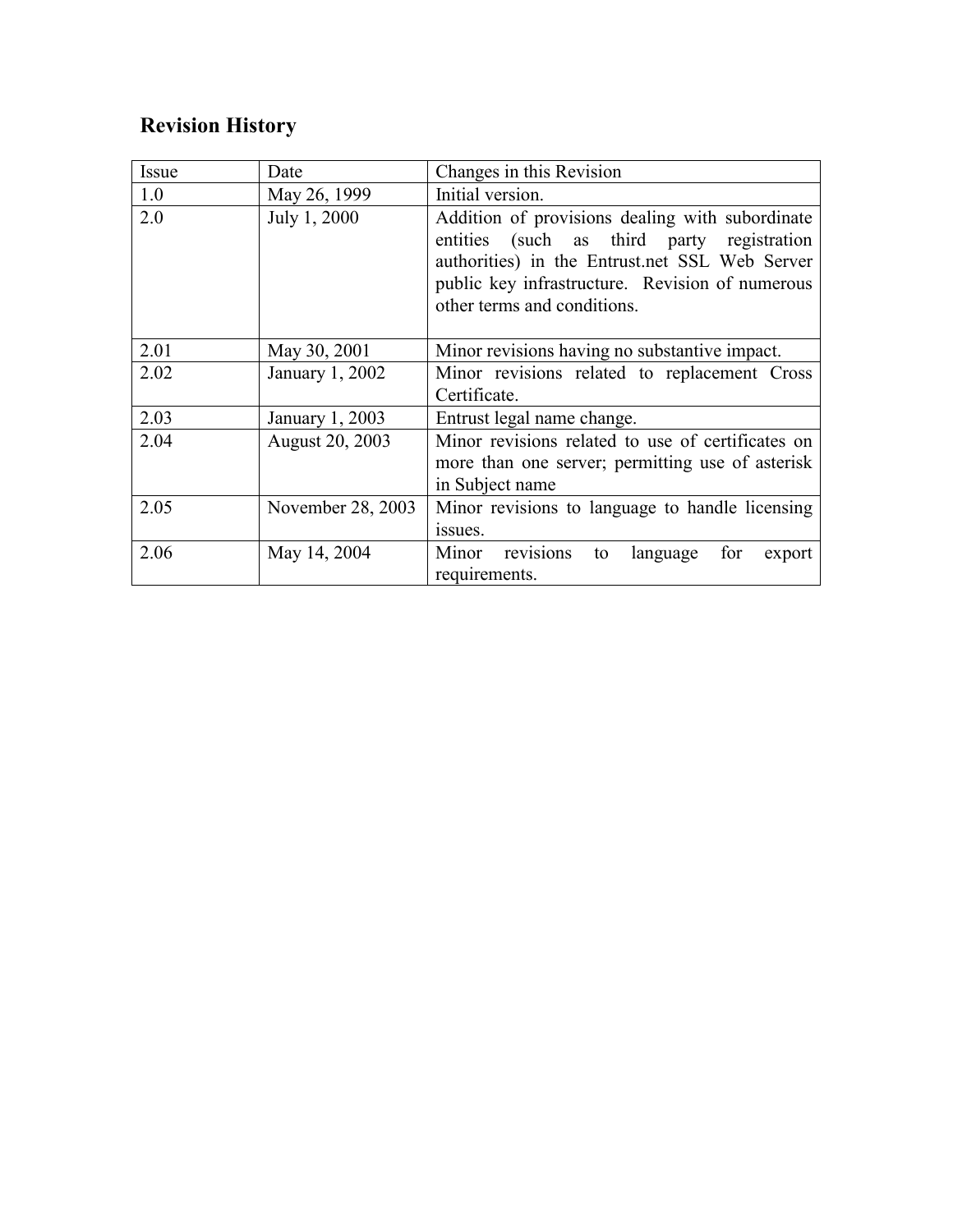# **TABLE OF CONTENTS**

| $\mathbf{I}$ . |                  | Introduction 1.1 |  |
|----------------|------------------|------------------|--|
|                | 1.1              |                  |  |
|                | 1.2              |                  |  |
|                | 1.3              |                  |  |
|                | 1.3.1            |                  |  |
|                | 1.4              |                  |  |
|                | 1.4.1            |                  |  |
|                | 1.4.2            |                  |  |
| 2.             |                  |                  |  |
|                | 2.1              |                  |  |
|                | 2.1.1            |                  |  |
|                | 2.1.2            |                  |  |
|                | 2.1.3            |                  |  |
|                | 2.1.4            |                  |  |
|                | 2.1.5            |                  |  |
|                | 2.2              |                  |  |
|                | 2.2.1            |                  |  |
|                | 2.2.1.1          |                  |  |
|                | 2.2.1.2          |                  |  |
|                | 2.2.1.3          |                  |  |
|                | 2.2.1.4          |                  |  |
|                | 2.2.1.5<br>2.2.2 |                  |  |
|                |                  |                  |  |
|                | 2.3              |                  |  |
|                | 2.3.1            |                  |  |
|                | 2.3.2            |                  |  |
|                | 2.3.3            |                  |  |
|                | 2.4              |                  |  |
|                | 2.4.1            |                  |  |
|                | 2.4.2            |                  |  |
|                | 2.4.3            |                  |  |
|                | 2.5              |                  |  |
|                | 2.5.1            |                  |  |
|                | 2.5.2            |                  |  |
|                | 2.5.3            |                  |  |
|                | 2.5.4            |                  |  |
|                | 2.5.5            |                  |  |
|                | 2.6              |                  |  |
|                | 2.6.1            |                  |  |
|                | 2.6.2            |                  |  |
|                | 2.6.3            |                  |  |
|                | 2.6.4            |                  |  |
|                | 2.7              |                  |  |
|                | 2.7.1            |                  |  |
|                | 2.7.2            |                  |  |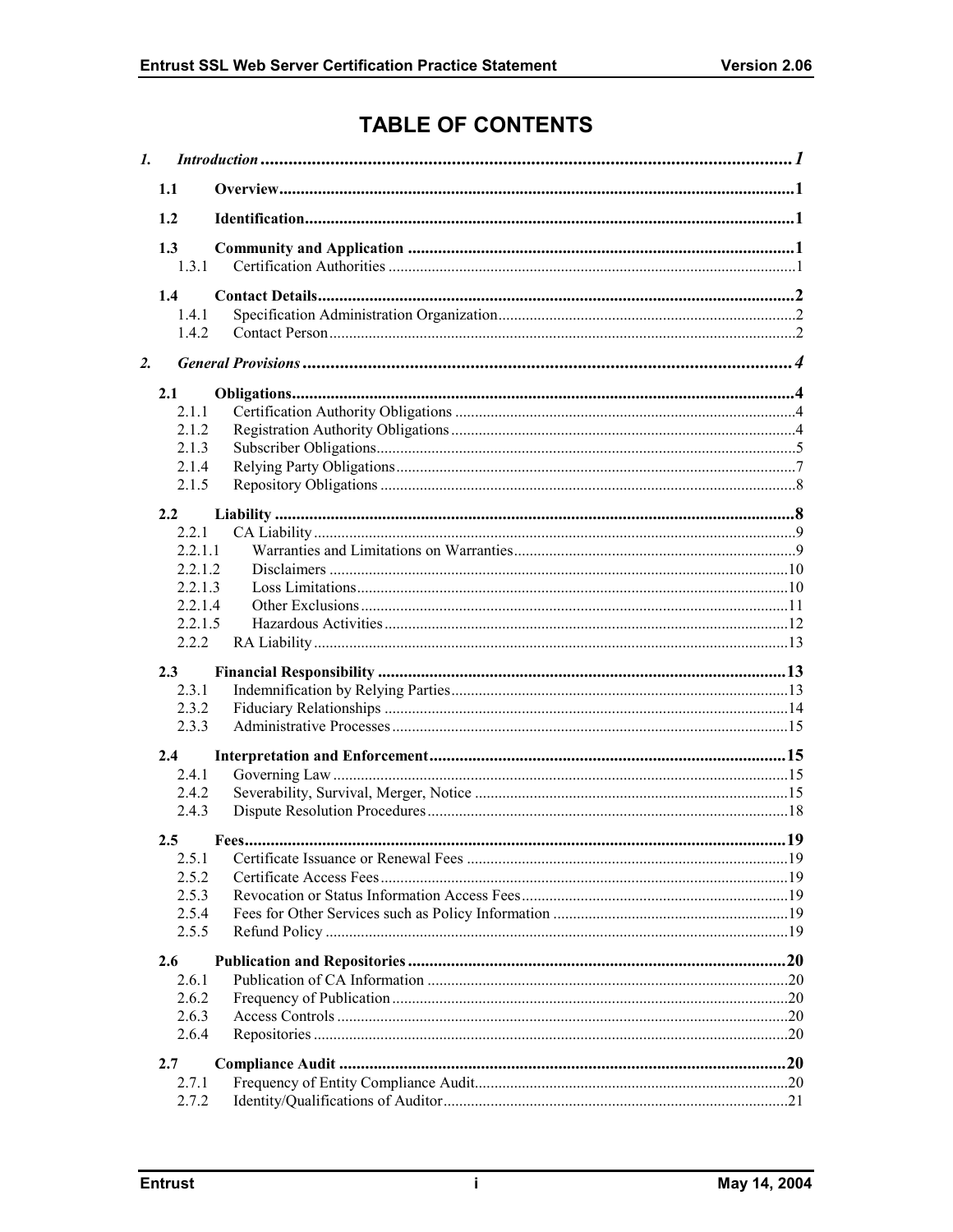|                      | 2.7.3            |                                                                      |  |
|----------------------|------------------|----------------------------------------------------------------------|--|
|                      | 2.7.4            |                                                                      |  |
|                      | 2.7.5            |                                                                      |  |
|                      | 2.7.6            |                                                                      |  |
|                      | 2.8              |                                                                      |  |
|                      | 2.8.1            |                                                                      |  |
|                      | 2.8.2            |                                                                      |  |
|                      | 2.8.3            |                                                                      |  |
|                      | 2.8.4            |                                                                      |  |
|                      | 2.8.5            |                                                                      |  |
|                      | 2.8.6            |                                                                      |  |
|                      | 2.8.7            |                                                                      |  |
|                      |                  |                                                                      |  |
|                      | 2.9              |                                                                      |  |
| $\boldsymbol{\beta}$ |                  |                                                                      |  |
|                      | 3.1              |                                                                      |  |
|                      | 3.1.1            |                                                                      |  |
|                      | 3.1.2            |                                                                      |  |
|                      | 3.1.3            |                                                                      |  |
|                      | 3.1.4            |                                                                      |  |
|                      | 3.1.5            |                                                                      |  |
|                      | 3.1.6            |                                                                      |  |
|                      | 3.1.7            |                                                                      |  |
|                      | 3.1.8            |                                                                      |  |
|                      | 3.1.9            |                                                                      |  |
|                      | 3.2              |                                                                      |  |
|                      |                  |                                                                      |  |
|                      | 3.3              |                                                                      |  |
|                      | 3.4              |                                                                      |  |
| 4                    |                  |                                                                      |  |
|                      | 4.1              |                                                                      |  |
|                      | 4.2              |                                                                      |  |
|                      |                  |                                                                      |  |
|                      | 4.3              |                                                                      |  |
|                      | 4.4              |                                                                      |  |
|                      | 4.4.1            |                                                                      |  |
|                      | 4.4.2            |                                                                      |  |
|                      | 4.4.3            |                                                                      |  |
|                      | 4.4.4            |                                                                      |  |
|                      | 4.4.5            |                                                                      |  |
|                      | 4.4.6            |                                                                      |  |
|                      | 4.4.7            |                                                                      |  |
|                      | 4.4.8            |                                                                      |  |
|                      | 4.4.9            |                                                                      |  |
|                      | 4.4.10<br>4.4.11 |                                                                      |  |
|                      | 4.4.12           |                                                                      |  |
|                      |                  |                                                                      |  |
|                      |                  |                                                                      |  |
|                      | 4.4.13           |                                                                      |  |
|                      | 4.4.14<br>4.4.15 | Checking Requirements For Other Forms of Revocation Advertisements31 |  |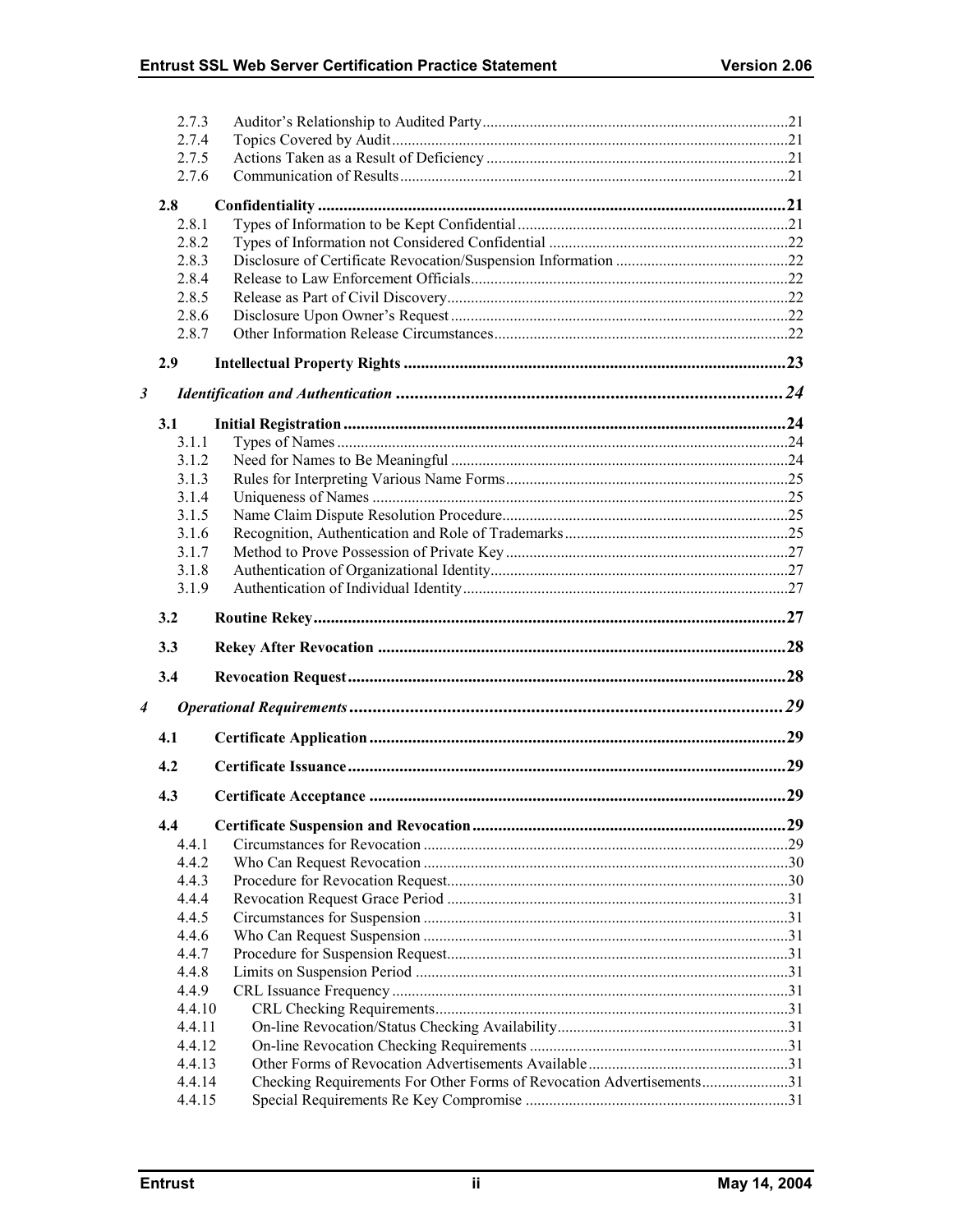|   | 4.5            |  |
|---|----------------|--|
|   | 4.6            |  |
|   | 4.7            |  |
|   | 4.8            |  |
|   | 4.9            |  |
| 5 |                |  |
|   | 5.1            |  |
|   | 5.2            |  |
|   |                |  |
|   | 5.3            |  |
| 6 |                |  |
|   | 6.1            |  |
|   | 6.1.1<br>6.1.2 |  |
|   | 6.1.3          |  |
|   | 6.1.4          |  |
|   | 6.1.5          |  |
|   | 6.1.6          |  |
|   | 6.1.7          |  |
|   | 6.1.8          |  |
|   | 6.1.9          |  |
|   | 6.2            |  |
|   |                |  |
|   | 6.3            |  |
|   | 6.4            |  |
|   | 6.5            |  |
|   | 6.6            |  |
|   | 6.7            |  |
|   | 6.8            |  |
| 7 |                |  |
|   | 7.1            |  |
|   | 7.2            |  |
| 8 |                |  |
|   |                |  |
|   | 8.1            |  |
|   | 8.2            |  |
|   | 8.3            |  |
|   | 8.4            |  |
| 9 |                |  |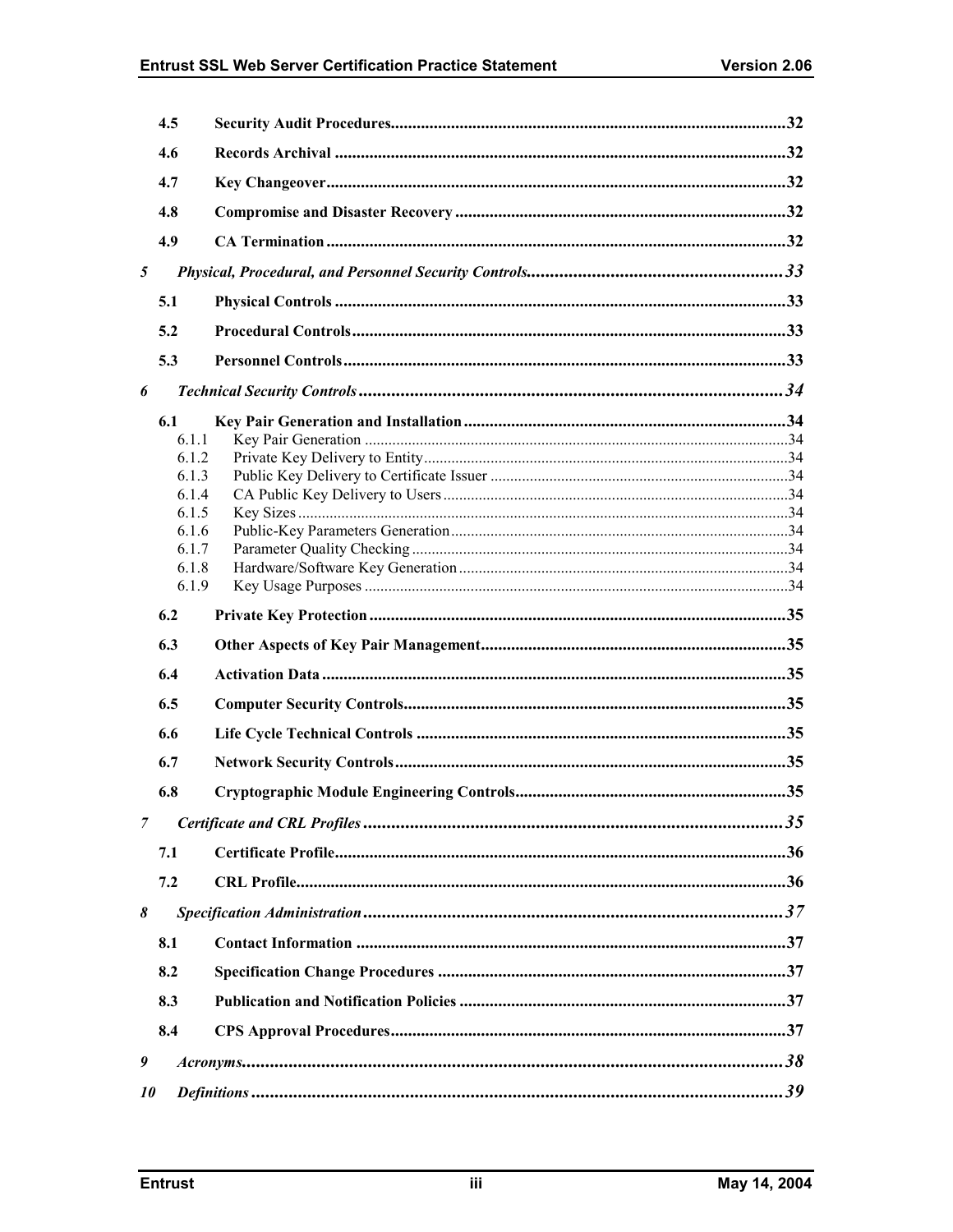#### <span id="page-5-0"></span>**1. Introduction**

The Entrust SSL Web Server Certification Authorities issue Entrust SSL Web Server Certificates to support more secure communications between World Wide Web servers and browsers using the Secure Sockets Layer protocol. Entrust Limited ("Entrust") uses Entrust's award winning Entrust/PKI™ family of software products to provide standards-compliant digital certificates that enable more secure on-line communications.

## **1.1 Overview**

This Entrust SSL Web Server Certification Practice Statement describes the practices and procedures of (i) the Entrust SSL Web Server Certification Authorities, and (ii) Registration Authorities operating under the Entrust SSL Web Server Certification Authorities. This Entrust SSL Web Server Certification Practice Statement also describes the terms and conditions under which Entrust makes Certification Authority and Registration Authority services available in respect to Entrust SSL Web Server Certificates. This Entrust SSL Web Server Certification Practice Statement is applicable to all persons, entities, and organizations, including, without limitation, all Applicants, Subscribers, Relying Parties, Resellers, Co-marketers and any other persons, entities, or organizations that have a relationship with (i) Entrust in respect to Entrust SSL Web Server Certificates and/or any services provided by Entrust in respect to Entrust SSL Web Server Certificates, or (ii) any Registration Authorities operating under an Entrust SSL Web Server Certification Authorities, or any Resellers or Co-marketers providing any services in respect to Entrust SSL Web Server Certificates. This Entrust SSL Web Server Certification Practice Statement is incorporated by reference into all Entrust SSL Web Server Certificates issued by an Entrust SSL Web Server Certification Authorities. This Entrust SSL Web Server Certification Practice Statement provides Applicants, Subscribers, Relying Parties, Resellers, Co-marketers and other persons, entities, and organizations with a statement of the practices and policies of the Entrust SSL Web Server Certification Authorities and also of the Registration Authorities operating under the Entrust SSL Web Server Certification Authorities. This Entrust SSL Web Server Certification Practice Statement also provides a statement of the rights and obligations of Entrust, any third parties that are operating Registration Authorities under the Entrust SSL Web Server Certification Authorities, Applicants, Subscribers, Relying Parties, Resellers, Co-marketers and any other persons, entities, or organizations that may use or rely on Entrust SSL Web Server Certificates or have a relationship with an Entrust SSL Web Server Certification Authority or a Registration Authority operating under an Entrust SSL Web Server Certification Authority in respect to Entrust SSL Web Server Certificates and/or any services in respect to Entrust SSL Web Server Certificates.

## **1.2 Identification**

This document is called the Entrust SSL Web Server Certification Practice Statement.

## **1.3 Community and Application**

Use of Entrust SSL Web Server Certificates is restricted to World Wide Web servers using the Secure Sockets Layer protocol. Any other use of Entrust SSL Web Server Certificates is prohibited.

## **1.3.1 Certification Authorities**

In the Entrust SSL web server public-key infrastructure, Certification Authorities may accept CSRs and Public Keys from Applicants whose identity has been verified as provided herein by an Entrust-operated Registration Authority or by an independent third-party Registration Authority operating under an Entrust SSL Web Server Certification Authority. If an Entrust SSL Web Server Certificate Application is verified, the verifying Registration Authority will send a request to an Entrust SSL Web Server Certification Authority for the issuance of an Entrust SSL Web Server Certificate. The Entrust SSL Web Server Certification Authority will create an Entrust SSL Web Server Certificate containing the Public Key and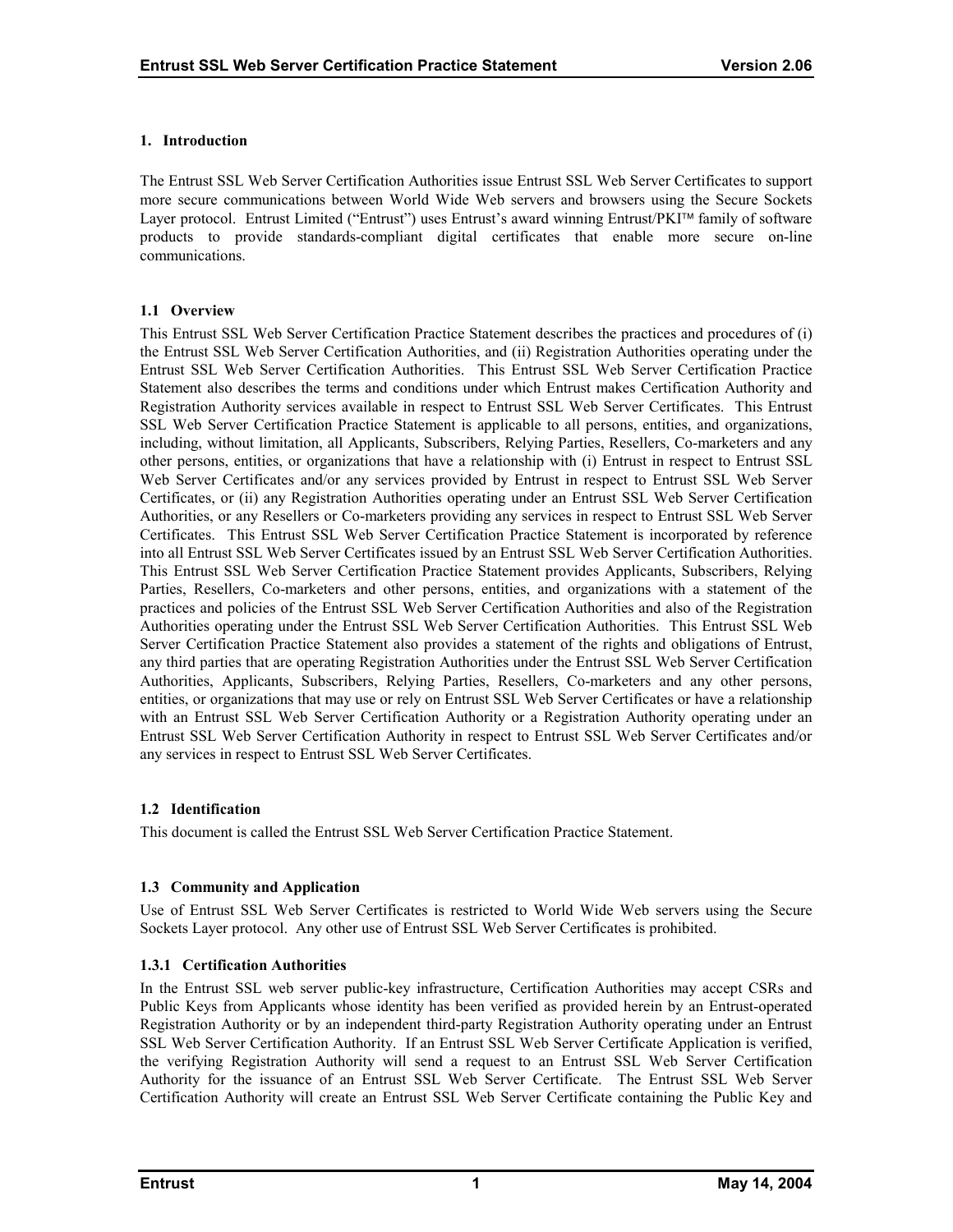<span id="page-6-0"></span>identification information contained in the request sent by the Registration Authority to that Entrust SSL Web Server Certification Authority. The Entrust SSL Web Server Certificate created in response to the request will be digitally signed by the Entrust SSL Web Server Certification Authority.

Only Certification Authorities authorized by Entrust are permitted to issue Entrust SSL Web Server Certificates. In the event that more than one Certification Authority is authorized to issue Entrust SSL Web Server Certificates, Entrust will post a list of authorized Certification Authorities in the Entrust Repository.

## **1.3.2 Registration Authorities**

In the Entrust SSL web server public-key infrastructure, Registration Authorities under the Entrust SSL Web Server Certification Authorities may accept Entrust SSL Web Server Certificate Applications from Applicants and perform a limited verification of the information contained in such Entrust SSL Web Server Certificate Applications. If the information provided is verified according to the procedures established by the Entrust Policy Authority, a Registration Authority operating under an Entrust SSL Web Server Certification Authority may send a request to such Entrust SSL Web Server Certification Authority to issue an Entrust SSL Web Server Certificate to the Applicant.

Only Registration Authorities authorized by Entrust are permitted to submit requests to an Entrust SSL Web Server Certification Authority for the issuance of Entrust SSL Web Server Certificates. In the event that more than one Registration Authority is authorized to perform this function for Entrust SSL Web Server Certificates, Entrust will post a list of authorized Registration Authorities in the Entrust Repository.

## **1.3.3 End Entities**

End entities for the Entrust SSL web server public-key infrastructure consist of:

- 1. **Applicants** An Applicant is a person, entity, or organization that has applied for, but has not yet been issued an Entrust SSL Web Server Certificate.
- 2. **Subscribers**  A Subscriber is a person, entity, or organization that has been issued an Entrust SSL Web Server Certificate.
- 3. **Relying Parties**  A Relying Party is a person, entity, or organization that relies on or uses a Entrust SSL Web Server Certificate and/or any other information provided in an Entrust Repository to verify the identity and Public Key of a Subscriber and/or use such Public Key to send or receive encrypted communications to or from a Subscriber.

## **1.3.4 Applicability**

This Entrust SSL Web Server Certification Practice Statement is applicable to Entrust SSL Web Server Certificates issued by Entrust SSL Web Server Certification Authorities. Entrust SSL Web Server Certificates are issued by Entrust SSL Web Server Certification Authorities for use by World Wide Web servers providing Secure Sockets Layer-based services. Entrust SSL Web Server Certificates conform to the X.509 v3 standard with SSL extensions.

## **1.4 Contact Details**

## **1.4.1 Specification Administration Organization**

The Entrust SSL Web Server Certification Practice Statement is administered by the Entrust Operational Authority and is based on the policies established by the Entrust Policy Authority.

## **1.4.2 Contact Person**

The contact information for questions about Entrust SSL Web Server Certificates is: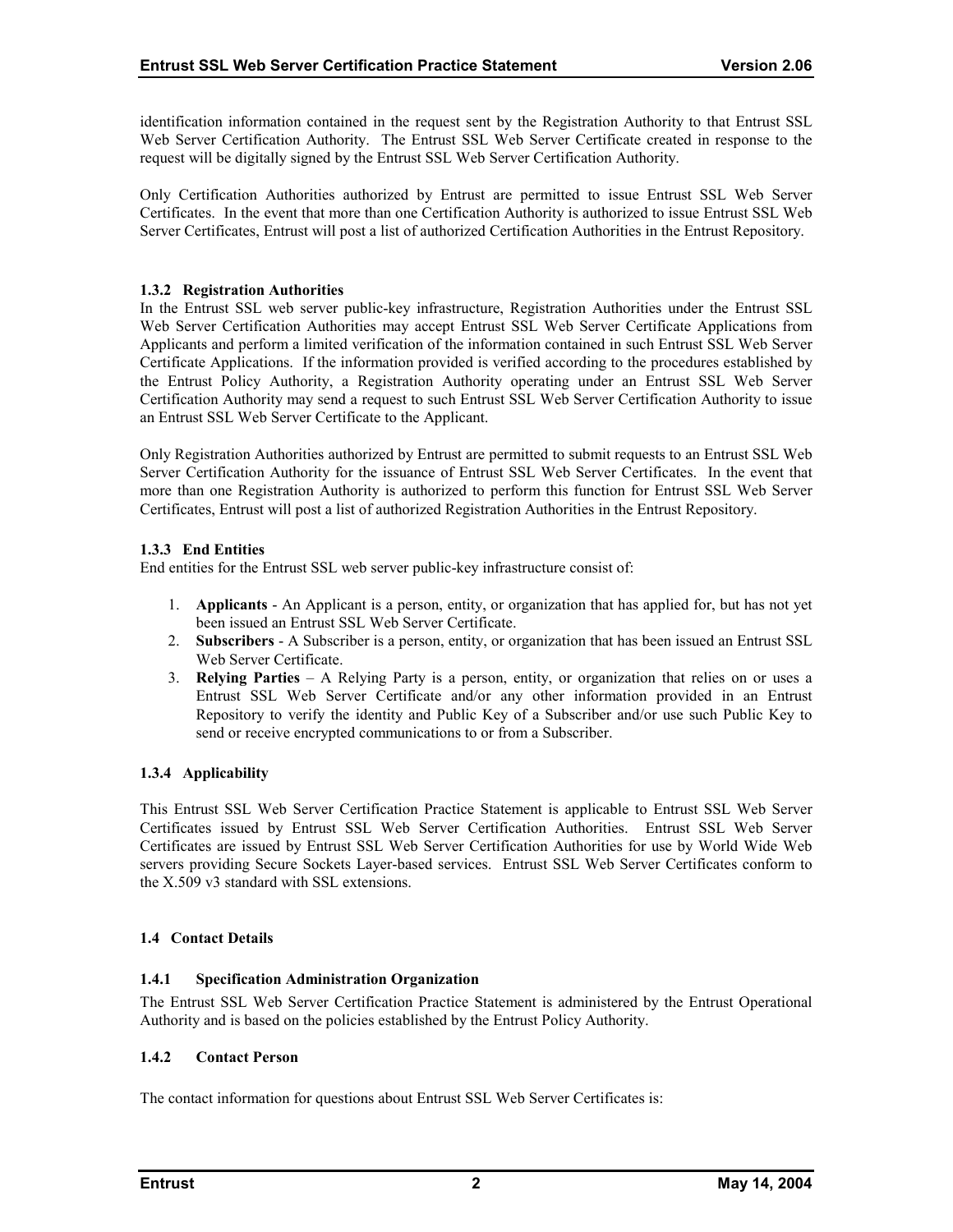Entrust Limited 1000 Innovation Drive Ottawa, Ontario Canada K2K 3E7 Tel: 1-877-368-7483 Fax: 1-877-839-3538 Email: certserv.support@Entrust.com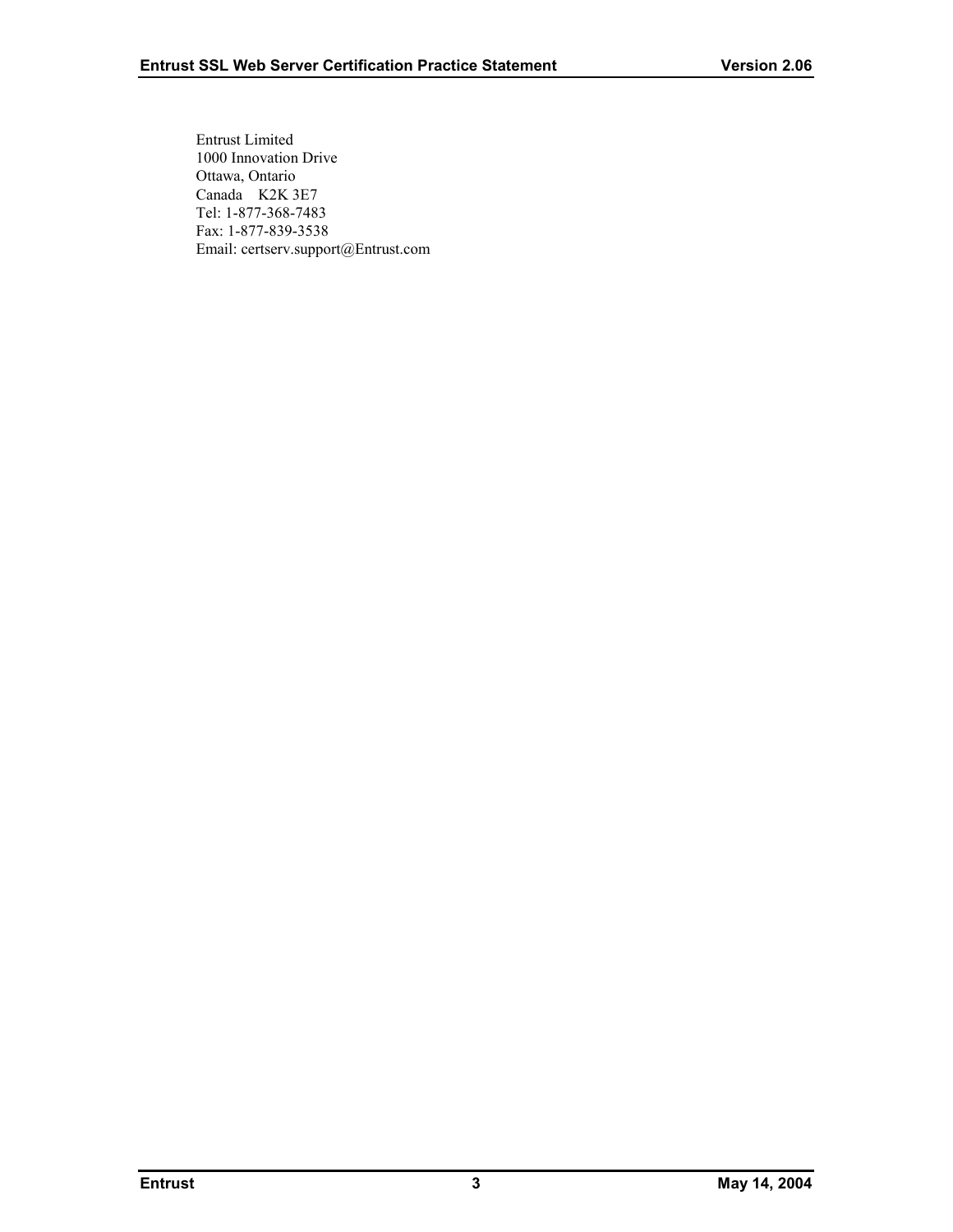#### <span id="page-8-0"></span>**2. General Provisions**

#### **2.1 Obligations**

#### **2.1.1 Certification Authority Obligations**

An Entrust SSL Web Server Certification Authority shall:

- (i) provide Certification Authority services in accordance with the terms and conditions of the Entrust SSL Web Server Certification Practice Statement;
- (ii) upon receipt of a request from a Registration Authority operating under such Entrust SSL Web Server Certification Authority, issue an Entrust SSL Web Server Certificate in accordance with the terms and conditions of the Entrust SSL Web Server Certification Practice Statement;
- (iii) make available Entrust SSL Web Server Certificate revocation information by issuing Entrust SSL Web Server Certificates and by issuing and making available Entrust SSL Web Server Certificate CRLs in an Entrust Repository in accordance with the terms and conditions of the Entrust SSL Web Server Certification Practice Statement;
- (iv) issue and publish Entrust SSL Web Server Certificate CRLs on a regular schedule in accordance with the terms and conditions of the Entrust SSL Web Server Certification Practice Statement; and
- (v) upon receipt of a revocation request from a Registration Authority operating under such Entrust SSL Web Server Certification Authority, revoke the specified Entrust SSL Web Server Certificate in accordance with the terms and conditions of the Entrust SSL Web Server Certification Practice Statement.

In operating the Entrust SSL Web Server Certification Authorities, Entrust may use one or more representatives or agents to perform its obligations under the Entrust SSL Web Server Certification Practice Statement, any Subscription Agreements, or any Relying Party Agreements, provided that Entrust shall remain responsible for its performance.

## **2.1.2 Registration Authority Obligations**

A Registration Authority operating under an Entrust SSL Web Server Certification Authority shall:

- (i) receive Entrust SSL Web Server Certificate Applications in accordance with the terms and conditions of the Entrust SSL Web Server Certification Practice Statement;
- (ii) perform limited verification of information submitted by Applicants when applying for Entrust SSL Web Server Certificates, and if such verification is successful, submit a request to an Entrust SSL Web Server Certification Authority for the issuance of an Entrust SSL Web Server Certificate, all in accordance with the terms and conditions of the Entrust SSL Web Server Certification Practice Statement;
- (iii) receive and verify requests from Subscribers for the revocation of Entrust SSL Web Server Certificates, and if the verification of a revocation request is successful, submit a request to an Entrust SSL Web Server Certification Authority for the revocation of such Entrust SSL Web Server Certificate, all in accordance with the terms and conditions of the Entrust SSL Web Server Certification Practice Statement;
- (iv) notify Subscribers, in accordance with the terms and conditions of the Entrust SSL Web Server Certification Practice Statement, that an Entrust SSL Web Server Certificate has been issued to them; and
- (v) notify Subscribers, in accordance with the terms and conditions of the Entrust SSL Web Server Certification Practice Statement, that an Entrust SSL Web Server Certificate issued to them has been revoked or will soon expire.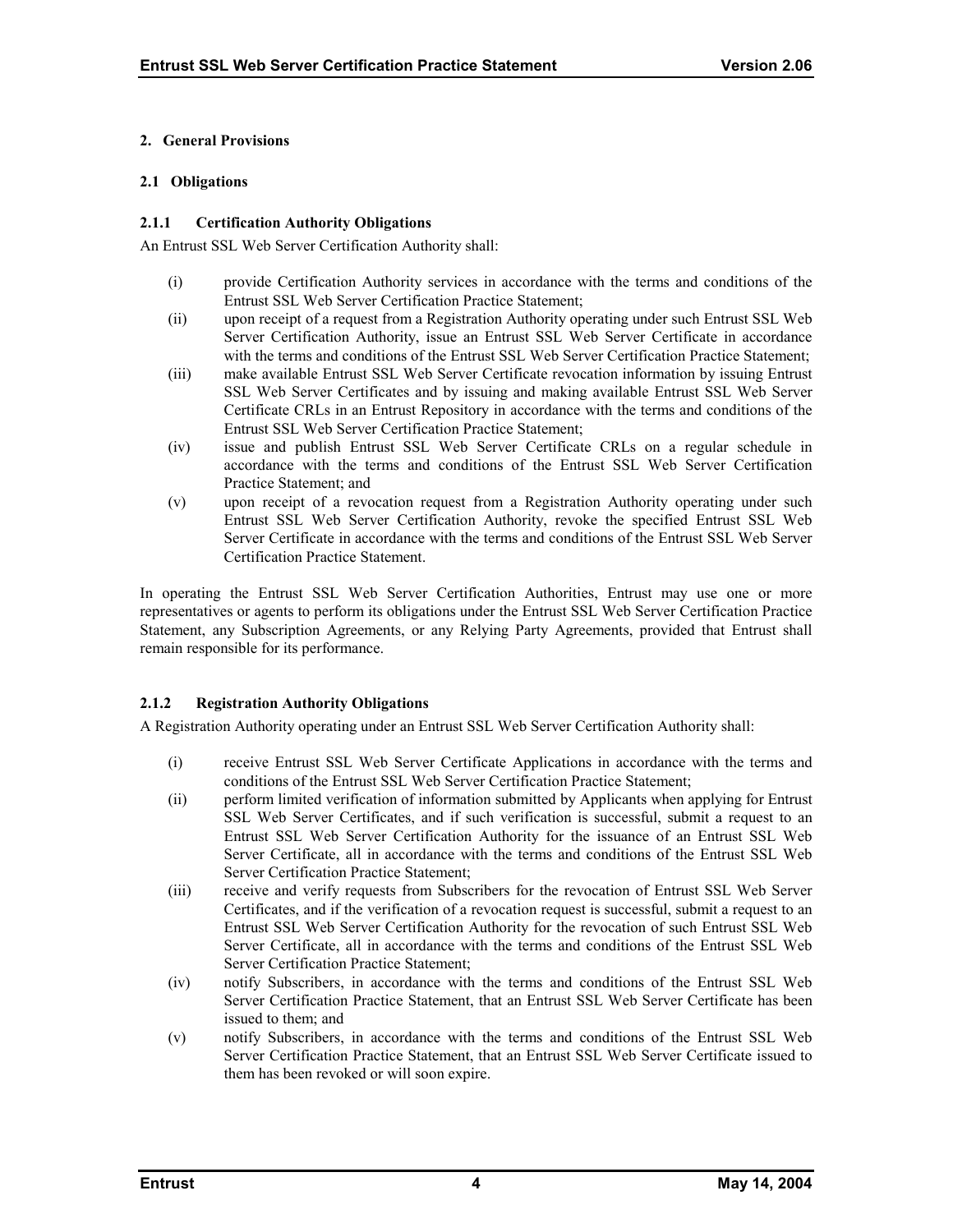<span id="page-9-0"></span>Entrust may use one or more representatives or agents to perform its obligations in respect of an Entrustoperated Registration Authority under the Entrust SSL Web Server Certification Practice Statement, any Subscription Agreements, or any Relying Party Agreements, provided that Entrust shall remain responsible for the performance of such representatives or agents under the Entrust SSL Web Server Certification Practice Statement, any Subscription Agreements, or any Relying Party Agreements. Entrust may appoint independent third parties to act as Registration Authorities under an Entrust SSL Web Server Certification Authority. Such independent third-party Registration Authorities shall be responsible for their performance under the Entrust SSL Web Server Certification Practice Statement, any Subscription Agreements, or any Relying Party Agreements. Entrust shall not be responsible for the performance of such independent thirdparty Registration Authorities. Independent third-party Registration Authorities may use one or more representatives or agents to perform their obligations when acting as a Registration Authority under an Entrust SSL Web Server Certification Authority. Independent third-party Registration Authorities shall remain responsible for the performance of such representatives or agents under the Entrust SSL Web Server Certification Practice Statement, any Subscription Agreements, or any Relying Party Agreements. Entrust may appoint Resellers and Co-marketers for (i) Entrust SSL Web Server Certificates, and (ii) services provided in respect to Entrust SSL Web Server Certificates. Such Resellers and Co-marketers shall be responsible for their performance under the Entrust SSL Web Server Certification Practice Statement, any Subscription Agreements, or any Relying Party Agreements. Entrust shall not be responsible for the performance of any such Resellers and Co-marketers. Resellers and Co-marketers may use one or more representatives or agents to perform their obligations under the Entrust SSL Web Server Certification Practice Statement, any Subscription Agreements, or any Relying Party Agreements. Resellers and Comarketers shall remain responsible for the performance of such representatives or agents under the Entrust SSL Web Server Certification Practice Statement, any Subscription Agreements, or any Relying Party Agreements. Independent third-party Registration Authorities, Resellers, and Co-marketers shall be entitled to receive all of the benefit of all (i) disclaimers of representations, warranties, and conditions, (ii) limitations of liability, (iii) representations and warranties from Applicants, Subscribers, and Relying Parties, and (iv) indemnities from Applicants, Subscribers, and Relying Parties, set forth in this Entrust SSL Web Server Certification Practice Statement, any Subscription Agreements, and any Relying Party Agreements.

## **2.1.3 Subscriber Obligations**

Subscribers and Applicants shall:

- (i) understand and, if necessary, receive proper education in the use of Public-Key cryptography and Certificates including Entrust SSL Web Server Certificates;
- (ii) provide, in any communications with Entrust or an independent third-party Registration Authority, correct information with no errors, misrepresentations, or omissions;
- (iii) generate a new, secure, and cryptographically sound Key Pair to be used in association with the Subscriber's Entrust SSL Web Server Certificate or Applicant's Entrust SSL Web Server Certificate Application;
- (iv) read and agree to all terms and conditions of the Entrust SSL Web Server Certification Practice Statement and Subscription Agreement;
- (v) refrain from modifying the contents of an Entrust SSL Web Server Certificate;
- (vi) use Entrust SSL Web Server Certificates exclusively for legal and authorized purposes in accordance with the terms and conditions of the Entrust SSL Web Server Certification Practice Statement and applicable laws;
- (vii) only use an Entrust SSL Web Server Certificate on behalf of the person, entity, or organization listed as the Subject in such Entrust SSL Web Server Certificate;
- (viii) protect the Subscriber's or Applicant's Private Keys by storing them either on a hardware token or a disk and further by storing that device separately from the Subscriber's or Applicant's computer, when not in use;
- (ix) notify Entrust or, if Applicant submitted its Entrust SSL Web Server Certificate Application to an independent third-party Registration Authority, such independent third-party Registration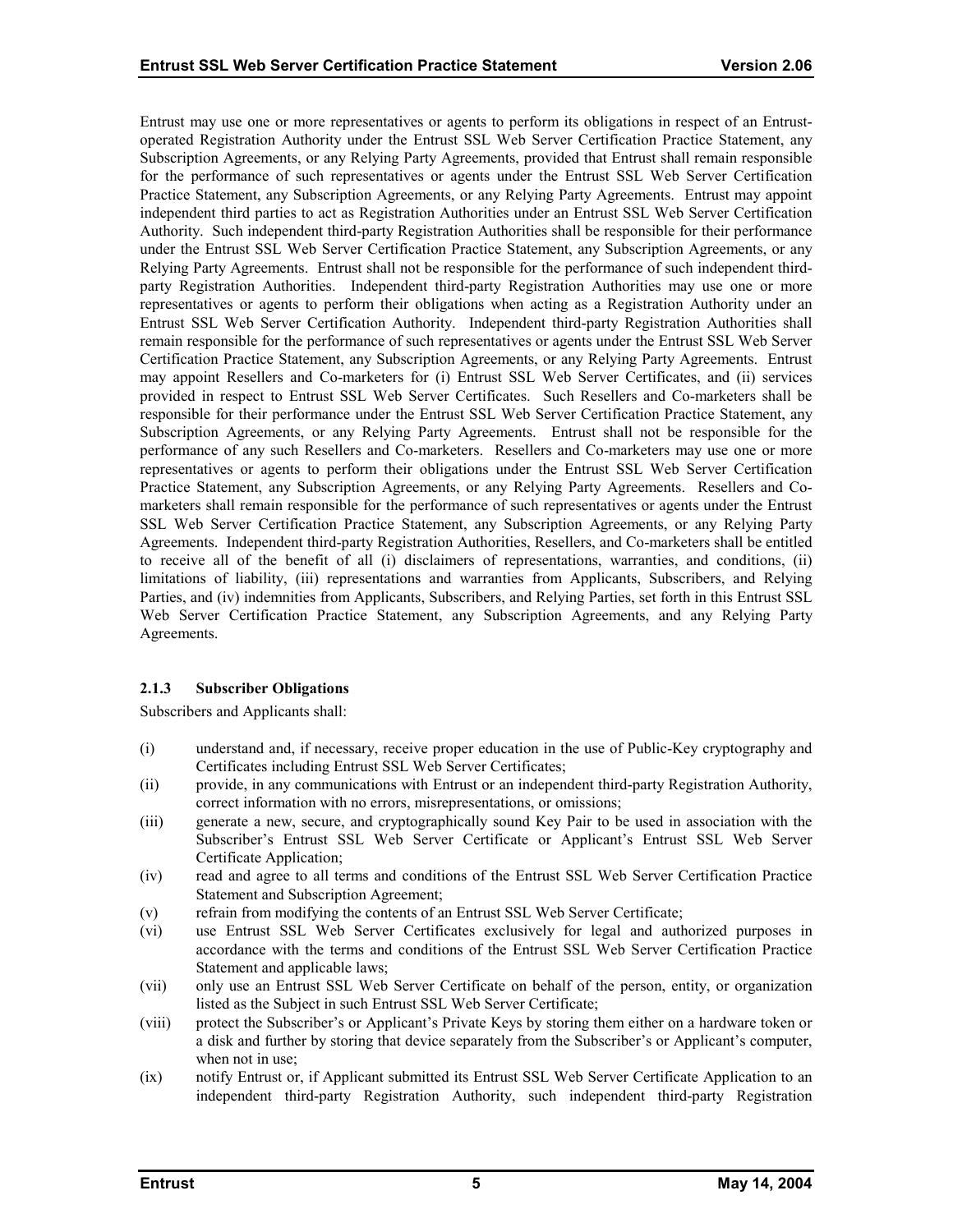Authority, as soon as reasonably practicable of any change to any information included in the Applicant's Entrust SSL Web Server Certificate Application or any change in any circumstances that would make the information in the Applicant's Entrust SSL Web Server Certificate Application misleading or inaccurate;

- (x) notify Entrust or, if Subscriber received its Entrust SSL Web Server Certificate through an independent third-party Registration Authority, such independent third-party Registration Authority, as soon as reasonably practicable of any change to any information included in the Subscriber's Entrust SSL Web Server Certificate or any change in any circumstances that would make the information in the Subscriber's Entrust SSL Web Server Certificate misleading or inaccurate;
- (xi) immediately cease to use an Entrust SSL Web Server Certificate if any information included in the Subscriber's Entrust SSL Web Server Certificate or if any change in any circumstances would make the information in the Subscriber's Entrust SSL Web Server Certificate misleading or inaccurate;
- (xii) notify Entrust or, if Subscriber received its Entrust SSL Web Server Certificate from an independent third-party Registration Authority, such independent third-party Registration Authority, immediately of any suspected or actual Compromise of the Subscriber's or Applicant's Private Keys and request the revocation of such Entrust SSL Web Server Certificate;
- (xiii) immediately cease to use the Subscriber's Entrust SSL Web Server Certificate upon (a) expiration or revocation of such Entrust SSL Web Server Certificate, or (b) any suspected or actual Compromise of the Private Key corresponding to the Public Key in such Entrust SSL Web Server Certificate, and remove such Entrust SSL Web Server Certificate from the devices and/or software in which it has been installed;
- (xiv) only install the Subscriber's Entrust SSL Web Server Certificate on one (1) of Subscriber's World Wide Web server and only use such Entrust SSL Web Server Certificate in connection with such server unless, otherwise expressly permitted by Entrust in writing;
- (xv) refrain from using the Subscriber's Private Key corresponding to the Public Key in the Subscriber's Entrust SSL Web Server Certificate to sign other Certificates; and
- (xvi) use the Subscriber's or Applicant's own judgment about whether it is appropriate, given the level of security and trust provided by an Entrust SSL Web Server Certificate, to use an Entrust SSL Web Server Certificate in any given circumstance.

Entrust SSL Web Server Certificates and related information may be subject to export, import, and/or use restrictions. Subscribers shall comply with all laws and regulations applicable to a Subscriber's right to export, I mport, and/or use Entrust SSL Web Server Certificates or related information, including, without limitation, all laws and regulations in respect to nuclear, chemical or biological weapons proliferation. Subscribers shall be responsible for procuring all required licenses and permissions for any export, import, and/or use of Entrust SSL Web Server Certificates or related information. Certain cryptographic techniques, software, hardware, and firmware ("Technology") that may be used in processing or in conjunction with Entrust SSL Web Server Certificates may be subject to export, import, and/or use restrictions. Subscribers shall comply with all laws and regulations applicable to a Subscriber's right to export, import, and/or use such Technology or related information. Subscribers shall be responsible for procuring all required licenses and permissions for any export, import, and/or use of such Technology or related information.

## **2.1.3.1 Subscriber and Applicant Representations and Warranties**

Subscribers and Applicants represent and warrant to Entrust that:

(i) all information provided by the Subscriber or Applicant to Entrust or to any independent thirdparty Registration Authorities is correct and does not contain any errors, omissions, or misrepresentations;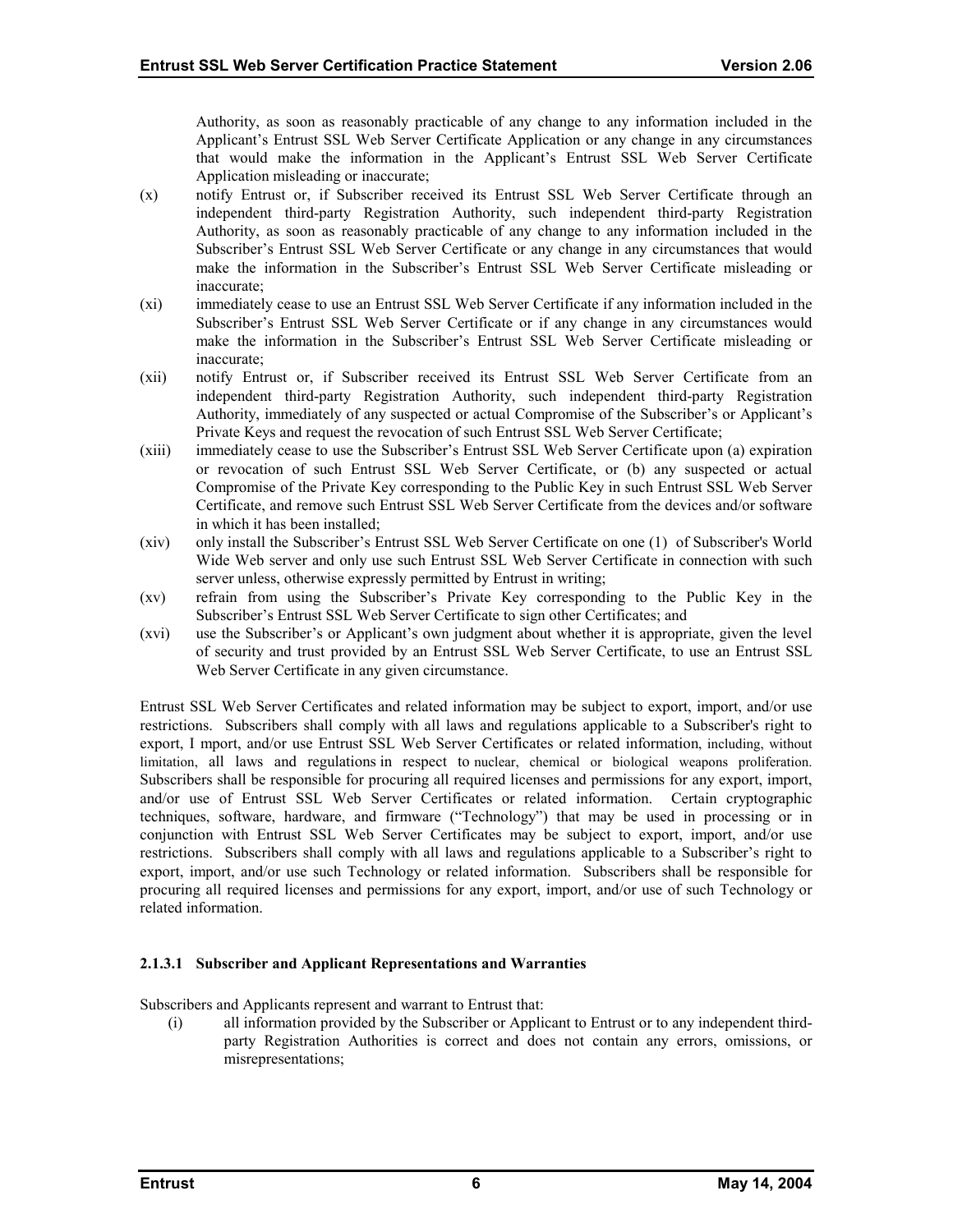- <span id="page-11-0"></span>(ii) the Private Key corresponding to the Public Key submitted by the Subscriber and/or Applicant in connection with an Entrust SSL Web Server Certificate Application was created using sound cryptographic techniques and has not been Compromised;
- (iii) any information provided to Entrust or to any independent third-party Registration Authorities by the Subscriber and/or Applicant in connection with an Entrust SSL Web Server Certificate Application does not infringe, misappropriate, dilute, unfairly compete with, or otherwise violate the intellectual property, or other rights of any person, entity, or organization in any jurisdiction;
- (iv) the Applicant shall notify Entrust or, if the Applicant submitted its Entrust SSL Web Server Certificate Application to an independent third-party Registration Authority, such independent third-party Registration Authority, as soon as practicable if any information included in the Applicant's Entrust SSL Web Server Certificate Application changes or if any change in any circumstances would make the information in the Applicant's Entrust SSL Web Server Certificate Application misleading or inaccurate;
- (v) the Subscriber shall immediately cease to use the Subscriber's Entrust SSL Web Server Certificate if any information included in the Subscriber's Entrust SSL Web Server Certificate changes or if any change in any circumstances would make the information in the Subscriber's Entrust SSL Web Server Certificate misleading or inaccurate;
- (vi) the Subscriber shall immediately cease to use the Subscriber's Entrust SSL Web Server Certificate upon (a) expiration or revocation of such Entrust SSL Web Server Certificate, or (b) any suspected or actual Compromise of the Private Key corresponding to the Public Key in such Entrust SSL Web Server Certificate, and shall remove such Entrust SSL Web Server Certificate from the devices and/or software in which it has been installed; and
- (vii) the Subscriber and/or Applicant will not use Entrust SSL Web Server Certificates for any hazardous or unlawful (including tortious) activities.

## **2.1.3.2 Subscriber Notice Requirements**

Subscriber shall display the following notice in a prominent location on Subscriber's World Wide Web site that may be viewed by Relying Parties (for example, in the "legal" or "disclaimers" section of Subscriber's World Wide Web site):

> "Reliance on Entrust SSL Web Server Certificates is governed by the terms and conditions of the Entrust SSL Web Server Certification Practice Statement [\(www.entrust.net/CPS\)](http://www.entrust.net/CPS) and by the Relying Party Agreement ([www.entrust.net/customer/relyingparty.htm\)](http://www.entrust.net/?). Reliance on an Entrust SSL Web Server Certificate shall constitute acceptance of the terms and conditions of the Entrust SSL Web Server Certification Practice Statement and the Relying Party Agreement."

# **2.1.4 Relying Party Obligations**

Relying Parties shall:

- (i) understand and, if necessary, receive proper education in the use of Public-Key cryptography and Certificates including Entrust SSL Web Server Certificates;
- (ii) read and agree to all terms and conditions of the Entrust SSL Web Server Certification Practice Statement and the Relying Party Agreement;
- (iii) verify Entrust SSL Web Server Certificates, including use of CRLs, in accordance with the certification path validation procedure specified in ITU-T Rec. X.509:1997 | ISO/IEC 9594-8 (1997), taking into account any critical extensions and approved technical corrigenda as appropriate;
- (iv) trust and make use of an Entrust SSL Web Server Certificate only if the Entrust SSL Web Server Certificate has not expired or been revoked and if a proper chain of trust can be established to a trustworthy root; and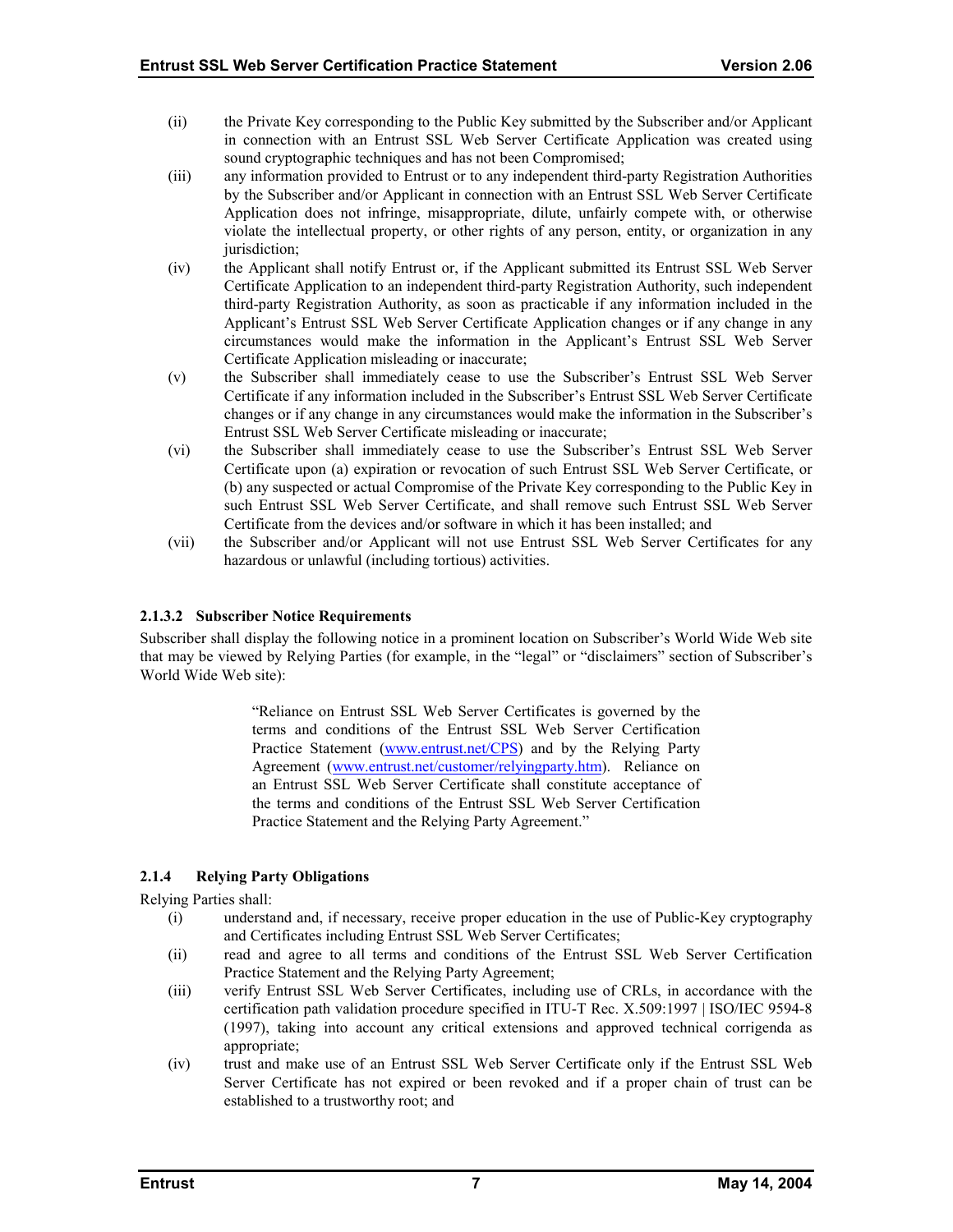<span id="page-12-0"></span>(v) make their own judgment and rely on an Entrust SSL Web Server Certificate only if such reliance is reasonable in the circumstances, including determining whether such reliance is reasonable given the nature of the security and trust provided by an Entrust SSL Web Server Certificate and the value of any transaction that may involve the use of an Entrust SSL Web Server Certificate.

Entrust SSL Web Server Certificates and related information may be subject to export, import, and/or use restrictions. Relying Parties shall comply with all laws and regulations applicable to a Relying Party's right to use Entrust SSL Web Server Certificates and/or related information, including, without limitation, all laws and regulations in respect to nuclear, chemical or biological weapons proliferation. Relying Parties shall be responsible for procuring all required licenses and permissions for any export, import, and/or use of Entrust SSL Web Server Certificates and/or related information. Certain cryptographic techniques, software, hardware, and firmware ("Technology") that may be used in processing or in conjunction with Entrust SSL Web Server Certificates may be subject to export, import, and/or use restrictions. Relying Parties shall comply with all laws and regulations applicable to a Relying Party's right to export, import, and/or use such Technology or related information. Relying Parties shall be responsible for procuring all required licenses and permissions for any export, import, and/or use of such Technology or related information.

# **2.1.4.1 Relying Party Representations and Warranties**

Relying Parties represent and warrant to Entrust that:

- (i) the Relying Party shall properly validate an Entrust SSL Web Server Certificate before making a determination about whether to rely on such Entrust SSL Web Server Certificate, including confirmation that the Entrust SSL Web Server Certificate has not expired or been revoked and that a proper chain of trust can be established to a trustworthy root;
- (ii) the Relying Party shall not rely on a revoked or expired Entrust SSL Web Server Certificate;
- (iii) the Relying Party shall not rely on an Entrust SSL Web Server Certificate that cannot be validated back to a trustworthy root;
- (iv) the Relying Party shall exercise its own judgment in determining whether it is reasonable under the circumstances to rely on an Entrust SSL Web Server Certificate, including determining whether such reliance is reasonable given the nature of the security and trust provided by an Entrust SSL Web Server Certificate and the value of any transaction that may involve the use of an Entrust SSL Web Server Certificate; and
- (v) the Relying Party shall not use an Entrust SSL Web Server Certificate for any hazardous or unlawful (including tortious) activities.

## **2.1.5 Repository Obligations**

An Entrust Repository shall:

- (i) make available, in accordance with the terms and conditions of the Entrust SSL Web Server Certification Practice Statement, Entrust SSL Web Server Certificate revocation information published by an Entrust SSL Web Server Certification Authority; and
- (ii) make available a copy of the Entrust SSL Web Server Certification Practice Statement and other information related to the products and services provided by Entrust SSL Web Server Certification Authorities and any Registration Authorities operating under the Entrust SSL Web Server Certification Authorities.

## **2.2 Liability**

**THE MAXIMUM CUMULATIVE LIABILITY OF ENTRUST, ANY INDEPENDENT THIRD-PARTY REGISTRATION AUTHORITIES OPERATING UNDER AN ENTRUST SSL WEB SERVER CERTIFICATION AUTHORITY, RESELLERS, CO-MARKETERS OR ANY SUBCONTRACTORS, DISTRIBUTORS, AGENTS, SUPPLIERS, EMPLOYEES OR DIRECTORS**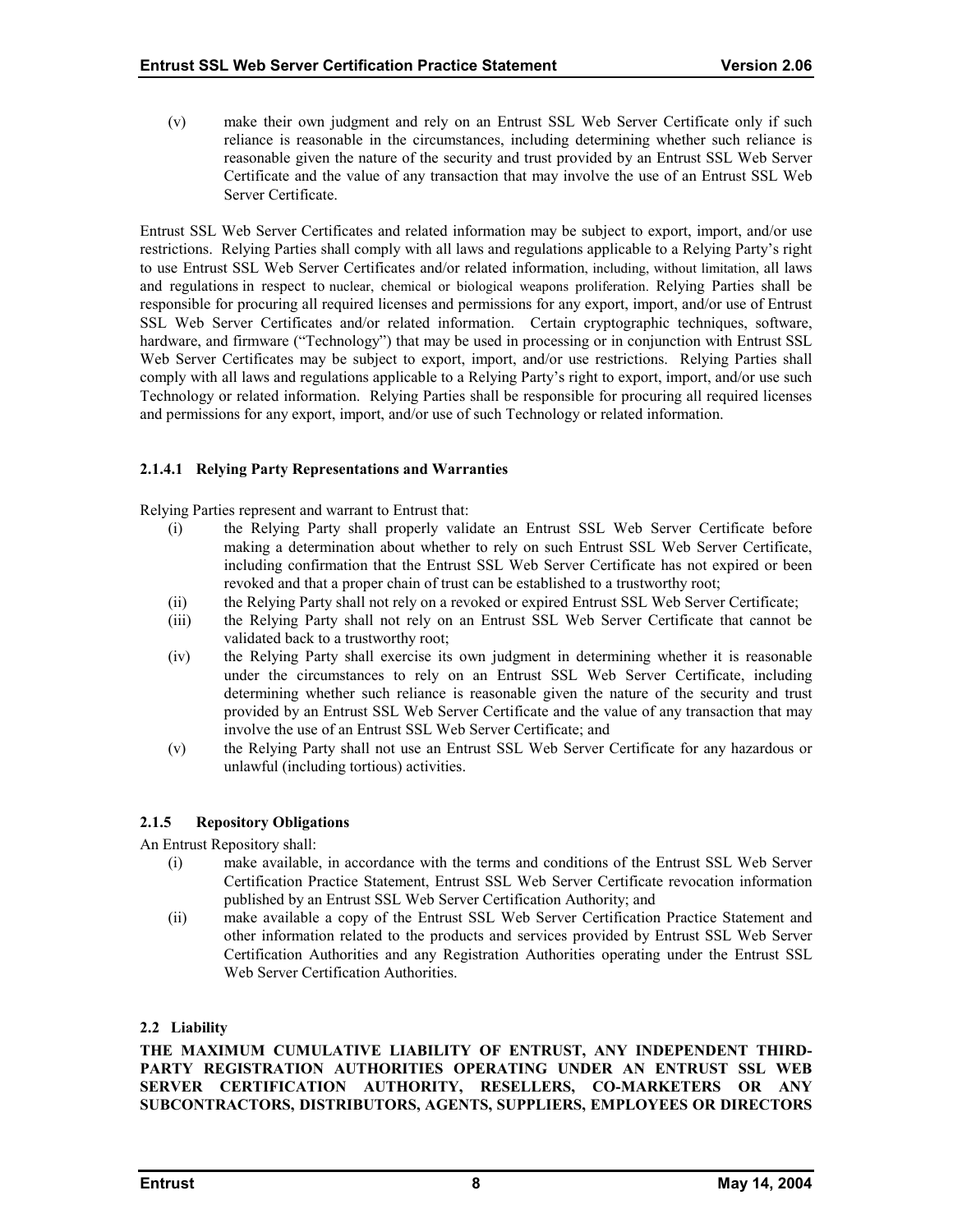<span id="page-13-0"></span>**OF ANY OF THE FOREGOING TO ANY APPLICANTS, SUBSCRIBERS, RELYING PARTIES OR ANY OTHER PERSONS, ENTITIES, OR ORGANIZATIONS FOR ANY LOSSES, COSTS, EXPENSES, LIBILITIES, DAMAGES, CLAIMS, OR SETTLEMENT AMOUNTS ARISING OUT OF OR RELATING TO USE OF AN ENTRUST SSL WEB SERVER CERTIFICATE OR ANY SERVICES PROVIDED IN RESPECT TO ANY ENTRUST SSL WEB SERVER CERTIFICATES IS LIMITED BY THIS ENTRUST SSL WEB SERVER CERTIFICATION PRACTICE STATEMENT. THIS ENTRUST SSL WEB SERVER CERTIFICATION PRACTICE STATEMENT ALSO CONTAINS LIMITED WARRANTIES, LIMITATIONS ON LIABILITY, AND DISCLAIMERS OF REPRESENTATIONS, WARRANTIES AND CONDITIONS.** 

#### **2.2.1 CA Liability**

#### **2.2.1.1 Warranties and Limitations on Warranties**

Entrust makes the following limited warranties to Subscribers with respect to the operation of Entrust SSL Web Server Certification Authorities:

- (i) Entrust SSL Web Server Certification Authorities shall provide Repository services consistent with the practices and procedures set forth in this Entrust SSL Web Server Certification Practice Statement;
- (ii) Entrust SSL Web Server Certification Authorities shall perform Entrust SSL Web Server Certificate issuance consistent with the procedures set forth in this Entrust SSL Web Server Certification Practice Statement; and
- (iii) Entrust SSL Web Server Certification Authorities shall provide revocation services consistent with the procedures set forth in this Entrust SSL Web Server Certification Practice Statement.

Notwithstanding the foregoing, in no event does Entrust, any independent third-party Registration Authority operating under an Entrust SSL Web Server Certification Authority, or any Resellers, Co-marketers, or any subcontractors, distributors, agents, suppliers, employees, or directors of any of the foregoing make any representations, or provide any warranties, or conditions to any Applicants, Subscribers, Relying Parties, or any other persons, entities, or organizations with respect to (i) the techniques used in the generation and storage of the Private Key corresponding to the Public Key in an Entrust SSL Web Server Certificate, including, whether such Private Key has been Compromised or was generated using sound cryptographic techniques, (ii) the reliability of any cryptographic techniques or methods used in conducting any act, transaction, or process involving or utilizing an Entrust SSL Web Server Certificate, (iii) any software whatsoever, or (iv) non-repudiation of any Entrust SSL Web Server Certificate or any transaction facilitated through the use of an Entrust SSL Web Server Certificate, since such determination is a matter of applicable law.

Applicants, Subscribers, and Relying Parties acknowledge and agree that operations in relation to Entrust SSL Web Server Certificates and Entrust SSL Web Server Certificate Applications are dependent on the transmission of information over communication infrastructures such as, without limitation, the Internet, telephone and telecommunications lines and networks, servers, firewalls, proxies, routers, switches, and bridges ("Telecommunication Equipment") and that this Telecommunication Equipment is not under the control of Entrust or any independent third-party Registration Authority operating under an Entrust SSL Web Server Certification Authority, or any Resellers, Co-marketers, or any subcontractors, distributors, agents, suppliers, employees, or directors of any of the foregoing. Neither Entrust nor any independent third-party Registration Authority operating under an Entrust SSL Web Server Certification Authority, or any Resellers, Co-marketers, or any subcontractors, distributors, agents, suppliers, employees, or directors of any of the foregoing shall be liable for any error, failure, delay, interruption, defect, or corruption in relation to an Entrust SSL Web Server Certificate, an Entrust SSL Web Server Certificate CRL, or an Entrust SSL Web Server Certificate Application to the extent that such error, failure, delay, interruption, defect, or corruption is caused by such Telecommunication Equipment.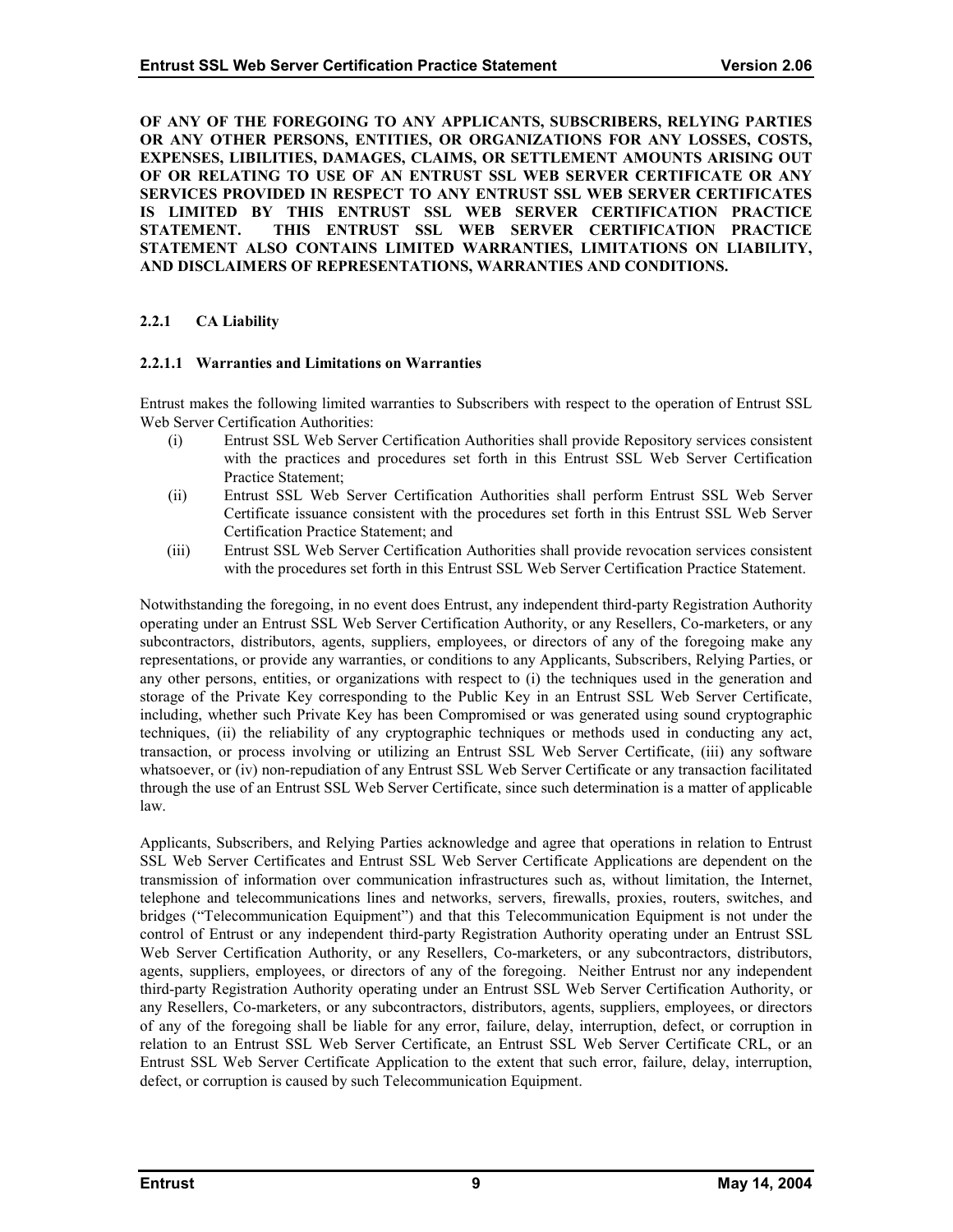#### <span id="page-14-0"></span>**2.2.1.2 Disclaimers**

**EXCEPT AS SPECIFICALLY PROVIDED IN SECTION 2.2.1.1, NEITHER ENTRUST NOR ANY INDEPENDENT THIRD-PARTY REGISTRATION AUTHORITY OPERATING UNDER AN ENTRUST SSL WEB SERVER CERTIFICATION AUTHORITY, NOR ANY RESELLERS, CO-MARKETERS, OR ANY SUBCONTRACTORS, DISTRIBUTORS, AGENTS, SUPPLIERS, EMPLOYEES, OR DIRECTORS OF ANY OF THE FOREGOING MAKE ANY REPRESENTATIONS OR GIVE ANY WARRANTIES OR CONDITIONS, WHETHER EXPRESS, IMPLIED, STATUTORY, BY USAGE OF TRADE, OR OTHERWISE, AND ENTRUST AND ALL INDEPENDENT THIRD-PARTY REGISTRATION AUTHORITIES OPERATING UNDER AN ENTRUST SSL WEB SERVER CERTIFICATION AUTHORITY, AND ALL RESELLERS, CO-MARKETERS, AND ALL SUBCONTRACTORS, DISTRIBUTORS, AGENTS, SUPPLIERS, EMPLOYEES, AND DIRECTORS OF ANY OF THE FOREGOING SPECIFICALLY DISCLAIM ANY AND ALL REPRESENTATIONS, WARRANTIES, AND CONDITIONS OF MERCHANTABILITY, NON-INFRINGEMENT, TITLE, SATISFACTORY QUALITY, AND/OR FITNESS FOR A PARTICULAR PURPOSE.** 

#### **2.2.1.3 Loss Limitations**

**IN NO EVENT SHALL THE TOTAL CUMULATIVE LIABILITY OF ENTRUST, ANY INDEPENDENT THIRD-PARTY REGISTRATION AUTHORITY OPERATING UNDER AN ENTRUST SSL WEB SERVER CERTIFICATION AUTHORITY, ANY RESELLERS, OR CO-MARKETERS, OR ANY SUBCONTRACTORS, DISTRIBUTORS, AGENTS, SUPPLIERS, EMPLOYEES, OR DIRECTORS OF ANY OF THE FOREGOING TO ANY APPLICANT, SUBSCRIBER, RELYING PARTY OR ANY OTHER PERSON, ENTITY, OR ORGANIZATION ARISING OUT OF OR RELATING TO ANY ENTRUST SSL WEB SERVER CERTIFICATE OR ANY SERVICES PROVIDED IN RESPECT TO ENTRUST SSL WEB SERVER CERTIFICATES, INCLUDING ANY USE OR RELIANCE ON ANY ENTRUST SSL WEB SERVER CERTIFICATE, EXCEED ONE THOUSAND UNITED STATES DOLLARS (\$1000.00 U.S.) ("CUMULATIVE DAMAGE CAP"). THIS LIMITATION SHALL APPLY ON A PER ENTRUST SSL WEB SERVER CERTIFICATE BASIS REGARDLESS OF THE NUMBER OF TRANSACTIONS OR CAUSES OF ACTION ARISING OUT OF OR RELATED TO SUCH ENTRUST SSL WEB SERVER CERTIFICATE OR ANY SERVICES PROVIDED IN RESPECT TO SUCH ENTRUST SSL WEB SERVER CERTIFICATE. THE FOREGOING LIMITATIONS SHALL APPLY TO ANY LIABILITY WHETHER BASED IN CONTRACT (INCLUDING FUNDAMENTAL BREACH), TORT (INCLUDING NEGLIGENCE), LEGISLATION OR ANY OTHER THEORY OF LIABILITY, INCLUDING ANY DIRECT, INDIRECT, SPECIAL, STATUTORY, PUNITIVE, EXEMPLARY, CONSEQUENTIAL, RELIANCE, OR INCIDENTAL DAMAGES.** 

**IN THE EVENT THAT LIABILITY ARISING OUT OF OR RELATING TO AN ENTRUST SSL WEB SERVER CERTIFICATE OR ANY SERVICES PROVIDED IN RESPECT TO AN ENTRUST SSL WEB SERVER CERTIFICATE EXCEEDS THE CUMULATIVE DAMAGE CAP SET FORTH IN THIS SECTION ABOVE, THE AMOUNTS AVAILABLE UNDER THE CUMULATIVE DAMAGE CAP SHALL BE APPORTIONED FIRST TO THE EARLIEST CLAIMS TO ACHIEVE FINAL DISPUTE RESOLUTION UNLESS OTHERWISE ORDERED BY A COURT OF COMPETENT JURISDICTION. IN NO EVENT SHALL ENTRUST OR ANY INDEPENDENT THIRD-PARTY REGISTRATION AUTHORITY OPERATING UNDER AN ENTRUST SSL WEB SERVER CERTIFICATION AUTHORITY, OR ANY RESELLERS, CO-MARKETERS, OR ANY SUBCONTRACTORS, DISTRIBUTORS, AGENTS, SUPPLIERS, EMPLOYEES, OR DIRECTORS OF ANY OF THE FOREGOING BE OBLIGATED TO PAY MORE THAN THE CUMULATIVE DAMAGE CAP FOR ANY ENTRUST SSL WEB SERVER CERTIFICATE OR ANY SERVICES PROVIDED IN RESEPCT TO AN ENTRUST SSL WEB SERVER CERTIFICATE REGARDLESS OF APPORTIONMENT AMONG CLAIMANTS.**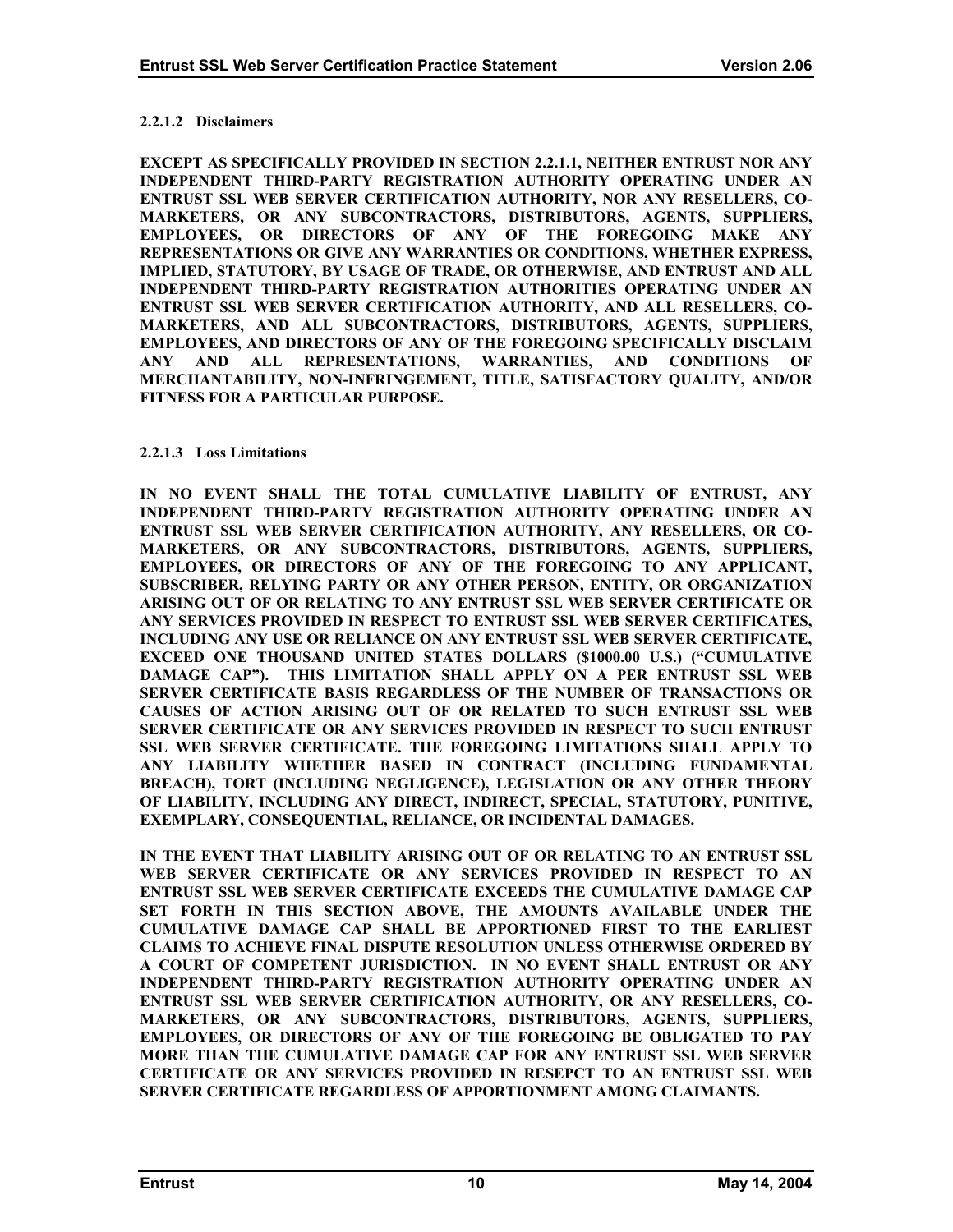<span id="page-15-0"></span>**IN NO EVENT SHALL ENTRUST OR ANY INDEPENDENT THIRD-PARTY REGISTRATION AUTHORITY OPERATING UNDER AN ENTRUST SSL WEB SERVER CERTIFICATION AUTHORITY, OR ANY RESELLERS, CO-MARKETERS, OR ANY SUBCONTRACTORS, DISTRIBUTORS, AGENTS, SUPPLIERS, EMPLOYEES, OR DIRECTORS OF ANY OF THE FOREGOING BE LIABLE FOR ANY INCIDENTAL, SPECIAL, STATUTORY, PUNITIVE, EXEMPLARY, INDIRECT, RELIANCE, OR CONSEQUENTIAL DAMAGES (INCLUDING, WITHOUT LIMITATION, DAMAGES FOR LOSS OF BUSINESS, LOSS OF BUSINESS OPPORTUNITIES, LOSS OF GOODWILL, LOSS OF PROFITS, BUSINESS INTERRUPTION, LOSS OF DATA, LOST SAVINGS OR OTHER SIMILAR PECUNIARY LOSS) WHETHER ARISING FROM CONTRACT (INCLUDING FUNDAMENTAL BREACH), TORT (INCLUDING NEGLIGENCE), LEGISLATION OR ANY OTHER THEORY OF LIABILITY.** 

**THE FOREGOING LIMITATIONS SHALL APPLY NOTWITHSTANDING THE FAILURE OF ESSENTIAL PURPOSE OF ANY LIMITED REMEDY STATED HEREIN AND EVEN IF ENTRUST OR ANY INDEPENDENT THIRD-PARTY REGISTRATION AUTHORITY OPERATING UNDER AN ENTRUST SSL WEB SERVER CERTIFICATION AUTHORITY, OR ANY RESELLERS, CO-MARKETERS, OR ANY SUBCONTRACTORS, DISTRIBUTORS, AGENTS, SUPPLIERS, EMPLOYEES, OR DIRECTORS OF ANY OF THE FOREGOING HAVE BEEN ADVISED OF THE POSSIBILITY OF THOSE DAMAGES.** 

**SOME JURISDICTIONS DO NOT ALLOW THE EXCLUSION OR LIMITATION OF LIABILITY FOR CONSEQUENTIAL OR INCIDENTAL DAMAGES, SO THESE LIMITATIONS SET FORTH ABOVE MAY NOT APPLY TO CERTAIN APPLICANTS, SUBSCRIBERS, RELYING PARTIES, OR OTHER PERSONS, ENTITIES, OR ORGANIZATIONS. THE DISCLAIMERS OF REPRESENTATIONS, WARRANTIES, AND CONDITIONS AND THE LIMITATIONS OF LIABILITY IN THIS ENTRUST SSL WEB SERVER CERTIFICATION PRACTICE STATEMENT CONSTITUTE AN ESSENTIAL PART OF THE ENTRUST SSL WEB SERVER CERTIFICATION PRACTICE STATEMENT, ANY SUBSCRIPTION AGREEMENTS, AND ANY RELYING PARTY AGREEMENTS. ALL APPLICANTS, SUBSCRIBERS, RELYING PARTIES, AND OTHER PERSONS, ENTITIES, AND ORGANIZATIONS ACKNOWLEDGE THAT BUT FOR THESE DISCLAIMERS OF REPRESENTATIONS, WARRANTIES, AND CONDITIONS AND LIMITATIONS OF LIABILITY, ENTRUST WOULD NOT ISSUE ENTRUST SSL WEB SERVER CERTIFICATES TO SUBSCRIBERS AND NEITHER ENTRUST NOR ANY ANY INDEPENDENT THIRD-PARTY REGISTRATION AUTHORITIES OPERATING UNDER AN ENTRUST SSL WEB SERVER CERTIFICATION AUTHORITY, NOR ANY RESELLERS, CO-MARKETERS, OR ANY SUBCONTRACTORS, DISTRIBUTORS, AGENTS, SUPPLIERS, EMPLOYEES, OR DIRECTORS OF ANY OF THE FOREGOING WOULD PROVIDE SERVICES IN RESPECT TO ENTRUST SSL WEB SERVER CERTIFICATES AND THAT THESE PROVISIONS PROVIDE FOR A REASONABLE ALLOCATION OF RISK.** 

#### **2.2.1.4 Other Exclusions**

Without limitation, neither Entrust nor any independent third-party Registration Authorities operating under an Entrust SSL Web Server Certification Authority, nor any Resellers or Co-marketers, or any subcontractors, distributors, agents, suppliers, employees, or directors of any of the foregoing shall be liable to any Applicants, Subscribers, Relying Parties or any other person, entity, or organization for any losses, costs, expenses, liabilities, damages, claims, or settlement amounts arising out of or relating to use of an Entrust SSL Web Server Certificate or any services provided in respect to an Entrust SSL Web Server Certificate if:

- (i) the Entrust SSL Web Server Certificate was issued as a result of errors, misrepresentations, or other acts or omissions of a Subscriber or of any other person, entity, or organization;
- (ii) the Entrust SSL Web Server Certificate has expired or has been revoked;
- (iii) the Entrust SSL Web Server Certificate has been modified or otherwise altered;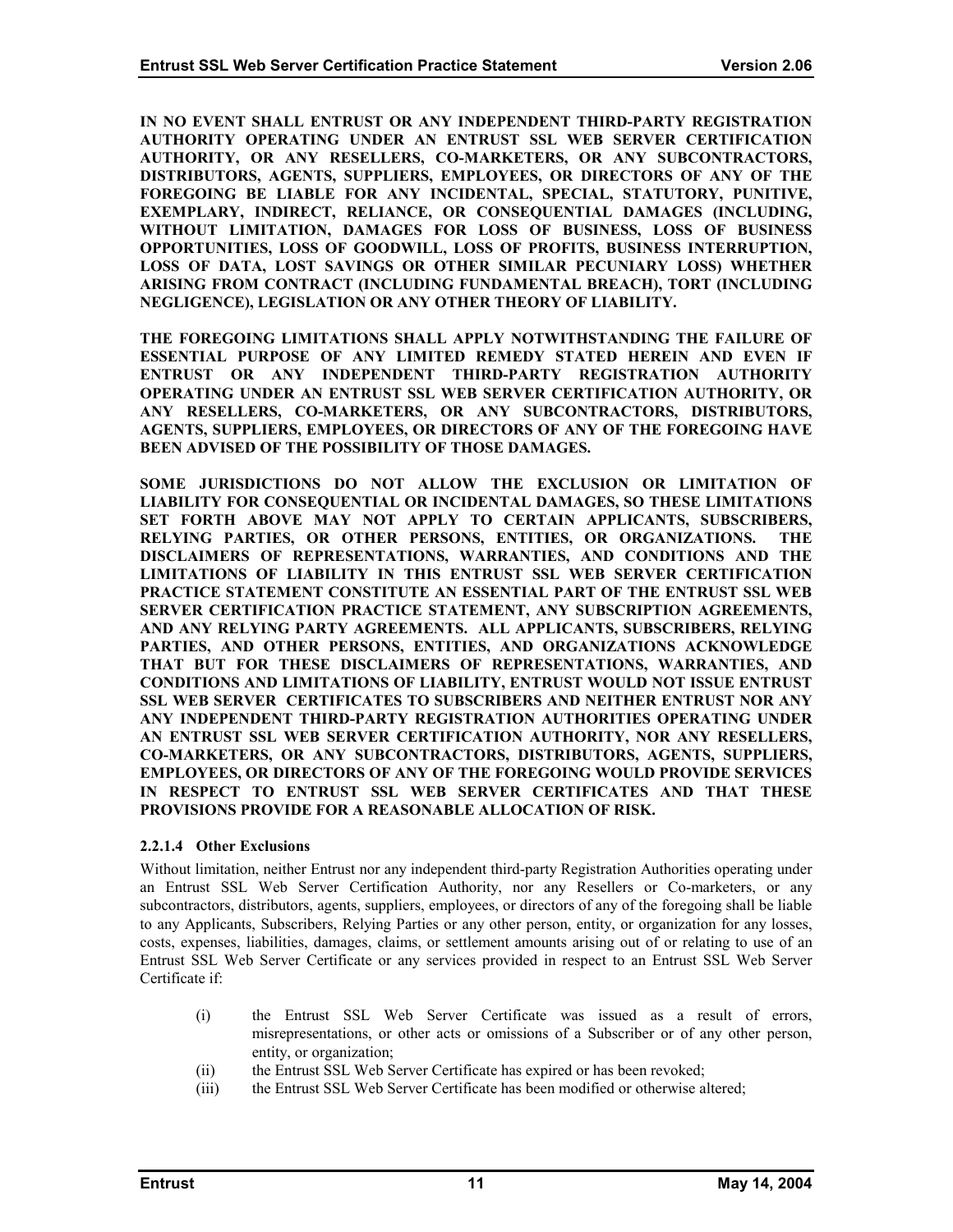- <span id="page-16-0"></span>(iv) the Subscriber failed to stop using an Entrust SSL Web Server Certificate after the information contain in such Entrust SSL Web Server Certificate changed or after circumstances changed so that the information contained in such Entrust SSL Web Server Certificate became misleading or inaccurate;
- (v) a Subscriber breached the Entrust SSL Web Server Certification Practice Statement or the Subscriber's Subscription Agreement, or a Relying Party breached the Entrust SSL Web Server Certification Practice Statement or the Relying Party's Relying Party Agreement;
- (vi) the Private Key associated with the Entrust SSL Web Server Certificate has been Compromised; or
- (vii) the Entrust SSL Web Server Certificate is used other than as permitted by the Entrust SSL Web Server Certification Practice Statement or is used in contravention of applicable law.

In no event shall Entrust or any independent third-party Registration Authority operating under an Entrust SSL Web Server Certification Authority, or any Resellers, Co-marketers, or any subcontractors, distributors, agents, suppliers, employees, or directors of any of the foregoing be liable to any Applicant, Subscriber, or any other person, entity, or organization for any losses, costs, liabilities, expenses, damages, claims, or settlement amounts arising out of or relating to the refusal by Entrust or any independent thirdparty Registration Authority operating under an Entrust SSL Web Server Certification Authority, or any Resellers, Co-marketers, or any subcontractors, distributors, agents, suppliers, employees, or directors of any of the foregoing to issue or request the issuance of an Entrust SSL Web Server Certificate. In no event shall Entrust or any independent third-party Registration Authority operating under an Entrust SSL Web Server Certification Authority, or any Resellers, Co-marketers, or any subcontractors, distributors, agents, suppliers, employees, or directors of any of the foregoing be liable to any Applicant, Subscriber, or any other person, entity, or organization for any losses, costs, liabilities, expenses, damages, claims, or settlement amounts arising out of or relating to any delay by Entrust or any independent third-party Registration Authority operating under an Entrust SSL Web Server Certification Authority, or any Resellers, Co-marketers, or any subcontractors, distributors, agents, suppliers, employees, or directors of any of the foregoing, in issuing or in requesting the issuance of an Entrust SSL Web Server Certificate.

In no event shall Entrust or any independent third-party Registration Authority operating under an Entrust SSL Web Server Certification Authority, or any Resellers, Co-marketers, or any subcontractors, distributors, agents, suppliers, employees, or directors of any of the foregoing be liable to any Subscriber, Relying Party, or any other person, entity, or organization for any losses, costs, expenses, liabilities, damages, claims, or settlement amounts arising out of or relating to any proceeding or allegation that an Entrust SSL Web Server Certificate or any information contained in an Entrust SSL Web Server Certificate infringes, misappropriates, dilutes, unfairly competes with, or otherwise violates any patent, trademark, copyright, trade secret, or any other intellectual property right or other right of any person, entity, or organization in any jurisdiction.

## **2.2.1.5 Hazardous Activities**

Entrust SSL Web Server Certificates and the services provided by Entrust in respect to Entrust SSL Web Server Certificates are not designed, manufactured, or intended for use in or in conjunction with hazardous activities or uses requiring fail-safe performance, including the operation of nuclear facilities, aircraft navigation or communications systems, air traffic control, medical devices or direct life support machines. Entrust and any independent third-party Registration Authority operating under an Entrust SSL Web Server Certification Authority, and any Resellers, Co-marketers, and any subcontractors, distributors, agents, suppliers, employees, or directors of any of the foregoing specifically disclaim any and all representations, warranties, and conditions with respect to such uses, whether express, implied, statutory, by usage of trade, or otherwise.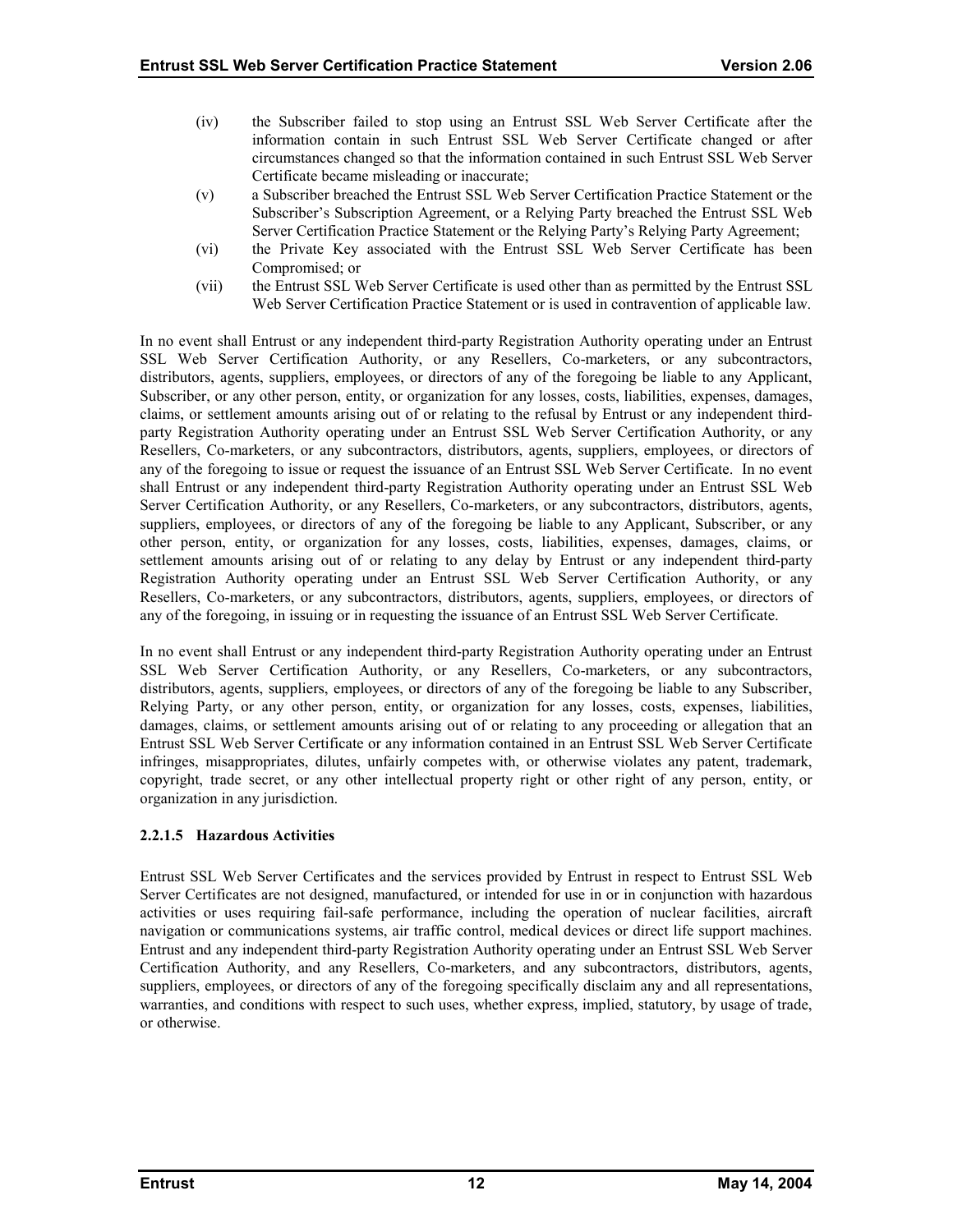## <span id="page-17-0"></span>**2.2.2 RA Liability**

The same liability provisions that apply in Section 2.2.1 with respect to Entrust SSL Web Server Certification Authorities shall apply with respect to Entrust-operated Registration Authorities and independent third-party Registration Authorities operating under Entrust SSL Web Server Certification Authorities and all Resellers, Co-marketers and all subcontractors, distributors, agents, suppliers, employees, and directors of any of the foregoing.

# **2.3 Financial Responsibility**

Subscribers and Relying Parties shall be responsible for the financial consequences to such Subscribers, Relying Parties, and to any other persons, entities, or organizations for any transactions in which such Subscribers or Relying Parties participate and which use Entrust SSL Web Server Certificates or any services provided in respect to Entrust SSL Web Server Certificates. Entrust makes no representations and gives no warranties or conditions regarding the financial efficacy of any transaction completed utilizing an Entrust SSL Web Server Certificate or any services provided in respect to Entrust SSL Web Server Certificates and neither Entrust nor any independent third-party Registration Authority operating under an Entrust SSL Web Server Certification Authority, nor any Resellers, Co-marketers, nor any subcontractors, distributors, agents, suppliers, employees, or directors of any of the foregoing shall have any liability except as explicitly set forth herein in respect to the use of or reliance on an Entrust SSL Web Server Certificate or any services provided in respect to Entrust SSL Web Server Certificates.

# **2.3.1 Indemnification by Relying Parties**

RELYING PARTIES SHALL INDEMNIFY AND HOLD ENTRUST AND ALL INDEPENDENT THIRD-PARTY REGISTRATION AUTHORITIES OPERATING UNDER AN ENTRUST SSL WEB SERVER CERTIFICATION AUTHORITY, AND ALL RESELLERS, CO-MARKETERS, AND ALL SUBCONTRACTORS, DISTRIBUTORS, AGENTS, SUPPLIERS, EMPLOYEES, AND DIRECTORS OF ANY OF THE FOREGOING (COLLECTIVELY, THE "INDEMNIFIED PARTIES") HARMLESS FROM AND AGAINST ANY AND ALL LIABILITIES, LOSSES, COSTS, EXPENSES, DAMAGES, CLAIMS, AND SETTLEMENT AMOUNTS (INCLUDING REASONABLE ATTORNEY'S FEES, COURT COSTS, AND EXPERT'S FEES) ARISING OUT OF OR RELATING TO ANY USE OR RELIANCE BY A RELYING PARTY ON ANY ENTRUST SSL WEB SERVER CERTIFICATE OR ANY SERVICE PROVIDED IN RESPECT TO ENTRUST SSL WEB SERVER CERTIFICATES, INCLUDING (I) LACK OF PROPER VALIDATION OF AN ENTRUST SSL WEB SERVER CERTIFICATE BY A RELYING PARTY, (II) RELIANCE BY THE RELYING PARTY ON AN EXPIRED OR REVOKED ENTRUST SSL WEB SERVER CERTIFICATE, (III) USE OF AN ENTRUST SSL WEB SERVER CERTIFICATE OTHER THAN AS PERMITTED BY THE ENTRUST SSL WEB SERVER CERTIFICATION PRACTICE STATEMENT, THE SUBSCRIPTION AGREEMENT, ANY RELYING PARTY AGREEMENT, AND APPLICABLE LAW, (IV) FAILURE BY A RELYING PARTY TO EXERCISE REASONABLE JUDGMENT IN THE CIRCUMSTANCES IN RELYING ON AN ENTRUST SSL WEB SERVER CERTIFICATE, OR (V) ANY CLAIM OR ALLEGATION THAT THE RELIANCE BY A RELYING PARTY ON AN ENTRUST SSL WEB SERVER CERTIFICATE OR THE INFORMATION CONTAINED IN AN ENTRUST SSL WEB SERVER CERTIFICATE INFRINGES, MISAPPROPRIATES, DILUTES, UNFAIRLY COMPETES WITH, OR OTHERWISE VIOLATES THE RIGHTS INCLUDING INTELLECTUAL PROPERTY RIGHTS OR ANY OTHER RIGHTS OF ANYONE IN ANY JURISDICTION. NOTWITHSTANDING THE FOREGOING, RELYING PARTIES SHALL NOT BE OBLIGATED TO PROVIDE ANY INDEMNIFICATION TO AN INDEMNIFIED PARTY IN RESPECT TO ANY LIABILITIES, LOSSES, COSTS, EXPENSES, DAMAGES, CLAIMS, AND SETTLEMENT AMOUNTS (INCLUDING REASONABLE ATTORNEY'S FEES, COURT COSTS AND EXPERT'S FEES) TO THE EXTENT THAT SUCH LIABILITIES, LOSSES, COSTS, EXPENSES, DAMAGES, CLAIMS, AND SETTLEMENT AMOUNTS (INCLUDING REASONABLE ATTORNEY'S FEES, COURT COSTS, AND EXPERT'S FEES) ARISE OUT OF OR RELATE TO ANY WILLFUL MISCONDUCT BY SUCH INDEMNIFIED PARTY.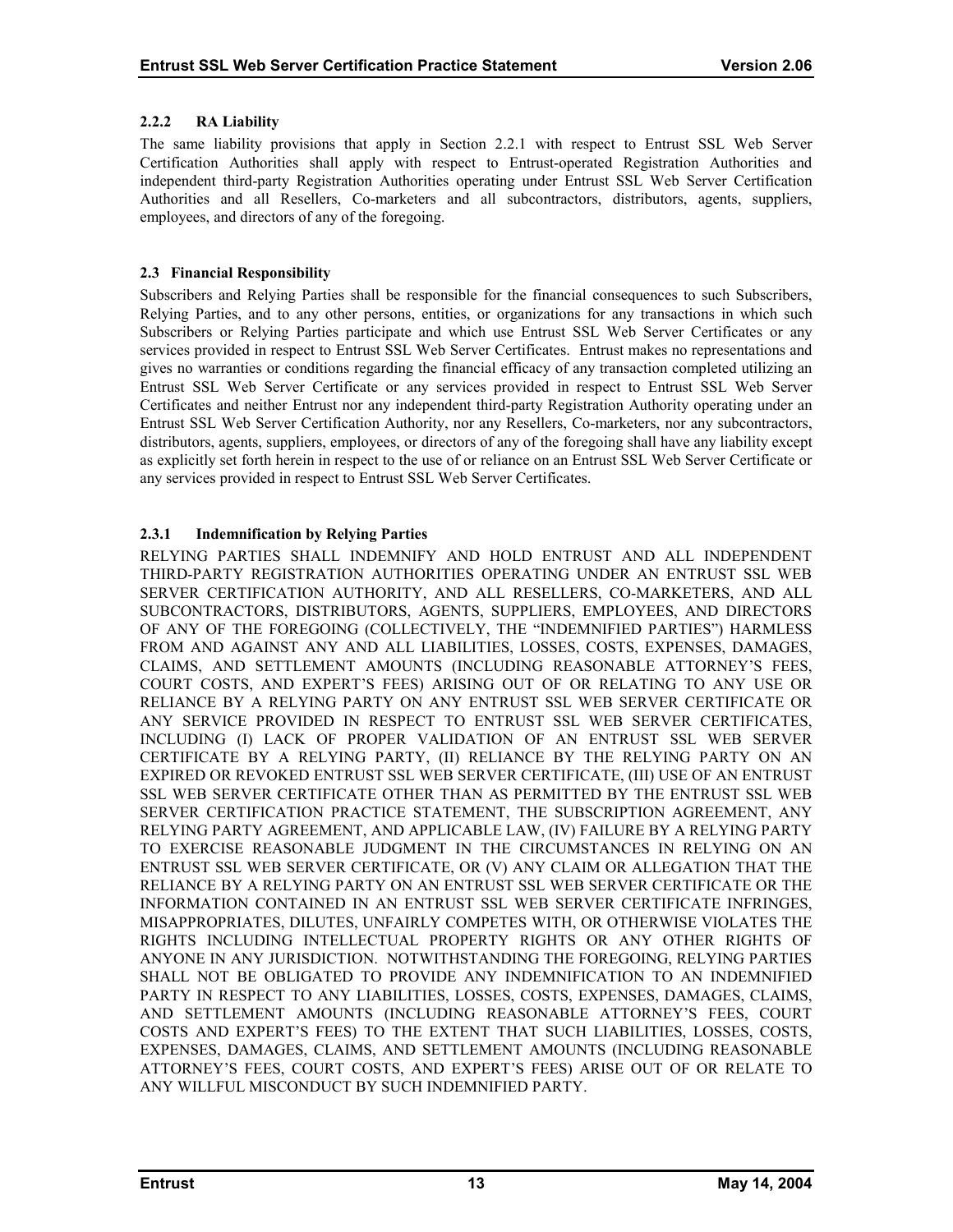## <span id="page-18-0"></span>**2.3.1.1 Indemnification by Subscribers**

SUBSCRIBERS SHALL INDEMNIFY AND HOLD ENTRUST AND ALL INDEPENDENT THIRD-PARTY REGISTRATION AUTHORITIES OPERATING UNDER AN ENTRUST SSL WEB SERVER CERTIFICATION AUTHORITY, AND ALL RESELLERS, CO-MARKETERS, AND ALL SUBCONTRACTORS, DISTRIBUTORS, AGENTS, SUPPLIERS, EMPLOYEES, OR DIRECTORS OF ANY OF THE FOREGOING (COLLECTIVELY, THE "INDEMNIFIED PARTIES") HARMLESS FROM AND AGAINST ANY AND ALL LIABILITIES, LOSSES, COSTS, EXPENSES, DAMAGES, CLAIMS, AND SETTLEMENT AMOUNTS (INCLUDING REASONABLE ATTORNEY'S FEES, COURT COSTS, AND EXPERT'S FEES) ARISING OUT OF OR RELATING TO ANY RELIANCE BY A RELYING PARTY ON ANY ENTRUST SSL WEB SERVER CERTIFICATE OR ANY SERVICE PROVIDED IN RESPECT TO ENTRUST SSL WEB SERVER CERTIFICATES, INCLUDING ANY (I) ERROR, MISREPRESENTATION OR OMISSION MADE BY A SUBSCRIBER IN USING OR APPLYING FOR AN ENTRUST SSL WEB SERVER CERTIFICATE, (II) MODIFICATION MADE BY A SUBSCRIBER TO THE INFORMATION CONTAINED IN AN ENTRUST SSL WEB SERVER CERTIFICATE, (III) USE OF AN ENTRUST SSL WEB SERVER CERTIFICATE OTHER THAN AS PERMITTED BY THE ENTRUST SSL WEB SERVER CERTIFICATION PRACTICE STATEMENT, THE SUBSCRIPTION AGREEMENT, ANY RELYING PARTY AGREEMENT, AND APPLICABLE LAW, (IV) FAILURE BY A SUBSCRIBER TO TAKE THE NECESSARY PRECAUTIONS TO PREVENT LOSS, DISCLOSURE, COMPROMISE OR UNAUTHORIZED USE OF THE PRIVATE KEY CORRESPONDING TO THE PUBLIC KEY IN SUCH SUBSCRIBER'S ENTRUST SSL WEB SERVER CERTIFICATE, OR (V) ALLEGATION THAT THE USE OF A SUBSCRIBER'S ENTRUST SSL WEB SERVER CERTIFICATE OR THE INFORMATION CONTAINED IN A SUBSCRIBER'S ENTRUST SSL WEB SERVER CERTIFICATE INFRINGES, MISAPPROPRIATES, DILUTES, UNFAIRLY COMPETES WITH, OR OTHERWISE VIOLATES THE RIGHTS INCLUDING INTELLECTUAL PROPERTY RIGHTS OR ANY OTHER RIGHTS OF ANYONE IN ANY JURISDICTION. NOTWITHSTANDING THE FOREGOING, A SUBSCRIBER SHALL NOT BE OBLIGATED TO PROVIDE ANY INDEMNIFICATION TO AN INDEMNIFIED PARTY IN RESPECT TO ANY LIABILITIES, LOSSES, COSTS, EXPENSES, DAMAGES, CLAIMS, AND SETTLEMENT AMOUNTS (INCLUDING REASONABLE ATTORNEY'S FEES, COURT COSTS AND EXPERTS FEES) TO THE EXTENT THAT SUCH LIABILITIES, LOSSES, COSTS, EXPENSES, DAMAGES, CLAIMS, AND SETTLEMENT AMOUNTS (INCLUDING REASONABLE ATTORNEY'S FEES, COURT COSTS, AND EXPERT'S FEES) ARISE OUT OF OR RELATE TO ANY WILLFUL MISCONDUCT BY SUCH INDEMNIFIED PARTY.

# **2.3.2 Fiduciary Relationships**

Nothing contained in this Entrust SSL Web Server Certification Practice Statement, or in any Subscription Agreement, or any Relying Party Agreement shall be deemed to constitute either Entrust or any independent third-party Registration Authority operating under an Entrust SSL Web Server Certification Authority, or any Resellers, Co-marketers, or any subcontractors, distributors, agents, suppliers, employees, or directors of any of the foregoing, the fiduciary, partner, agent, trustee, or legal representative of any Applicant, Subscriber, Relying Party or any other person, entity, or organization or to create any fiduciary relationship between either Entrust or any independent third-party Registration Authority operating under an Entrust SSL Web Server Certification Authority, or any Resellers, Co-marketers, or any subcontractors, distributors, agents, suppliers, employees, or directors of any of the foregoing and any Subscriber, Applicant, Relying Party or any other person, entity, or organization, for any purpose whatsoever. Nothing in the Entrust SSL Web Server Certification Practice Statement, or in any Subscription Agreement or any Relying Party Agreement shall confer on any Subscriber, Applicant, Relying Party, or any other third party, any authority to act for, bind, or create or assume any obligation or responsibility, or make any representation on behalf of Entrust or any independent third-party Registration Authority operating under an Entrust SSL Web Server Certification Authority, or any Resellers, Co-marketers, or any subcontractors, distributors, agents, suppliers, employees, or directors of any of the foregoing.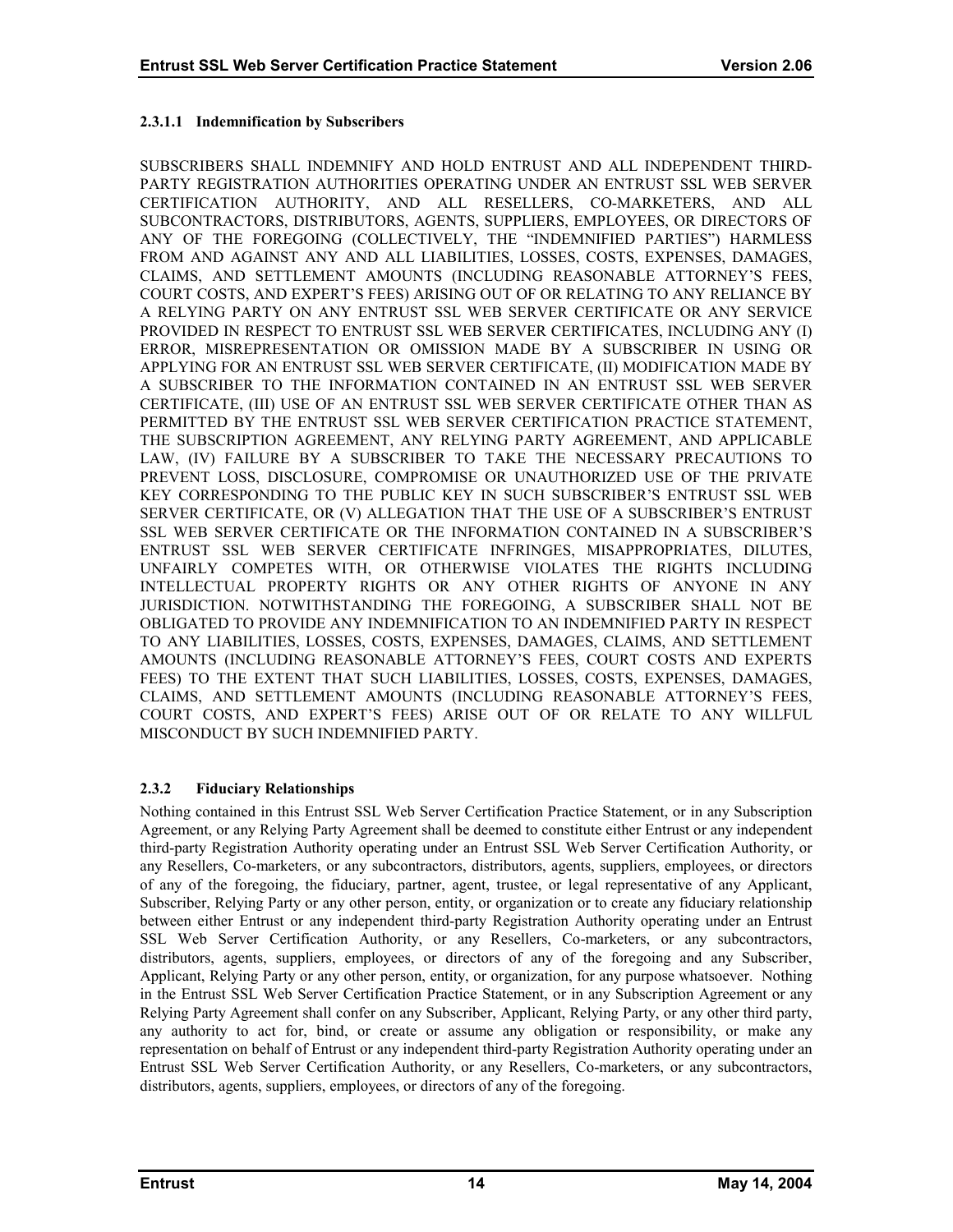#### <span id="page-19-0"></span>**2.3.3 Administrative Processes**

No Stipulation.

#### **2.4 Interpretation and Enforcement**

#### **2.4.1 Governing Law**

The laws of the Province of Ontario, Canada, excluding its conflict of laws rules, shall govern the construction, validity, interpretation, enforceability and performance of the Entrust SSL Web Server Certification Practice Statement, all Subscription Agreements and all Relying Party Agreements. The application of the United Nations Convention on Contracts for the International Sale of Goods to the Entrust SSL Web Server Certification Practice Statement, any Subscription Agreements, and any Relying Party Agreements is expressly excluded. Any dispute arising out of or in respect to the Entrust SSL Web Server Certification Practice Statement, any Subscription Agreement, any Relying Party Agreement, or in respect to any Entrust SSL Web Server Certificates or any services provided in respect to any Entrust SSL Web Server Certificates that is not resolved by alternative dispute resolution, shall be brought in the provincial or federal courts sitting in Ottawa, Ontario, and each person, entity, or organization hereby agrees that such courts shall have personal and exclusive jurisdiction over such disputes. In the event that any matter is brought in a provincial or federal court, Applicants, Subscribers, and Relying Parties waive any right that such Applicants, Subscribers, and Relying Parties may have to a jury trial.

## **2.4.1.1 Force Majeure**

Neither Entrust nor any independent third-party Registration Authority operating under an Entrust SSL Web Server Certification Authority, nor any Resellers, Co-marketers, nor any subcontractors, distributors, agents, suppliers, employees, or directors of any of the foregoing shall be in default hereunder or liable for any losses, costs, expenses, liabilities, damages, claims, or settlement amounts arising out of or related to delays in performance or from failure to perform or comply with the terms of the Entrust SSL Web Server Certification Practice Statement, any Subscription Agreement, or any Relying Party Agreement due to any causes beyond its reasonable control, which causes include acts of God or the public enemy, riots and insurrections, war, accidents, fire, strikes and other labor difficulties (whether or not Entrust is in a position to concede to such demands), embargoes, judicial action, failure or default of any superior certification authority, lack of or inability to obtain export permits or approvals, necessary labor, materials, energy, utilities, components or machinery, acts of civil or military authorities.

#### **2.4.1.2 Interpretation**

All references in this Entrust SSL Web Server Certification Practice Statement to "Sections" refer to the sections of this Entrust SSL Web Server Certification Practice Statement. As used in this Entrust SSL Web Server Certification Practice Statement, neutral pronouns and any variations thereof shall be deemed to include the feminine and masculine and all terms used in the singular shall be deemed to include the plural, and vice versa, as the context may require. The words "hereof", "herein", and "hereunder" and other words of similar import refer to this Entrust SSL Web Server Certification Practice Statement as a whole, as the same may from time to time be amended or supplemented, and not to any subdivision contained in this Entrust SSL Web Server Certification Practice Statement. The word "including" when used herein is not intended to be exclusive and means "including, without limitation."

## **2.4.2 Severability, Survival, Merger, Notice**

## **2.4.2.1 Severability**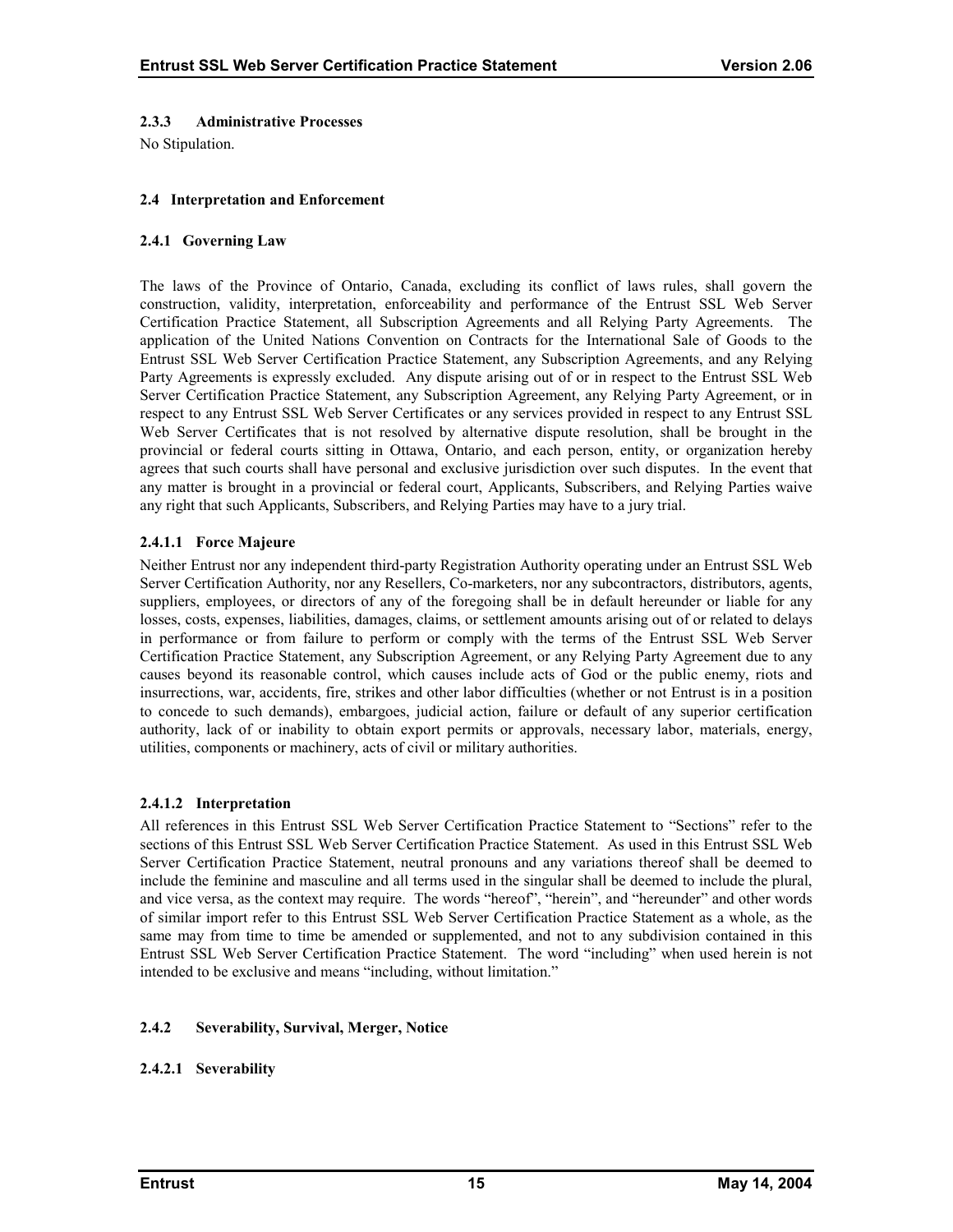Whenever possible, each provision of the Entrust SSL Web Server Certification Practice Statement, any Subscription Agreements, and any Relying Party Agreements shall be interpreted in such a manner as to be effective and valid under applicable law. If the application of any provision of the Entrust SSL Web Server Certification Practice Statement, any Subscription Agreements, or any Relying Party Agreements or any portion thereof to any particular facts or circumstances shall be held to be invalid or unenforceable by an arbitrator or court of competent jurisdiction, then (i) the validity and enforceability of such provision as applied to any other particular facts or circumstances and the validity of other provisions of the Entrust SSL Web Server Certification Practice Statement, any Subscription Agreements, or any Relying Party Agreements shall not in any way be affected or impaired thereby, and (ii) such provision shall be enforced to the maximum extent possible so as to effect its intent and it shall be reformed without further action to the extent necessary to make such provision valid and enforceable.

**FOR GREATER CERTAINTY, IT IS EXPRESSLY UNDERSTOOD AND AGREED THAT EVERY PROVISION OF THE ENTRUST SSL WEB SERVER CERTIFICATION PRACTICE STATEMENT, ANY SUBSCRIPTION AGREEMENTS, OR ANY RELYING PARTY AGREEMENTS THAT DEAL WITH (I) LIMITATION OF LIABILITY OR DAMAGES, (II) DISCLAIMERS OF REPRESENTATIONS, WARRANTIES, CONDITIONS, OR LIABILITIES, OR (III) INDEMNIFICATION, IS EXPRESSLY INTENDED TO BE SEVERABLE FROM ANY OTHER PROVISIONS OF THE ENTRUST SSL WEB SERVER CERTIFICATION PRACTICE STATEMENT, ANY SUBSCRIPTION AGREEMENTS, OR ANY RELYING PARTY AGREEMENTS AND SHALL BE SO INTERPRETED AND ENFORCED.** 

## **2.4.2.2 Survival**

The provisions of the section entitled "Definitions" and sections 2.1.3.1, 2.1.4.1, 2.2, 2.3, 2.4, 2.8, 2.9, 3.1.5, 3.1.6, 4.6 and 8.2 shall survive termination or expiration of the Entrust SSL Web Server Certification Practice Statement, any Subscription Agreements, and any Relying Party Agreements. All references to sections that survive termination of the Entrust SSL Web Server Certification Practice Statement, any Subscription Agreements, and any Relying Party Agreements, shall include all sub-sections of such sections. All payment obligations shall survive any termination or expiration of the Entrust SSL Web Server Certification Practice Statement, any Subscription Agreements, and any Relying Party Agreements.

# **2.4.2.3 Merger**

The Entrust SSL Web Server Certification Practice Statement, the Subscription Agreements, and the Relying Party Agreements state all of the rights and obligations of Entrust, any independent third-party Registration Authorities operating under an Entrust SSL Web Server Certification Authority, any Resellers, Co-marketers, and any subcontractors, distributors, agents, suppliers, employees, or directors of any of the foregoing, and any Applicant, Subscriber, or Relying Party and any other persons, entities, or organizations in respect to the subject matter hereof and thereof and such rights and obligations shall not be augmented or derogated by any prior agreements, communications, or understandings of any nature whatsoever whether oral or written. The rights and obligations of Entrust, any independent third-party Registration Authorities operating under an Entrust SSL Web Server Certification Authority, any Resellers, Co-marketers, and any subcontractors, distributors, agents, suppliers, employees, and directors of any of the foregoing may not be modified or waived orally and may be modified only in a writing signed or authenticated by a duly authorized representative of Entrust.

## **2.4.2.4 Conflict of Provisions**

In the event of a conflict between the provisions of the Entrust SSL Web Server Certification Practice Statement and any express written agreement between Entrust or an independent third-party Registration Authority operating under an Entrust SSL Web Server Certification Authority and a Subscriber or Relying Party, with respect to Entrust SSL Web Server Certificates or any services provided in respect to Entrust SSL Web Server Certificates, such other express written agreement shall take precedence. In the event of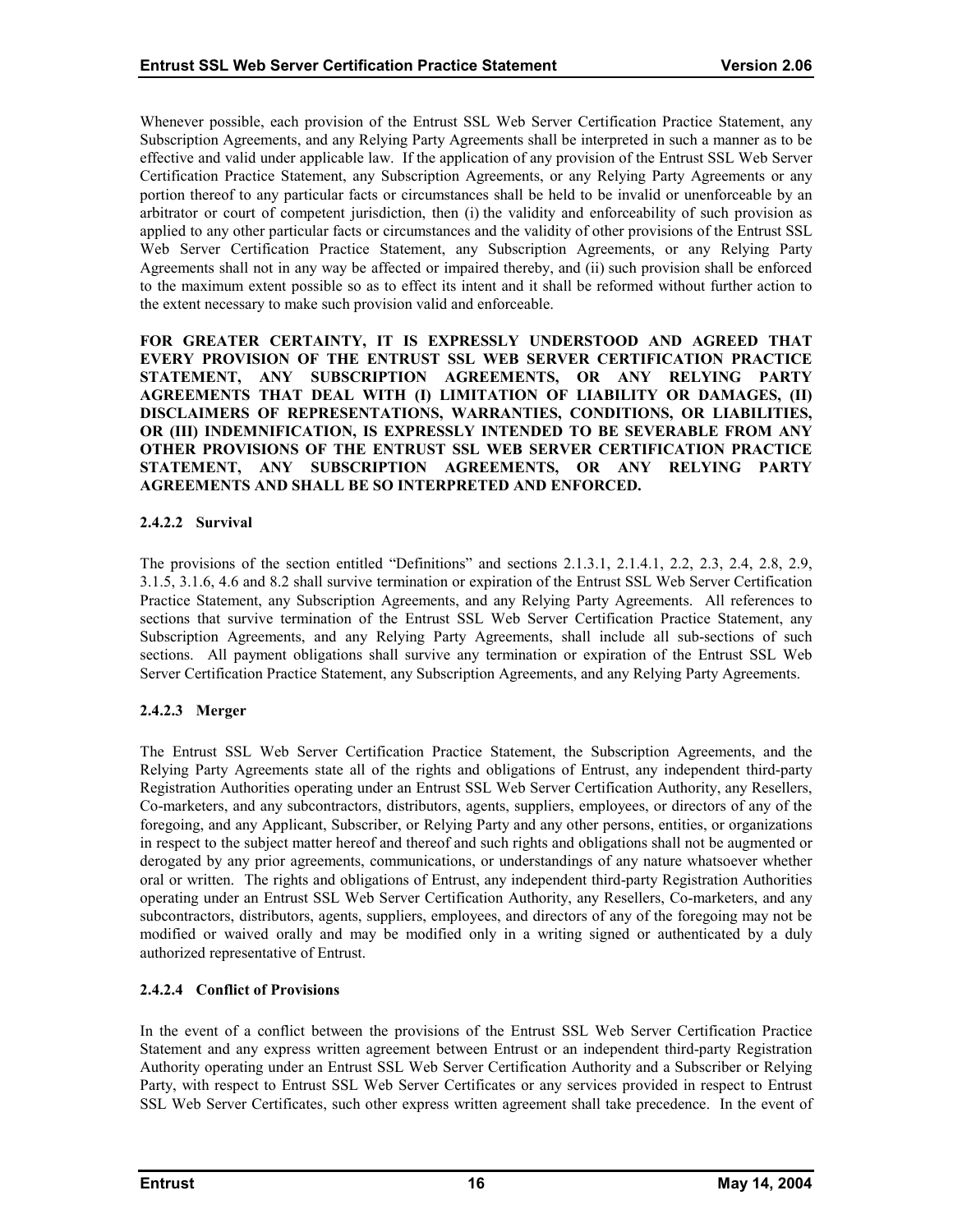any inconsistency between the provisions of this Entrust SSL Web Server Certification Practice Statement and the provisions of any Subscription Agreement or any Relying Party Agreement, the terms and conditions of this Entrust SSL Web Server Certification Practice Statement shall govern.

## **2.4.2.5 Waiver**

The failure of Entrust to enforce, at any time, any of the provisions of this Entrust SSL Web Server Certification Practice Statement, a Subscription Agreement with Entrust, or a Relying Party Agreement with Entrust or the failure of Entrust to require, at any time, performance by any Applicant, Subscriber, Relying Party or any other person, entity, or organization of any of the provisions of this Entrust SSL Web Server Certification Practice Statement, a Subscription Agreement with Entrust, or a Relying Party Agreement with Entrust, shall in no way be construed to be a present or future waiver of such provisions, nor in any way affect the ability of Entrust to enforce each and every such provision thereafter. The express waiver by Entrust of any provision, condition, or requirement of this Entrust SSL Web Server Certification Practice Statement, a Subscription Agreement with Entrust, or a Relying Party Agreement with Entrust shall not constitute a waiver of any future obligation to comply with such provision, condition, or requirement. The failure of an independent third-party Registration Authority or Reseller operating under an Entrust SSL Web Server Certification Authority ("Registration Authority") to enforce, at any time, any of the provisions of a this Entrust SSL Web Server Certification Practice Statement, any Subscription Agreement with such Registration Authority, or any Relying Party Agreement with such Registration Authority or the failure to require by such Registration Authority, at any time, performance by any Applicant, Subscriber, Relying Party or any other person, entity, or organization of this Entrust SSL Web Server Certification Practice Statement, any Subscription Agreement with such Registration Authority, or any Relying Party Agreement with such Registration Authority shall in no way be construed to be a present or future waiver of such provisions, nor in any way affect the ability of such Registration Authority to enforce each and every such provision thereafter. The express waiver by a Registration Authority of any provision, condition, or requirement of a Subscription Agreement with such Registration Authority or a Relying Party Agreement with such Registration Authority shall not constitute a waiver of any future obligation to comply with such provision, condition, or requirement.

## **2.4.2.6 Notice**

Any notice to be given by a Subscriber, Applicant, or Relying Party to Entrust under this Entrust SSL Web Server Certification Practice Statement, a Subscription Agreement, or a Relying Party Agreement shall be given in writing to the address specified below by prepaid receipted mail, facsimile, or overnight courier, and shall be effective as follows (i) in the case of facsimile or courier, on the next Business Day, and (ii) in the case of receipted mail, five (5) Business Days following the date of deposit in the mail. Any notice to be given by Entrust under the Entrust SSL Web Server Certification Practice Statement, any Subscription Agreement, or any Relying Party Agreement shall be given by email or by facsimile or courier to the last address, email address or facsimile number for the Subscriber on file with Entrust. In the event of notice by email, the notice shall become effective on the next Business Day. In the event of notice by prepaid receipted mail, facsimile, or overnight courier, notice shall become effective as specified in (i) or (ii), depending on the means of notice utilized.

Notice address for Entrust: Entrust Limited

1000 Innovation Drive Ottawa, Ontario Canada K2K 3E7

 Attention: Director Operations, Entrust Certificate Services Fax: 1-877-839-3538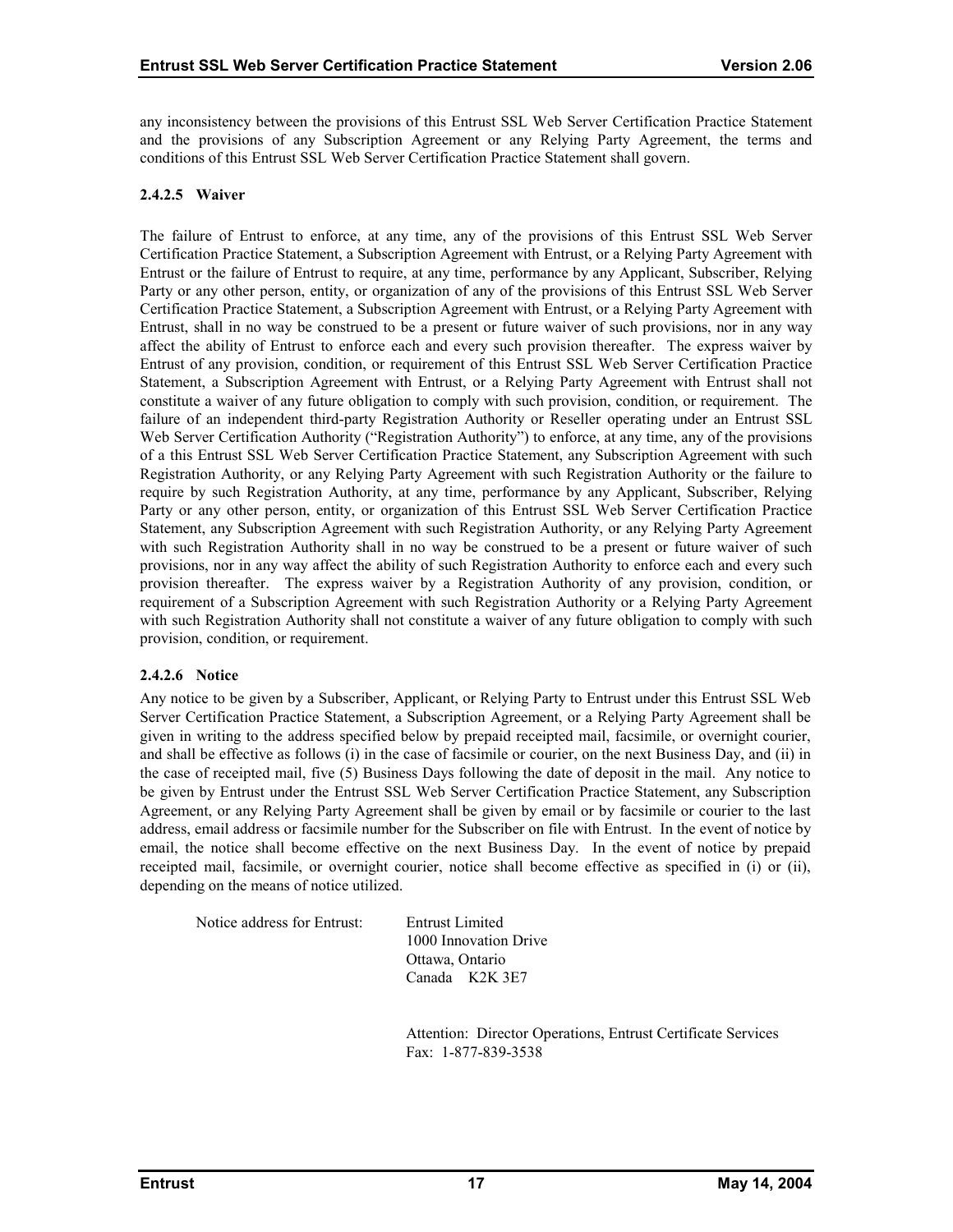#### <span id="page-22-0"></span>**2.4.2.7 Assignment**

Entrust SSL Web Server Certificates and the rights granted under the Entrust SSL Web Server Certification Practice Statement, any Subscription Agreement, or any Relying Party Agreement are personal to the Applicant, Subscriber, or Relying Party that entered into the Subscription Agreement or Relying Party Agreement and cannot be assigned, sold, transferred, or otherwise disposed of, whether voluntarily, involuntarily, by operation of law, or otherwise, without the prior written consent of Entrust or the Registration Authority under an Entrust SSL Web Server Certification Authority with which such Applicant, Subscriber, or Relying Party has contracted. Any attempted assignment or transfer without such consent shall be void and shall automatically terminate such Applicant's, Subscriber's or Relying Party's rights under the Entrust SSL Web Server Certification Practice Statement, any Subscription Agreement, or any Relying Party Agreement. Entrust may assign, sell, transfer, or otherwise dispose of the Entrust SSL Web Server Certification Practice Statement, any Subscription Agreements, or any Relying Party Agreements together with all of its rights and obligations under the Entrust SSL Web Server Certification Practice Statement, any Subscription Agreements, and any Relying Party Agreements (i) to an Affiliate, or (ii) as part of a sale, merger, or other transfer of all or substantially all the assets or stock of the business of Entrust to which the Entrust SSL Web Server Certification Practice Statement, the Subscription Agreements, and Relying Party Agreements relate. Subject to the foregoing limits, this Agreement shall be binding upon and shall inure to the benefit of permitted successors and assigns of Entrust, any third-party Registration Authorities operating under the Entrust Certification Authorities, Applicants, Subscribers, and Relying Parties, as the case may be.

#### **2.4.3 Dispute Resolution Procedures**

Any disputes between a Subscriber or an Applicant and Entrust or any third-party Registration Authorities operating under the Entrust Certification Authorities, or a Relying Party and Entrust or any third-party Registration Authorities operating under the Entrust Certification Authorities, shall be submitted to mediation in accordance with the Commercial Mediation Rules of the American Arbitration Association which shall take place in English in Ottawa, Ontario. In the event that a resolution to such dispute cannot be achieved through mediation within thirty (30) days, the dispute shall be submitted to binding arbitration. The arbitrator shall have the right to decide all questions of arbitrability. The dispute shall be finally settled by arbitration in accordance with the rules of the American Arbitration Association, as modified by this provision. Such arbitration shall take place in English in Ottawa, Ontario, before a sole arbitrator appointed by the American Arbitration Association (AAA) who shall be appointed by the AAA from its Technology Panel and shall be reasonably knowledgeable in electronic commerce disputes. The arbitrator shall apply the laws of the Province of Ontario, without regard to its conflict of laws provisions, and shall render a written decision within thirty (30) days from the date of close of the arbitration hearing, but no more than one (1) year from the date that the matter was submitted for arbitration. The decision of the arbitrator shall be binding and conclusive and may be entered in any court of competent jurisdiction. In each arbitration, the prevailing party shall be entitled to an award of all or a portion of its costs in such arbitration, including reasonable attorney's fees actually incurred. Nothing in the Entrust SSL Web Server Certification Practice Statement, or in any Subscription Agreement, or any Relying Party Agreement shall preclude Entrust or any third-party Registration Authorities operating under the Entrust Certification Authorities from applying to any court of competent jurisdiction for temporary or permanent injunctive relief, without breach of this Section 2.4.3 and without any abridgment of the powers of the arbitrator, with respect to any (i) alleged Compromise that affects the integrity of an Entrust SSL Web Server Certificate, or (ii) alleged breach of the terms and conditions of the Entrust SSL Web Server Certification Practice Statement, any Subscription Agreement, or any Relying Party Agreement. The institution of any arbitration or any action shall not relieve an Applicant, Subscriber or Relying Party of its obligations under the Entrust SSL Web Server Certification Practice Statement, any Subscription Agreement, or any Relying Party Agreement.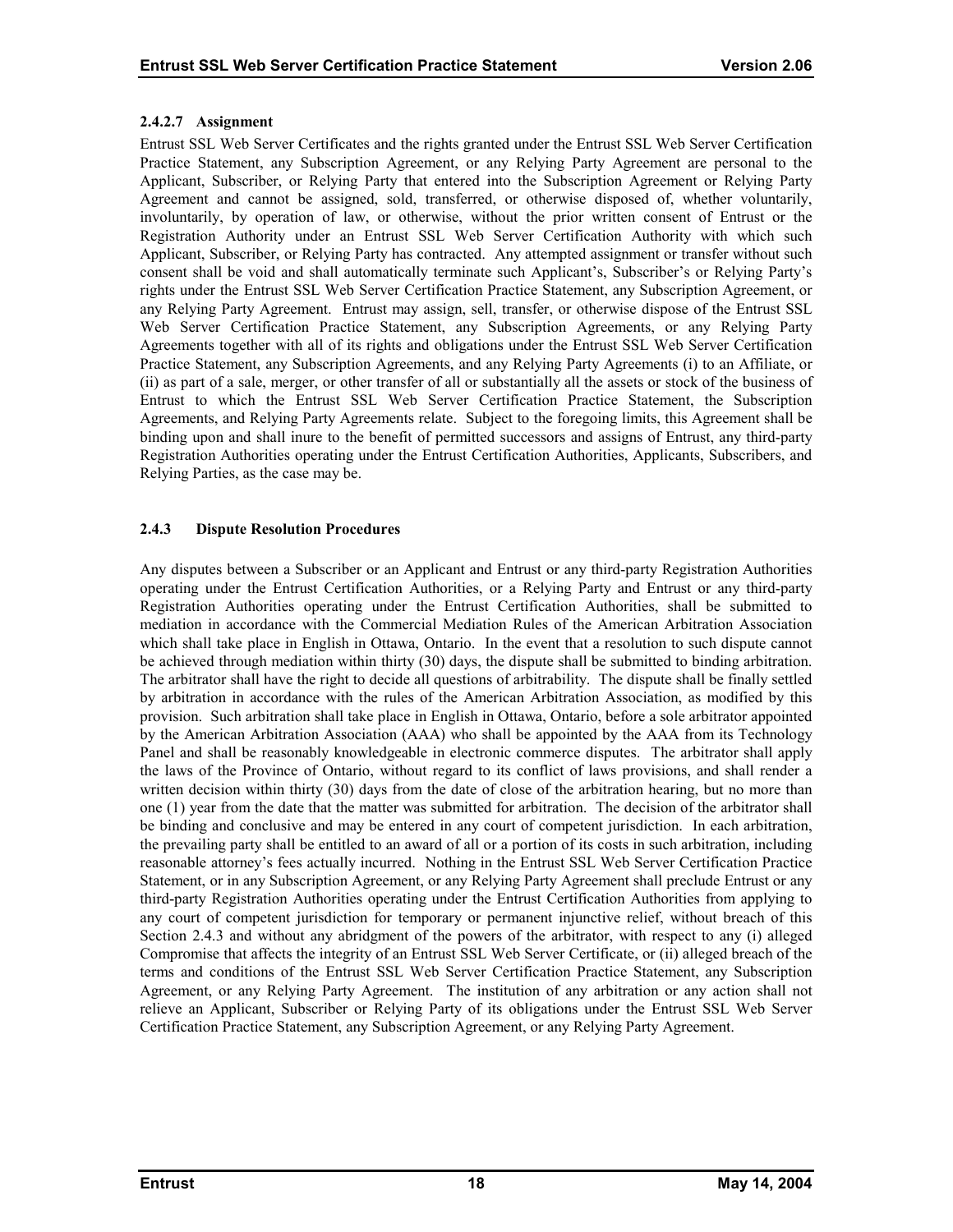## <span id="page-23-0"></span>**2.4.3.1 Limitation Period on Arbitrations and Actions**

Any and all arbitrations or legal actions in respect to a dispute that is related to an Entrust SSL Web Server Certificate or any services provided in respect to an Entrust SSL Web Server Certificate shall be commenced prior to the end of one (1) year after (i) the expiration or revocation of the Entrust SSL Web Server Certificate in dispute, or (ii) the date of provision of the disputed service or services in respect to the Entrust SSL Web Server Certificate in dispute, whichever is sooner. If any arbitration or action in respect to a dispute that is related to an Entrust SSL Web Server Certificate or any service or services provided in respect to an Entrust SSL Web Server Certificate is not commenced prior to such time, any party seeking to institute such an arbitration or action shall be barred from commencing or proceeding with such arbitration or action.

#### **2.5 Fees**

The fees for services provided by Entrust in respect to Entrust SSL Web Server Certificates are set forth in the Entrust Repository. These fees are subject to change, and any such changes shall become effective immediately after posting in the Entrust Repository. The fees for services provided by independent thirdparty Registration Authorities, Resellers and Co-marketers in respect to Entrust SSL Web Server Certificates are set forth on the web sites operated by such Registration Authorities, Resellers and Comarketers. These fees are subject to change, and any such changes shall become effective immediately after posting in such web sites.

#### **2.5.1 Certificate Issuance or Renewal Fees**

See the Entrust Repository for the fees charged by Entrust. See the web sites operated by Registration Authorities operating under the Entrust Certification Authorities, Resellers, and Co-marketers for the fees charged by such Registration Authorities, Resellers, and Co-marketers.

## **2.5.2 Certificate Access Fees**

See the Entrust Repository for the fees charged by Entrust. See the web sites operated by Registration Authorities operating under the Entrust Certification Authorities, Resellers, and Co-marketers for the fees charged by such Registration Authorities, Resellers, and Co-marketers.

## **2.5.3 Revocation or Status Information Access Fees**

See the Entrust Repository for the fees charged by Entrust. See the web sites operated by Registration Authorities operating under the Entrust Certification Authorities, Resellers, and Co-marketers for the fees charged by such Registration Authorities, Resellers, and Co-marketers.

#### **2.5.4 Fees for Other Services such as Policy Information**

See the Entrust Repository for the fees charged by Entrust. See the web sites operated by Registration Authorities operating under the Entrust Certification Authorities, Resellers, and Co-marketers for the fees charged by such Registration Authorities, Resellers, and Co-marketers.

#### **2.5.5 Refund Policy**

Neither Entrust nor any Registration Authorities operating under the Entrust Certification Authorities nor any Resellers or Co-Marketers provide any refunds for Entrust SSL Web Server Certificates or services provided in respect to Entrust SSL Web Server Certificates.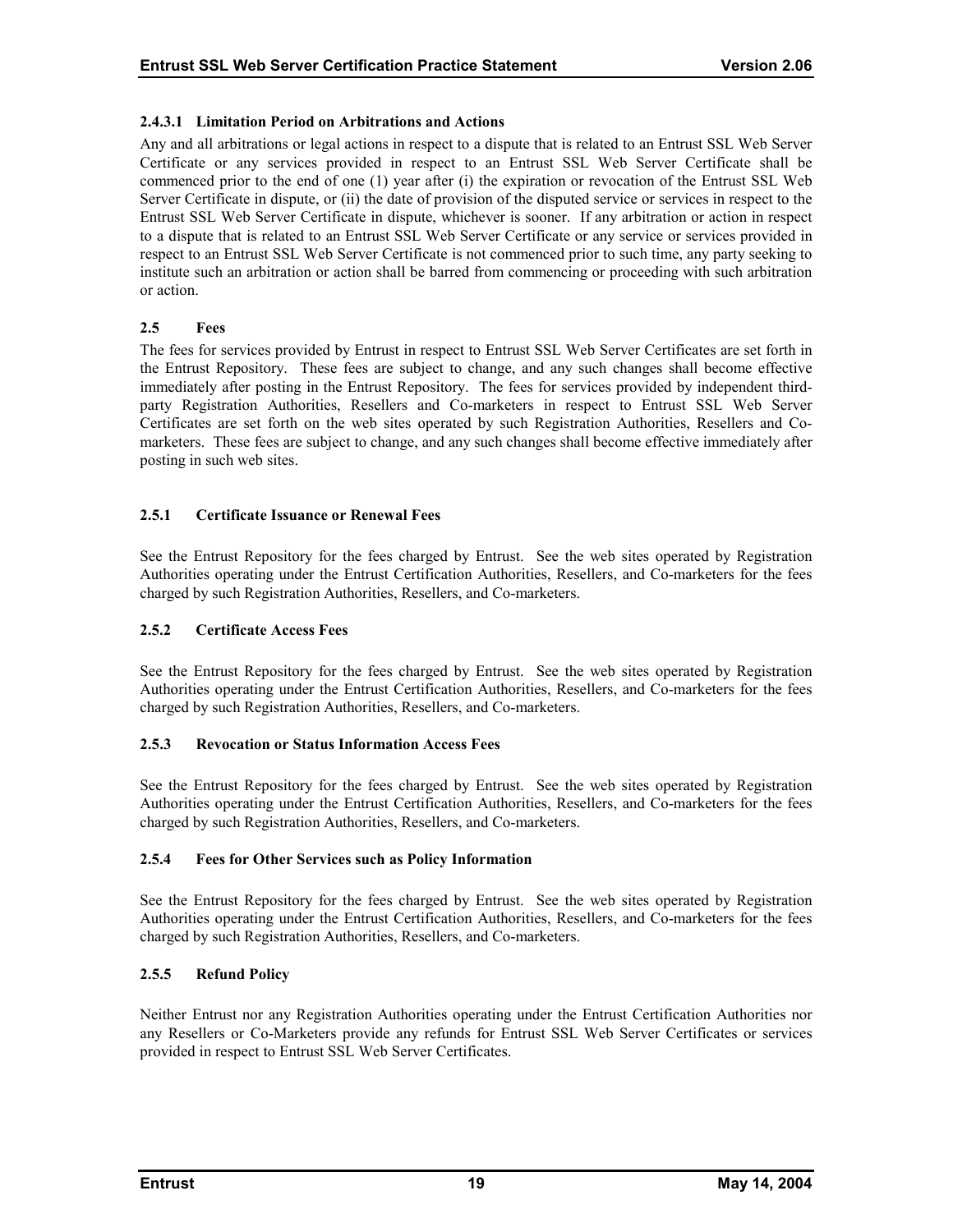#### <span id="page-24-0"></span>**2.6 Publication and Repositories**

Entrust maintains the Entrust Repository to store various information related to Entrust SSL Web Server Certificates and the operation of Entrust SSL Web Server Certification Authorities, Entrust Registration Authorities, and third-party Registration Authorities operating under the Entrust SSL Web Server Certification Authorities. The Entrust SSL Web Server Certification Practice Statement and various other related information is published in the Entrust Repository. The Entrust SSL Web Server Certification Practice Statement is also available from Entrust in hard copy upon request.

## **2.6.1 Publication of CA Information**

The following Entrust SSL Web Server Certificate information is published in the Entrust Repository:

- (i) the Entrust SSL Web Server Certification Practice Statement;
- (ii) information and agreements regarding the subscription for and reliance on Entrust SSL Web Server Certificates; and
- (iii) revocations of Entrust SSL Web Server Certificates performed by an Entrust SSL Web Server Certification Authority.

The data formats used for Entrust SSL Web Server Certificates and for Certificate Revocation Lists in the Entrust Repository are in accordance with the associated schema definitions as defined in the X.500 Series of Recommendations (1997 edition) as well as some enhancements defined by the X.500 Series of Recommendations.

## **2.6.2 Frequency of Publication**

The Entrust SSL Web Server Certification Practice Statement may be re-issued and published in accordance with the policy set forth in Section 8 of this Entrust SSL Web Server Certification Practice Statement.

## **2.6.3 Access Controls**

The Entrust SSL Web Server Certification Practice Statement is published in the Entrust Repository. The Entrust SSL Web Server Certification Practice Statement will be available to all Applicants, Subscribers and Relying Parties, but may only be modified by the Entrust Policy Authority.

## **2.6.4 Repositories**

The Entrust SSL Web Server Certification Authorities maintain the Entrust Repositories to allow access to Entrust SSL Web Server Certificate-related and CRL information. The information in the Entrust Repositories is accessible through a web interface and is periodically updated as set forth in this Entrust SSL Web Server Certification Practice Statement. The Entrust Repositories are the only approved source for CRL and other information about Entrust SSL Web Server Certificates.

## **2.7 Compliance Audit**

Entrust SSL Web Server Certification Authorities, Entrust-operated Registration Authorities, and independent third-party Registration Authorities operating under the Entrust SSL Web Server Certification Authorities shall be audited for compliance against the practices and procedures set forth in the Entrust SSL Web Server Certification Practice Statement.

#### **2.7.1 Frequency of Entity Compliance Audit**

Entrust SSL Web Server Certification Authorities, Entrust-operated Registration Authorities, and independent third-party Registration Authorities operating under the Entrust SSL Web Server Certification Authorities shall be audited once per calendar year for compliance with the practices and procedures set forth in the Entrust SSL Web Server Certification Practice Statement. If the results of an audit report recommend remedial action, Entrust or the applicable independent third-party Registration Authority shall initiate corrective action within thirty (30) days of receipt of such audit report.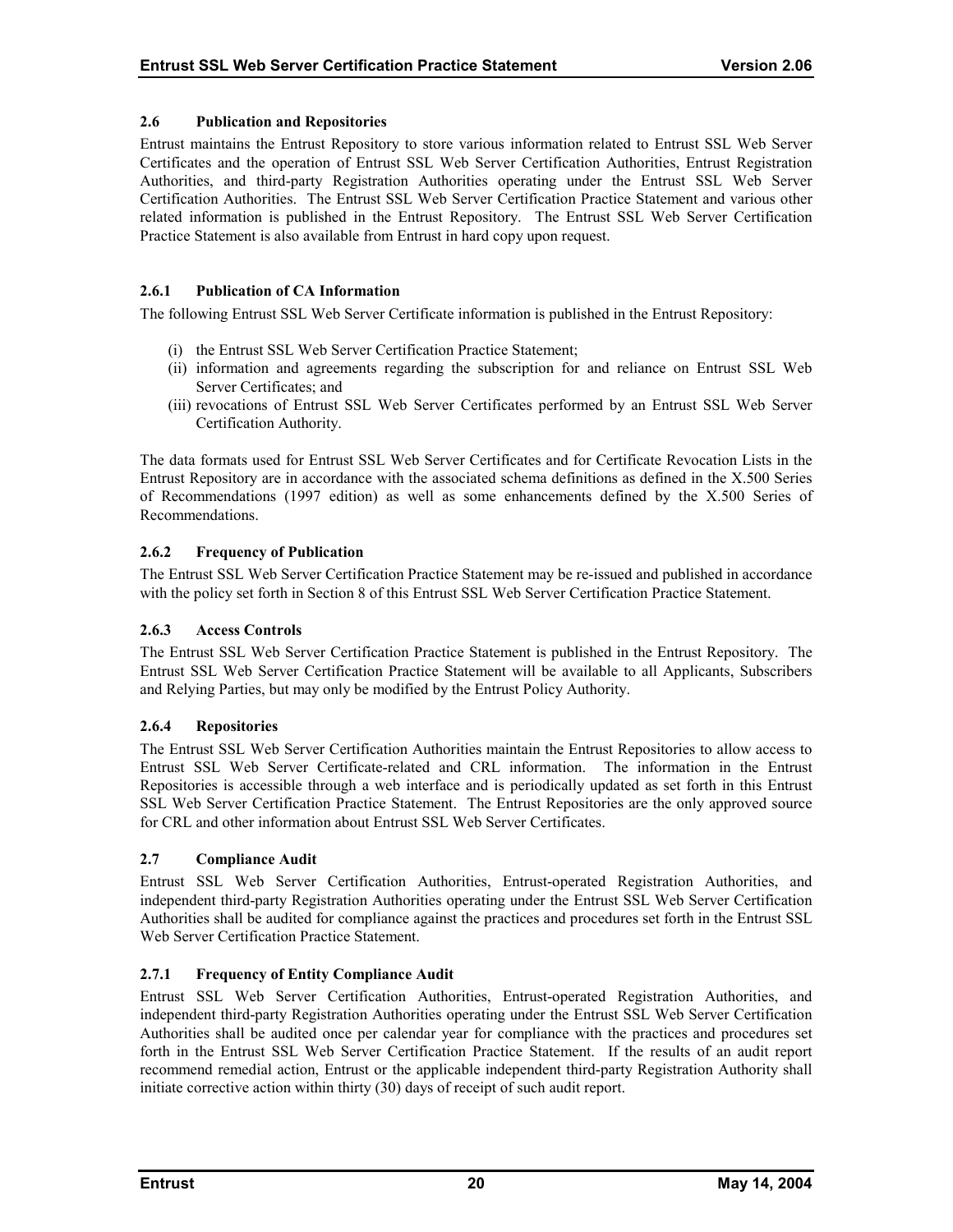## <span id="page-25-0"></span>**2.7.2 Identity/Qualifications of Auditor**

The compliance audit shall be performed by a certified public accounting firm with a demonstrated competency in the evaluation of Certification Authorities and Registration Authorities. Deloitte & Touche LLP has been selected as the auditor for the Entrust Certification Authorities and for the Entrust-operated Registration Authorities.

## **2.7.3 Auditor's Relationship to Audited Party**

The certified public accounting firm selected to perform the compliance audit for the Entrust SSL Web Server Certification Authorities, Entrust-operated Registration Authorities, or independent third-party operated Registration Authorities under the Entrust Certification Authorities shall be independent from the entity being audited.

# **2.7.4 Topics Covered by Audit**

The compliance audit shall test compliance of Entrust SSL Web Server Certification Authorities, Entrustoperated Registration Authorities, or independent third-party operated Registration Authorities under the Entrust Certification Authorities against the policies and procedures set forth in this Entrust SSL Web Server Certification Practice Statement.

## **2.7.5 Actions Taken as a Result of Deficiency**

Upon receipt of a compliance audit that identifies any deficiencies, the audited Entrust SSL Web Server Certification Authority, Entrust-operated Registration Authority, or independent third-party operated Registration Authority under an Entrust SSL Web Server Certification Authority shall use commercially reasonable efforts to correct any such deficiencies in an expeditious manner.

# **2.7.6 Communication of Results**

The results of all compliance audits shall be communicated, in the case of Entrust SSL Web Server Certification Authorities, to the Entrust Operational Authority, and, in the case of any Entrust-operated Registration Authorities under an Entrust SSL Web Server Certification Authorities, to the Entrust Operation Authority, and in the case of third-party Registration Authorities operating under an Entrust SSL Web Server Certification Authority, to the operational authority for such Registration Authority.

## **2.8 Confidentiality**

Neither Entrust nor any independent third-party Registration Authorities operating under the Entrust Certification Authorities, nor any Resellers or Co-Marketers shall disclose or sell Applicant or Subscriber names (or other information submitted by an Applicant or Subscriber when applying for an Entrust SSL Web Server Certificate), except in accordance with this Entrust SSL Web Server Certification Practice Statement, a Subscription Agreement, or a Relying Party Agreement. Entrust and all independent thirdparty Registration Authorities operating under the Entrust Certification Authorities, and all Resellers and Co-Marketers shall use a commercially reasonable degree of care to prevent such information from being used or disclosed for purposes other than those set forth in the Entrust SSL Web Server Certification Practice Statement, a Subscription Agreement, or a Relying Party Agreement. Notwithstanding the foregoing, Applicants and Subscribers acknowledge that some of the information supplied with an Entrust SSL Web Server Certificate Application is incorporated into Entrust SSL Web Server Certificates and that Entrust and all independent third-party Registration Authorities operating under the Entrust Certification Authorities, and all Resellers and Co-Marketers shall be entitled to make such information publicly available.

## **2.8.1 Types of Information to be Kept Confidential**

Information that is supplied by Applicants, Subscribers, or Relying Parties for the subscription for, use of, or reliance upon an Entrust SSL Web Server Certificate, and which is not included in the information described in Section 2.8.2 below, shall be considered to be confidential. Entrust and independent thirdparty Registration Authorities under the Entrust Certification Authorities shall be entitled to disclose such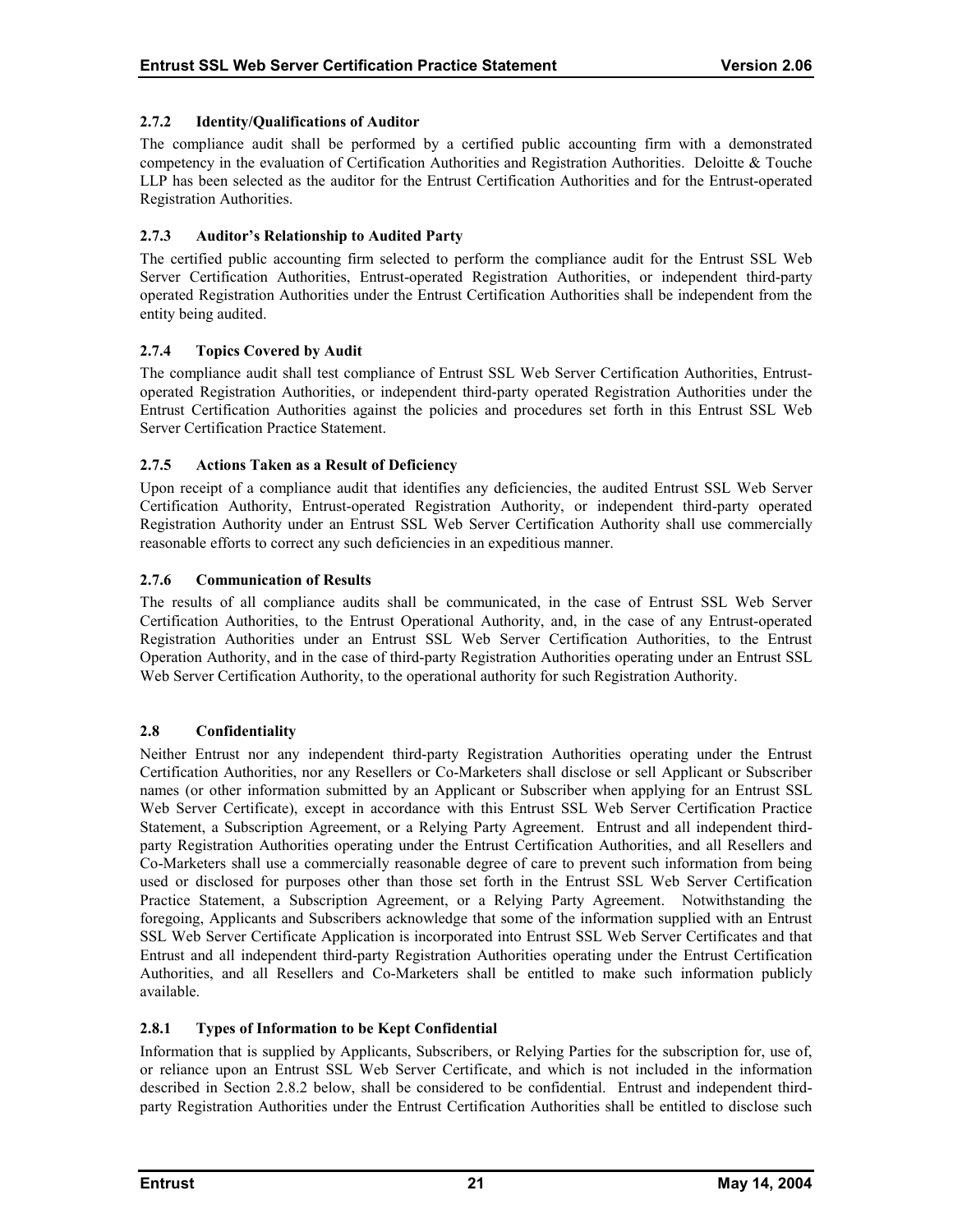<span id="page-26-0"></span>information to any subcontractors or agents that are assisting Entrust in the verification of information supplied in Entrust SSL Web Server Certificate Applications or that are assisting Entrust in the operation of the Entrust SSL Web Server Certification Authorities or Entrust-operated Registration Authorities. Information considered to be confidential shall not be disclosed unless compelled pursuant to legal, judicial, or administrative proceedings, or otherwise required by law. Entrust and independent third-party Registration Authorities under the Entrust Certification Authorities shall be entitled to disclose information that is considered to be confidential to legal and financial advisors assisting in connection with any such legal, judicial, administrative, or other proceedings required by law, and to potential acquirors, legal counsel, accountants, banks and financing sources and their advisors in connection with mergers, acquisitions, or reorganizations.

#### **2.8.2 Types of Information not Considered Confidential**

Information that is included in an Entrust SSL Web Server Certificate or a Certificate Revocation List shall not be considered confidential. Information contained in the Entrust SSL Web Server Certification Practice Statement shall not be considered confidential. Without limiting the foregoing, information that (i) was or becomes known through no fault of Entrust, an independent third-party Registration Authority under an Entrust SSL Web Server Certification Authority, a Reseller, or a Co-marketer, (ii) was rightfully known or becomes rightfully known to Entrust, an independent third-party Registration Authority under the Entrust SSL Web Server Certification Authority, a Reseller, or a Co-marketer without confidential or proprietary restriction from a source other than the Subscriber, (iii) is independently developed by Entrust, an independent third-party Registration Authority under an Entrust SSL Web Server Certification Authority, a Reseller, or a Co-marketer, or (iv) is approved by a Subscriber for disclosure, shall not be considered confidential.

#### **2.8.3 Disclosure of Certificate Revocation/Suspension Information**

If an Entrust SSL Web Server Certificate is revoked by an Entrust SSL Web Server Certification Authority, a serial number will be included in the Certificate Revocation List entry for the revoked Entrust SSL Web Server Certificate.

## **2.8.4 Release to Law Enforcement Officials**

Entrust, independent third-party Registration Authorities under an Entrust SSL Web Server Certification Authority, Resellers, and Co-marketers shall have the right to release information that is considered to be confidential to law enforcement officials in compliance with applicable law.

#### **2.8.5 Release as Part of Civil Discovery**

Entrust, independent third-party Registration Authorities under an Entrust SSL Web Server Certification Authority, Resellers, and Co-marketers may disclose information that is considered confidential during the course of any arbitration, litigation, or any other legal, judicial, or administrative proceeding relating to such information. Any such disclosures shall be permissible provided that Entrust, the independent thirdparty Registration Authority, Reseller, or Co-marketer uses commercially reasonable efforts to obtain a court-entered protective order restricting the use and disclosure of any such information to the extent reasonably required for the purposes of such arbitration, litigation, or any other legal, judicial, or administrative proceeding.

#### **2.8.6 Disclosure Upon Owner's Request**

Entrust, independent third-party Registration Authorities under an Entrust SSL Web Server Certification Authority, Resellers, and Co-marketers may disclose information provided to Entrust, such Registration Authority, Reseller or Co-marketer, by an Applicant, a Subscriber, or a Relying Party upon request of such Applicant, Subscriber, or Relying Party.

#### **2.8.7 Other Information Release Circumstances**

No stipulation.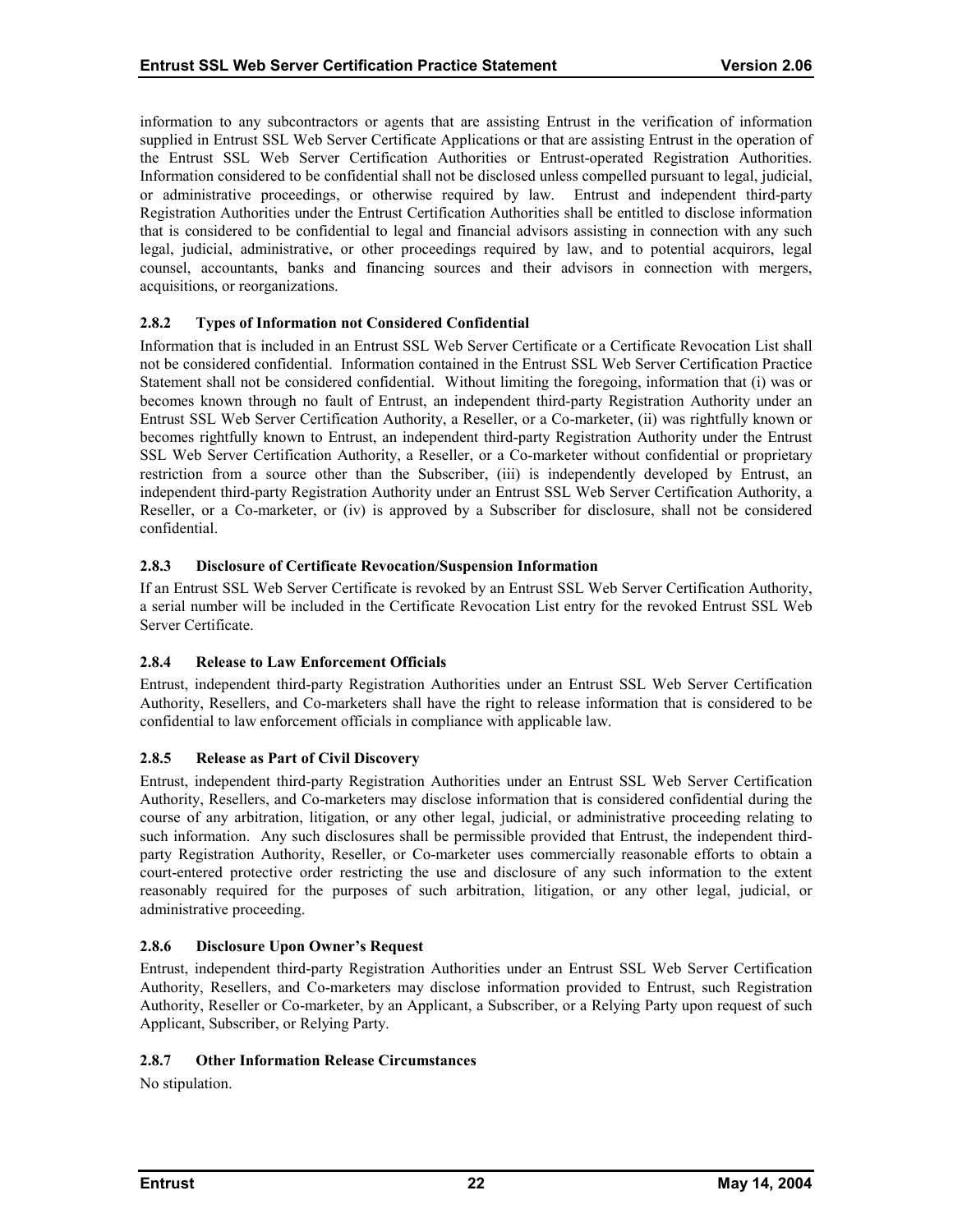## <span id="page-27-0"></span>**2.9 Intellectual Property Rights**

Entrust retains all right, title, and interest (including all intellectual property rights), in, to and under all Entrust SSL Web Server Certificates, except for any information that is supplied by an Applicant or a Subscriber and that is included in an Entrust SSL Web Server Certificate, which information shall remain the property of the Applicant or Subscriber. All Applicants and Subscribers grant to Entrust and any Registration Authorities operating under the Entrust Certification Authorities a non-exclusive, worldwide, paid-up, royalty-free license to use, copy, modify, publicly display, and distribute such information, by any and all means and through any and all media whether now known or hereafter devised for the purposes contemplated under the Entrust SSL Web Server Certification Practice Statement, the Subscriber's Subscription Agreement, and any Relying Party Agreements. Entrust and any Registration Authorities operating under the Entrust Certification Authorities shall be entitled to transfer, convey, or assign this license in conjunction with any transfer, conveyance, or assignment as contemplated in Section 2.4.2.7. Entrust grants to Subscribers and Relying Parties a non-exclusive, non-transferable license to use, copy, and distribute Entrust SSL Web Server Certificates, subject to such Entrust SSL Web Server Certificates being used as contemplated under the Entrust SSL Web Server Certification Practice Statement, the Subscriber's Subscription Agreement, and any Relying Party Agreements, and further provided that such Entrust SSL Web Server Certificates are reproduced fully and accurately and are not published in any publicly available database, repository, or directory without the express written permission of Entrust. Except as expressly set forth herein, no other right is or shall be deemed to be granted, whether by implication, estoppel, inference or otherwise. Subject to availability, Entrust may in its discretion make copies of one or more Cross Certificate(s) available to Subscribers for use solely with the Entrust SSL Web Server Certificate issued to such Subscribers . Entrust retains all right, title, and interest (including all intellectual property rights), in, to and under the Cross Certificate(s).

Entrust grants permission to reproduce the Entrust SSL Web Server Certification Practice Statement provided that (i) the copyright notice on the first page of this Entrust SSL Web Server Certification Practice Statement is retained on any copies of the Entrust SSL Web Server Certification Practice Statement, and (ii) the Entrust SSL Web Server Certification Practice Statement is reproduced fully and accurately. Entrust retains all right, title, and interest (including all intellectual property rights), in, to and under the Entrust SSL Web Server Certification Practice Statement.

In no event shall Entrust or any independent third-party Registration Authority operating under an Entrust SSL Web Server Certification Authority, or any Resellers or Co-marketers, or any subcontractors, distributors, agents, suppliers, employees, or directors of any of the foregoing be liable to any Applicants, Subscribers, or Relying Parties or any other third parties for any losses, costs, liabilities, expenses, damages, claims, or settlement amounts arising from or relating to claims of infringement, misappropriation, dilution, unfair competition, or any other violation of any patent, trademark, copyright, trade secret, or any other intellectual property or any other right of person, entity, or organization in any jurisdiction arising from or relating to any Entrust SSL Web Server Certificate or arising from or relating to any services provided in relation to any Entrust SSL Web Server Certificate.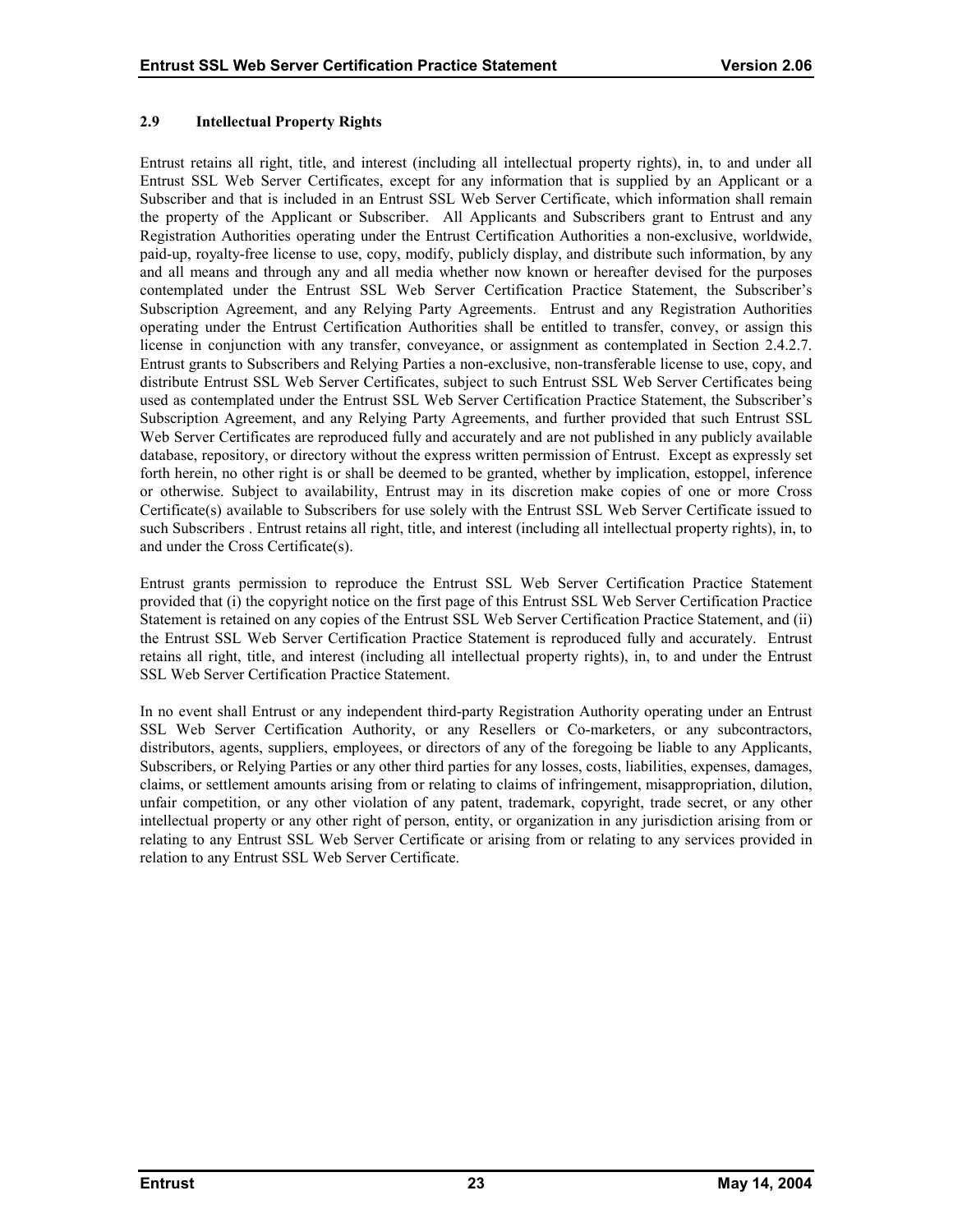## <span id="page-28-0"></span>**3 Identification and Authentication**

#### **3.1 Initial Registration**

To obtain an Entrust SSL Web Server Certificate, an Applicant must: (i) generate a secure and cryptographically sound Key Pair, (ii) agree to all of the terms and conditions of the Entrust SSL Web Server Certification Practice Statement and the Subscription Agreement, (iii) complete and submit an Entrust SSL Web Server Certificate Application, providing all information requested by an Entrust-operated Registration Authority or by an independent third-party Registration Authority under an Entrust SSL Web Server Certification Authority (a "Registration Authority") without any errors, misrepresentation, or omissions. Upon an Applicant's completion of the Entrust SSL Web Server Certificate Application and acceptance of the terms and conditions of this Entrust SSL Web Server Certification Practice Statement and the Subscription Agreement, a Registration Authority or a third-party authorized by a Registration Authority shall perform limited verification of some of the information contained in the Entrust SSL Web Server Certificate Application. If the limited verification performed by a Registration Authority is successful, the Registration Authority may, in its sole discretion, request the issuance to the Applicant of an Entrust SSL Web Server Certificate from an Entrust SSL Web Server Certification Authority. If a Registration Authority refuses to request the issuance of an Entrust SSL Web Server Certificate, the Registration Authority shall (i) use commercially reasonable efforts to notify the Applicant by email of any reasons for refusal, and (ii) promptly refund any amounts that have been paid in connection with the Entrust SSL Web Server Certificate Application. In the event of successful verification of an Entrust SSL Web Server Certificate Application, the Registration Authority shall submit a request to an Entrust SSL Web Server Certification Authority for the issuance of an Entrust SSL Web Server Certificate and shall notify the Applicant by email once an Entrust SSL Web Server Certificate has been issued by the Entrust SSL Web Server Certification Authority. The Applicant will be provided with a URL that can be used to retrieve the Entrust SSL Web Server Certificate. Upon issuance of an Entrust SSL Web Server Certificate, neither Entrust nor any independent third-party Registration Authority operating under an Entrust SSL Web Server Certification Authority, nor any Resellers or Co-marketers, or any subcontractors, distributors, agents, suppliers, employees, or directors of any of the foregoing shall have any obligation to perform any ongoing monitoring, investigation, or verification of the information provided in an Entrust SSL Web Server Certificate Application.

## **3.1.1 Types of Names**

The Subject names in an Entrust SSL Web Server Certificate comply with the X.500 Distinguished Name (DN) form. Entrust SSL Web Server Certification Authorities shall use a single naming convention as set forth below. Each Entrust SSL Web Server Certificate shall contain the following information:

- (i) the "Country Name" (C) which is the two-letter ISO 3166 code for the country in which the Applicant is located and plans to host the World Wide Web server on which the Applicant is intending to install the Entrust SSL Web Server Certificate;
- (ii) the "Organization Name" (O) which is the name of the organization in the case of a corporation, partnership, or other entity. In the case of a sole proprietorship, the organization name can be the name of the Applicant;
- (iii) the "Organizational Unit Name" (OU) which is an optional field. The OU field may be used to distinguish between different organizational groups within an organization (for example, to distinguish between human resources, marketing, and development); and
- (iv) the "Common Name" (CN) which is the fully qualified hostname or path used in the DNS of the World Wide Web server on which the Applicant is intending to install the Entrust SSL Web Server Certificate.

## **3.1.2 Need for Names to Be Meaningful**

The value of the Common Name to be used in an Entrust SSL Web Server Certificate shall be the Applicant's fully qualified hostname or path that is used in the DNS of the World Wide Web server on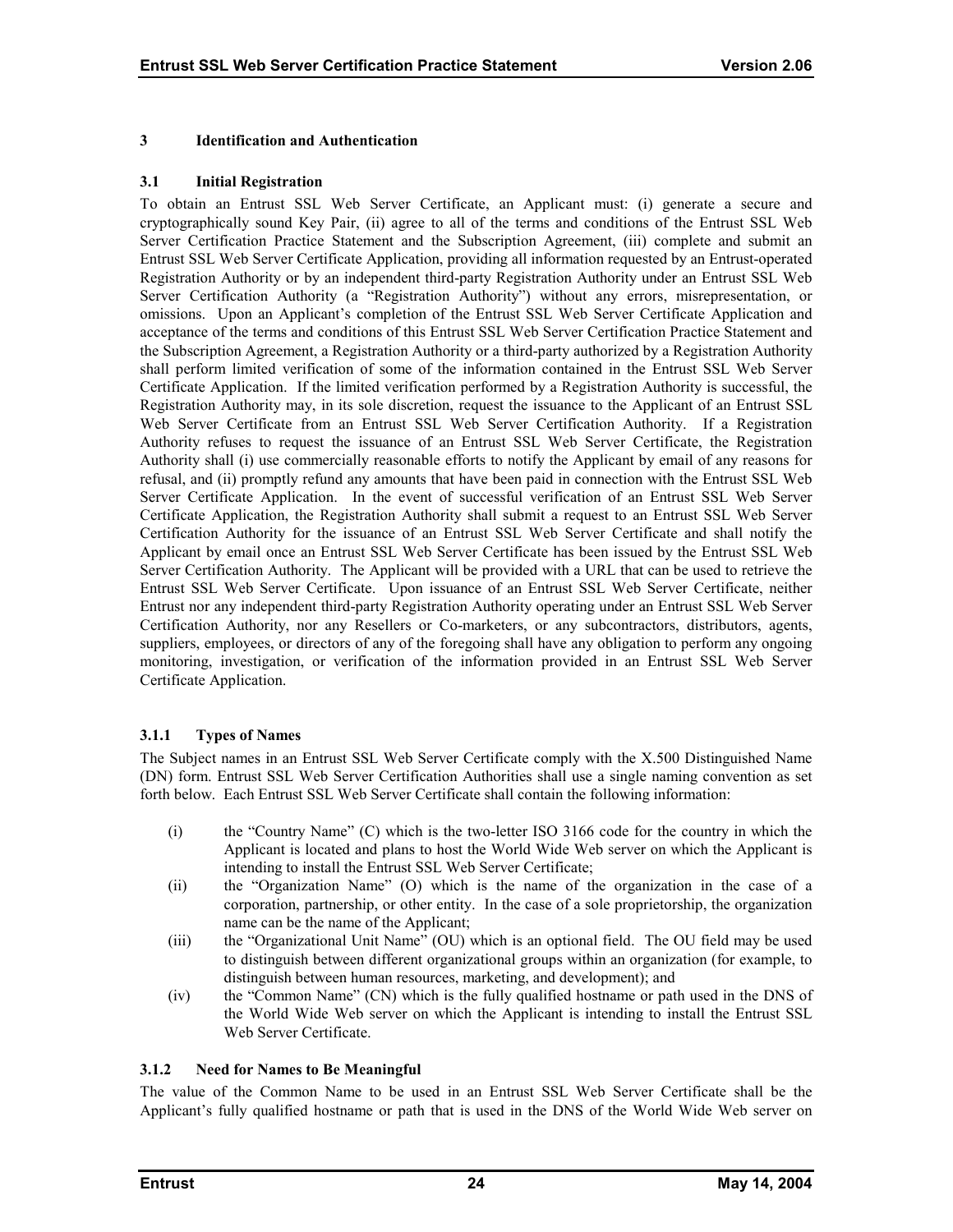<span id="page-29-0"></span>which the Applicant is intending to install the Entrust SSL Web Server Certificate. Notwithstanding the preceding sentence, the Common Name may include wildcard characters (i.e., an asterisk character) in Entrust's sole discretion.

## **3.1.3 Rules for Interpreting Various Name Forms**

Subject names for Entrust SSL Web Server Certificates shall be interpreted as set forth in Sections 3.1.1 and 3.1.2.

## **3.1.4 Uniqueness of Names**

Names shall be defined unambiguously for each Subject in an Entrust Repository. The Distinguished Name attribute will usually be unique to the World Wide Web servers to which it is issued. Each Entrust SSL Web Server Certificate shall be issued a unique serial number.

## **3.1.5 Name Claim Dispute Resolution Procedure**

The Subject names in Entrust SSL Web Server Certificates are issued on a "first come, first served" basis. By accepting a Subject name for incorporation into an Entrust SSL Web Server Certificate, a Registration Authority operating under an Entrust SSL Web Server Certification Authority does not determine whether the use of such information infringes upon, misappropriates, dilutes, unfairly competes with, or otherwise violates any intellectual property right or any other rights of any person, entity, or organization. The Entrust Certification Authorities and any Registration Authorities operating under the Entrust Certification Authorities neither act as an arbitrator nor provide any dispute resolution between Subscribers or between Subscribers and third-party complainants in respect to the use of any information in an Entrust SSL Web Server Certificate. The Entrust SSL Web Server Certification Practice Statement does not bestow any procedural or substantive rights on any Subscriber or third-party complainant in respect to any information in an Entrust SSL Web Server Certificate. Neither the Entrust Certification Authorities nor any Registration Authorities operating under the Entrust Certification Authorities shall in any way be precluded from seeking legal or equitable relief (including injunctive relief) in respect to any dispute between Subscribers or between Subscribers and third-party complainants or in respect to any dispute between Subscribers and an Entrust SSL Web Server Certification Authority or a Registration Authority operating under an Entrust SSL Web Server Certification Authority or between a third-party complainant and an Entrust SSL Web Server Certification Authority or a Registration Authority operating under an Entrust SSL Web Server Certification Authority arising out of any information in an Entrust SSL Web Server Certificate. Entrust SSL Web Server Certification Authorities and Registration Authorities operating under Entrust SSL Web Server Certification Authorities shall respectively have the right to revoke and the right to request revocation of Entrust SSL Web Server Certificates upon receipt of a properly authenticated order from an arbitrator or court of competent jurisdiction requiring the revocation of an Entrust SSL Web Server Certificate.

## **3.1.6 Recognition, Authentication and Role of Trademarks**

An Entrust SSL Web Server Certification Authority or a Registration Authority operating under an Entrust SSL Web Server Certification Authority may, in certain circumstances, take action in respect to an Entrust SSL Web Server Certificate containing information that possibly violates the trademark rights of a thirdparty complainant. In the event that a third-party complainant provides an Entrust SSL Web Server Certification Authority or a Registration Authority operating under an Entrust SSL Web Server Certification Authority with (i) a certified copy that is not more than three (3) months old of a trademark registration from the principal trademark office in any one of the United States, Canada, Japan, Australia or any of the member countries of the European Union, and further provided that such registration is still in full force and effect, and (ii) a copy of a prior written notice to the Subscriber of the Entrust SSL Web Server Certificate in dispute, stating that the complainant believes that information in the Subscriber's Entrust SSL Web Server Certificate violates the trademark rights of the complainant, and (iii) a representation by the complainant indicating the means of notice and basis for believing that such notice was received by the Subscriber of the Entrust SSL Web Server Certificate in dispute, an Entrust SSL Web Server Certification Authority or a Registration Authority operating under an Entrust SSL Web Server Certification Authority may initiate the following actions. The Entrust SSL Web Server Certification Authority or the Registration Authority operating under an Entrust SSL Web Server Certification Authority may determine whether the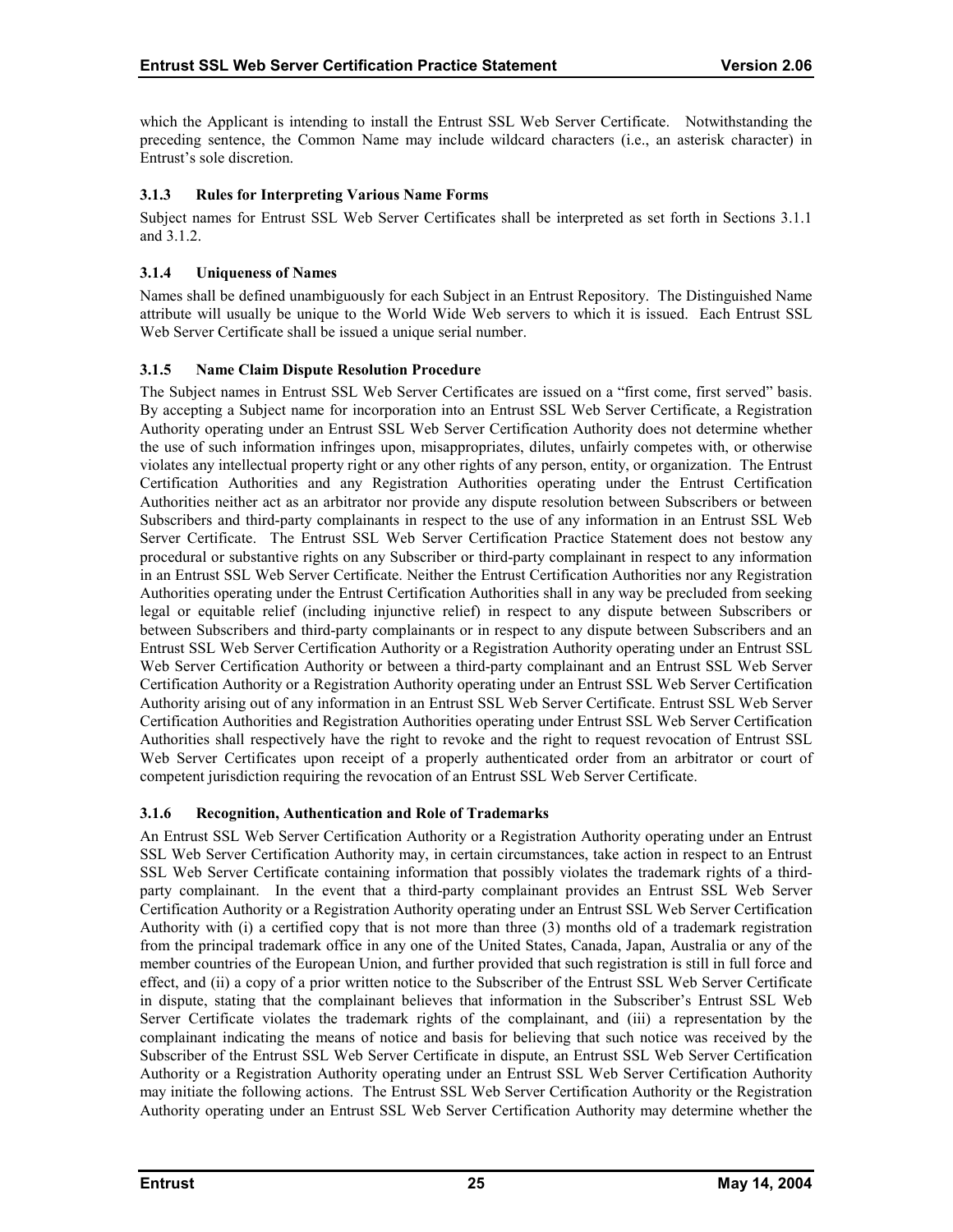issue date of the Subscriber's Entrust SSL Web Server Certificate predates the registration date on the trademark registration provided by the complainant. If the date of issuance of the Subscriber's Entrust SSL Web Server Certificate predates the trademark registration date, the Entrust SSL Web Server Certification Authority or the Registration Authority operating under the Entrust SSL Web Server Certification Authority will take no further action unless presented with an authenticated order from an arbitrator or court of competent jurisdiction. If the date of issuance of the Entrust SSL Web Server Certificate is after the registration date on the trademark registration provided by the complainant, the Entrust SSL Web Server Certification Authority or the Registration Authority operating under the Entrust SSL Web Server Certification Authority shall request that the Subscriber provide a proof of ownership for the Subscriber's own corresponding trademark registration from the principal trademark office in any one of the United States, Canada, Japan, Australia or any of the member countries of the European Union. If the Subscriber can provide a certified copy, as set forth above, that predates or was issued on the same date as the complainant's trademark registration, the Entrust SSL Web Server Certification Authority or the Registration Authority operating under the Entrust SSL Web Server Certification Authority will take no further action unless presented with an authenticated order from an arbitrator or court of competent jurisdiction. If the Subscriber does not respond within ten (10) Business Days, or if the date on the certified copy of the trademark registration provided by the Subscriber postdates the certified copy of the trademark registration provided by the complainant, the Entrust SSL Web Server Certification Authority and the Registration Authorities operating under that Entrust SSL Web Server Certification Authority respectively may revoke or may request revocation of the disputed Entrust SSL Web Server Certificate.

If a Subscriber files litigation against a complainant, or if a complainant files litigation against a Subscriber, and such litigation is related to any information in an issued Entrust SSL Web Server Certificate, and if the party instigating the litigation provides an Entrust SSL Web Server Certification Authority or a Registration Authority operating under an Entrust SSL Web Server Certification Authority with a copy of the filestamped complaint or statement of claim, the Entrust SSL Web Server Certification Authority will maintain the current status of the Entrust SSL Web Server Certificate or the Registration Authority operating under the Entrust SSL Web Server Certification Authority will request that the Entrust SSL Web Server Certification Authority maintain the current status of the Entrust SSL Web Server Certificate, subject to any requirements to change the status of such Entrust SSL Web Server Certificate otherwise provided or required under this Entrust SSL Web Server Certification Practice Statement, a Subscription Agreement, or any Relying Party Agreement. During any litigation, an Entrust SSL Web Server Certification Authority will not revoke and a Registration Authority operating under an Entrust SSL Web Server Certification Authority will not request revocation of an Entrust SSL Web Server Certificate that is in dispute unless ordered by an arbitrator or a court of competent jurisdiction or as otherwise provided or required under this Entrust SSL Web Server Certification Practice Statement, a Subscription Agreement, or any Relying Party Agreement. In the event of litigation as contemplated above, Entrust SSL Web Server Certification Authorities and Registration Authorities operating under the Entrust SSL Web Server Certification Authorities will comply with any directions by a court of competent jurisdiction in respect to an Entrust SSL Web Server Certificate in dispute without the necessity of being named as a party to the litigation. If named as a party in any litigation in respect to an Entrust SSL Web Server Certificate, Entrust and/or any third party operating a Registration Authority under an Entrust SSL Web Server Certification Authority shall be entitled to take any action that it deems appropriate in responding to or defending such litigation. Any Subscriber or Relying Party that becomes involved in any litigation in respect to an Entrust SSL Web Server Certificate shall remain subject to all of the terms and conditions of the Entrust SSL Web Server Certification Practice Statement, the Subscriber's Subscription Agreement, and the Relying Party's Relying Party Agreement.

Registration Authorities operating under an Entrust SSL Web Server Certification Authority shall notify the Entrust SSL Web Server Certification Authority of any disputes of which such Registration Authority is aware and which relate to any information contained in an Entrust SSL Web Server Certificate whose issuance was requested by such Registration Authority.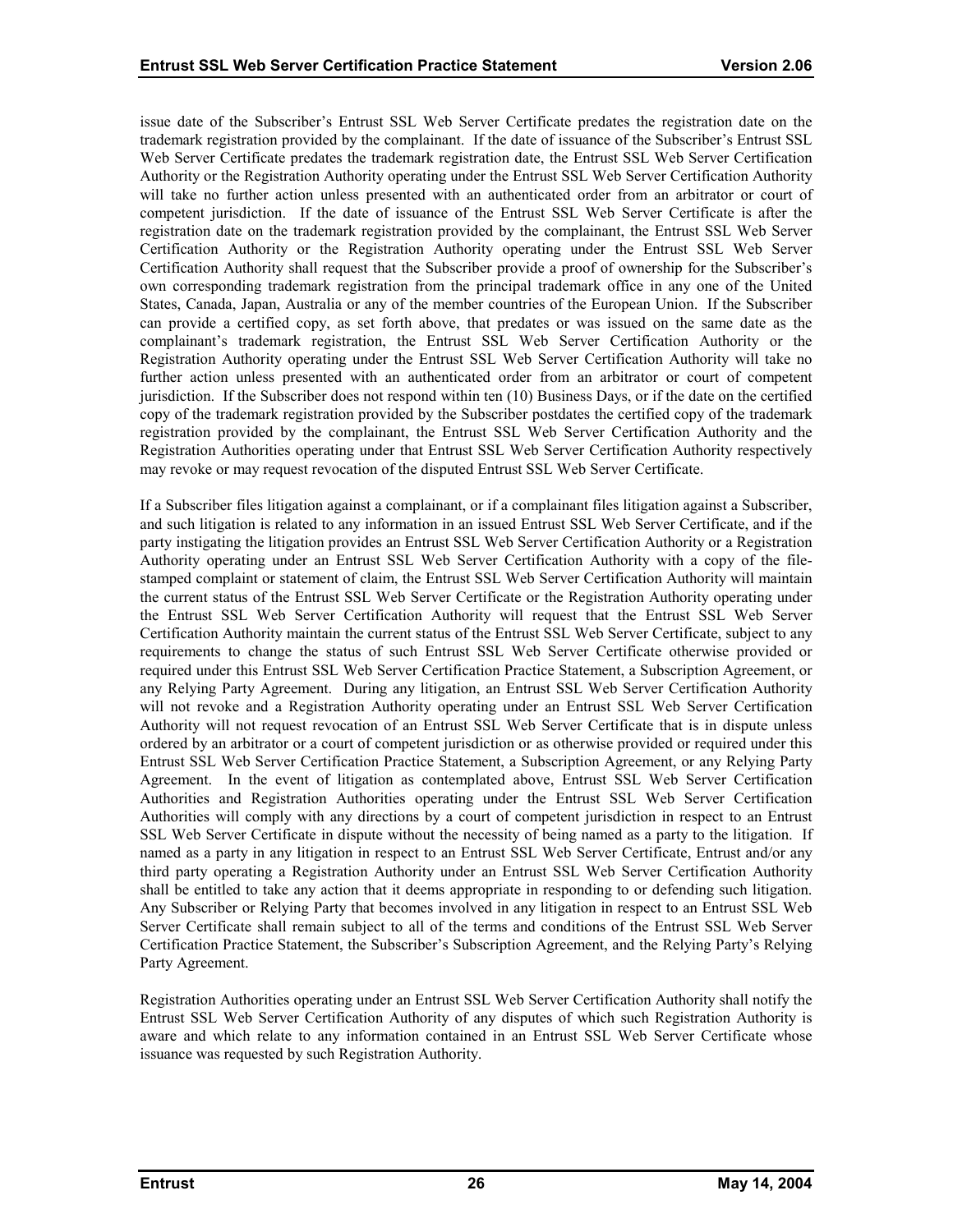# <span id="page-31-0"></span>**3.1.7 Method to Prove Possession of Private Key**

Registration Authorities perform proof of possession tests for CSRs created using reversible asymmetric algorithms (such as RSA) by validating the signature on the CSR submitted by the Applicant with the Entrust SSL Web Server Certificate Application.

## **3.1.8 Authentication of Organizational Identity**

Registration Authorities operating under the Entrust SSL Web Server Certification Authorities shall perform a limited verification of any organizational identities that are submitted by an Applicant or Subscriber. Registration Authorities operating under the Entrust SSL Web Server Certification Authorities shall determine whether the organizational identity, address, and domain name provided with an Entrust SSL Web Server Certificate Application are consistent with information contained in third-party databases and/or governmental sources. The information and sources used for the limited verification of Entrust SSL Web Server Certificate Applications may vary depending on the jurisdiction of the Applicant or Subscriber. In the case of organizational identities that are not registered with any governmental sources, Registration Authorities operating under the Entrust SSL Web Server Certification Authorities shall use commercially reasonable efforts to confirm the existence of the organization. Such commercially reasonable efforts may include inquiries with banks or other trustworthy persons or institutions. Registration Authorities operating under the Entrust SSL Web Server Certification Authorities shall comply with all verification practices mandated by the Entrust Policy Authority.

The Entrust Policy Authority may, in its discretion, update verification practices to improve the organization identity verification process. Any changes to verification practices shall be published pursuant to the standard procedures for updating the Entrust SSL Web Server Certification Practice Statement.

# **3.1.9 Authentication of Individual Identity**

Registration Authorities operating under the Entrust SSL Web Server Certification Authorities shall perform a limited verification of any individual identities that are submitted by an Applicant or Subscriber. In order to establish the accuracy of an individual identity, the individual shall be required to appear before a representative of a Registration Authority operating under an Entrust SSL Web Server Certification Authority or a notary public in the jurisdiction of the Applicant. The individual shall be required to produce three (3) pieces of picture identification. The type of identification that is appropriate for proper identification shall be dependent on the jurisdiction of the Applicant.

The Entrust Policy Authority may, in its discretion, update verification practices to improve the individual identity verification process. Any changes to verification practices shall be published pursuant to the standard procedures for updating the Entrust SSL Web Server Certification Practice Statement.

## **3.2 Routine Rekey**

Each Entrust SSL Web Server Certificate shall contain a Certificate expiration date. The reason for having an expiration date for a Certificate is to minimize the exposure of the Key Pair associated with the Certificate. For this reason, when processing a new Entrust SSL Web Server Certificate Application, Entrust requires that a new Key Pair be generated and that the new Public Key of this Key Pair be submitted with the Applicant's Entrust SSL Web Server Certificate Application. Entrust does not renew Entrust SSL Web Server Certificates, accordingly, if a Subscriber wishes to continue to use an Entrust SSL Web Server Certificate beyond the expiry date for the current Entrust SSL Web Server Certificate, the Subscriber must obtain a new Entrust SSL Web Server Certificate and replace the Entrust SSL Web Server Certificate that is about to expire. Subscribers submitting a new Entrust SSL Web Server Certificate Application will be required to complete the initial application process, as described in Section 3.1, including generation of a new Key Pair and submission of all information required for an initial application for an Entrust SSL Web Server Certificate. The Registration Authority that processed the Subscriber's Entrust SSL Web Server Certificate Application shall make a commercially reasonable effort to notify Subscribers of the pending expiration of their Entrust SSL Web Server Certificate by sending an email to the technical contact listed in the corresponding Entrust SSL Web Server Certificate Application. Upon expiration of an Entrust SSL Web Server Certificate, the Subscriber shall immediately cease using such Entrust SSL Web Server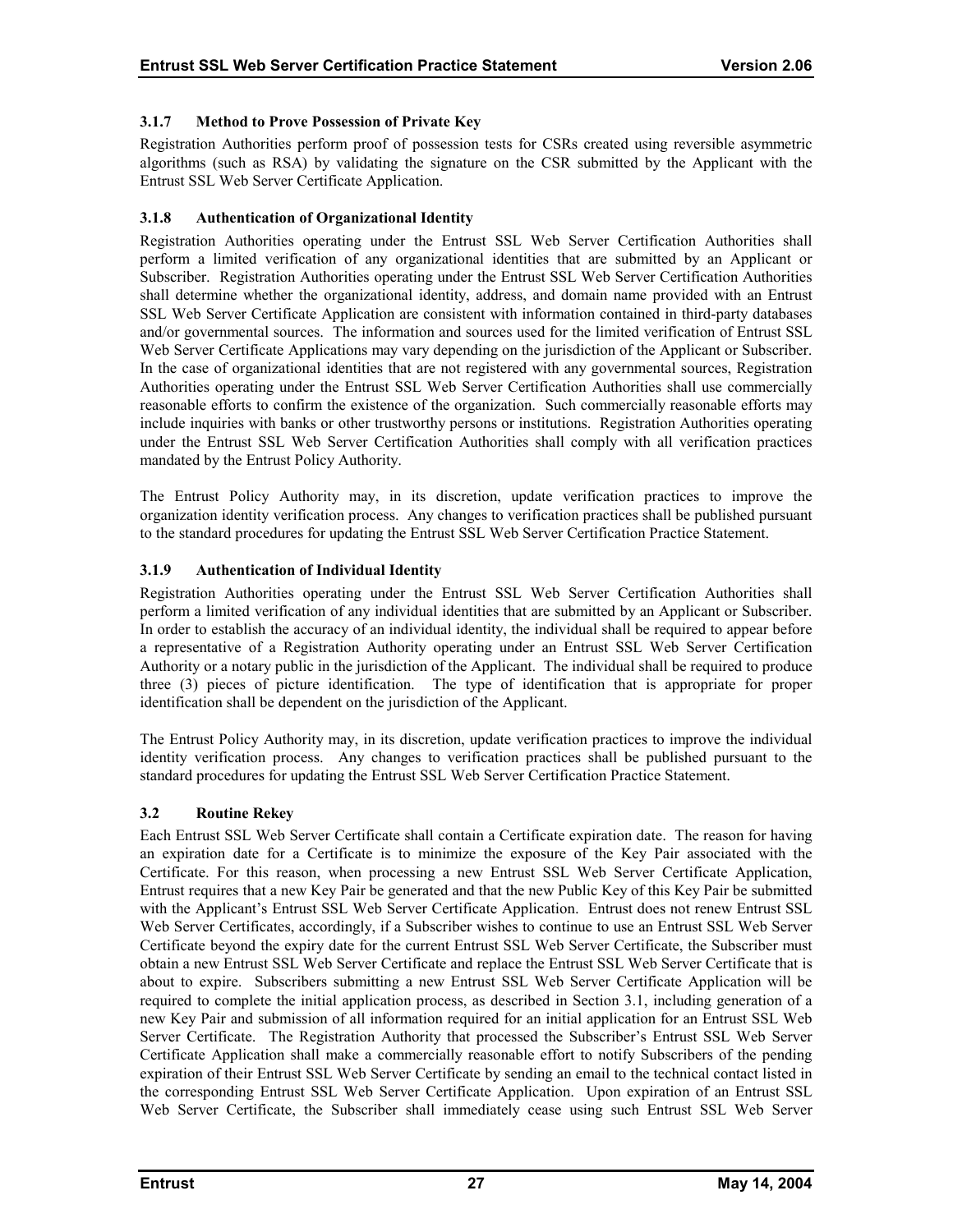<span id="page-32-0"></span>Certificate and shall remove such Entrust SSL Web Server Certificate from any devices and/or software in which it has been installed.

#### **3.3 Rekey After Revocation**

Entrust SSL Web Server Certification Authorities and Registration Authorities operating under Entrust SSL Web Server Certification Authorities do not renew Entrust SSL Web Server Certificates that have been revoked. If a Subscriber wishes to use an Entrust SSL Web Server Certificate after revocation, the Subscriber must apply for a new Entrust SSL Web Server Certificate and replace the Entrust SSL Web Server Certificate that has been revoked. In order to obtain another Entrust SSL Web Server Certificate, the Subscriber will be required to complete the initial application process, as described in Section 3.1, including generation of a new Key Pair and submission of all information required for an initial application for an Entrust SSL Web Server Certificate. Upon revocation of an Entrust SSL Web Server Certificate, the Subscriber shall immediately cease using such Entrust SSL Web Server Certificate and shall remove such Entrust SSL Web Server Certificate from any devices and/or software in which it has been installed.

#### **3.4 Revocation Request**

A Subscriber may request revocation of their Entrust SSL Web Server Certificate at any time provided that the Subscriber can validate to the Registration Authority that processed the Subscriber's Entrust SSL Web Server Certificate Application that the Subscriber is the person, organization, or entity to whom the Entrust SSL Web Server Certificate was issued. The Registration Authority shall authenticate a request from a Subscriber for revocation of their Entrust SSL Web Server Certificate by requiring the pass phrase submitted by the Subscriber with the Entrust SSL Web Server Certificate Application and/or some subset of the information provided by the Subscriber with the Entrust SSL Web Server Certificate Application. Upon receipt and confirmation of such information, the Registration Authority shall then request revocation of the Subscriber's Entrust SSL Web Server Certificate within forty-eight (48) hours of validating the revocation request, and an Entrust SSL Web Server Certification Authority shall subsequently post the serial number of the revoked Entrust SSL Web Server Certificate to a CRL in an Entrust Repository. Registration Authorities operating under the Entrust SSL Web Server Certification Authority shall use commercially reasonable efforts to notify a Subscriber about the revocation of the Subscriber's Entrust SSL Web Server Certificate by sending an email to the technical and security contacts identified in the Subscriber's Entrust SSL Web Server Certificate Application.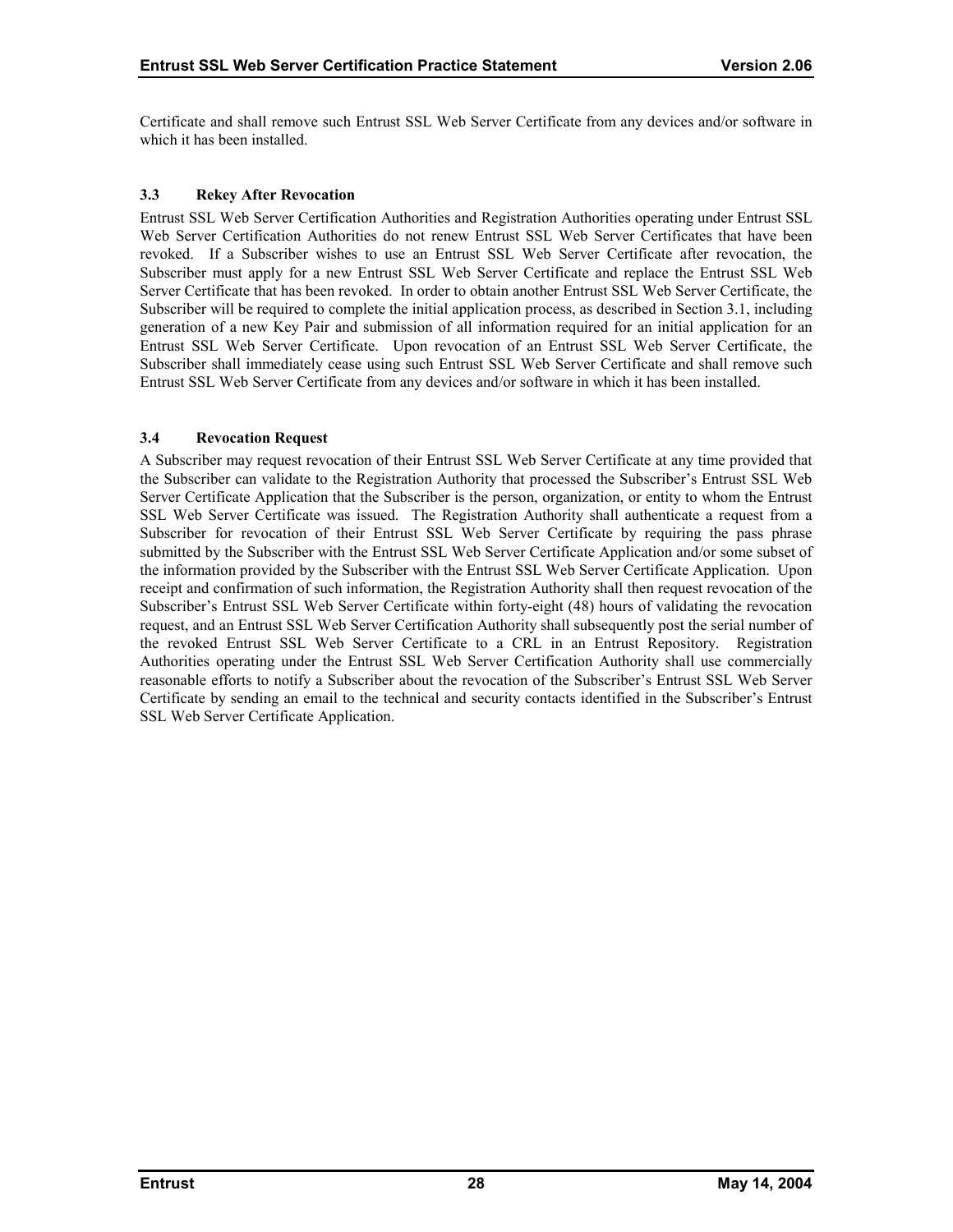#### <span id="page-33-0"></span>**4 Operational Requirements**

#### **4.1 Certificate Application**

To obtain an Entrust SSL Web Server Certificate, an Applicant must follow the procedures described in section 3.1 of the Entrust SSL Web Server Certification Practice Statement. An Entrust-operated Registration Authority or an independent third-party Registration Authority operating under an Entrust SSL Web Server Certification Authority shall follow the procedures described in Sections 3.1.8 and 3.1.9 to perform limited verification of the identity of the Applicant.

## **4.2 Certificate Issuance**

After performing limited verification of the information provided by an Applicant with an Entrust SSL Web Server Certificate Application, a Registration Authority operating under an Entrust SSL Web Server Certification Authority may request that an Entrust SSL Web Server Certification Authority issue an Entrust SSL Web Server Certificate. Upon receipt of a request from a Registration Authority operating under an Entrust SSL Web Server Certification Authority, that Entrust SSL Web Server Certification Authority may generate and digitally sign an Entrust SSL Web Server Certificate in accordance with the Certificate profile described in Section 7 of this Entrust SSL Web Server Certification Practice Statement.

#### **4.3 Certificate Acceptance**

Once an Entrust SSL Web Server Certificate has been generated and placed in an Entrust Repository, the Registration Authority that requested the issuance of the Entrust SSL Web Server Certificate shall use commercially reasonable efforts to notify the Applicant by email that the Applicant's Entrust SSL Web Server Certificate is available. The email will contain a URL for use by the Applicant to retrieve the Entrust SSL Web Server Certificate.

#### **4.4 Certificate Suspension and Revocation**

An Entrust SSL Web Server Certification Authority shall revoke an Entrust SSL Web Server Certificate after receiving a valid revocation request from a Registration Authority operating under such Entrust SSL Web Server Certification Authority. A Registration Authority operating under an Entrust SSL Web Server Certification Authority shall be entitled to request and may request that an Entrust SSL Web Server Certification Authority revoke an Entrust SSL Web Server Certificate after such Registration Authority receives a valid revocation request from the Subscriber for such Entrust SSL Web Server Certificate. A Registration Authority operating under an Entrust SSL Web Server Certification Authority shall be entitled to request and shall request that an Entrust SSL Web Server Certification Authority revoke an Entrust SSL Web Server Certificate if such Registration Authority becomes aware of the occurrence of any event that would require a Subscriber to cease to use such Entrust SSL Web Server Certificate. Entrust SSL Web Server Certification Authorities do not allow the suspension of Entrust SSL Web Server Certificates.

#### **4.4.1 Circumstances for Revocation**

An Entrust SSL Web Server Certification Authority shall be entitled to revoke and may revoke, and a Registration Authority operating under an Entrust SSL Web Server Certification Authority shall be entitled to request revocation of and shall request revocation of, a Subscriber's Entrust SSL Web Server Certificate if such Entrust SSL Web Server Certification Authority or Registration Authority has knowledge of or a reasonable basis for believing that of any of the following events have occurred:

- (i) Compromise of such Entrust SSL Web Server Certification Authority's Private Key or Compromise of a superior Certification Authority's Private Key;
- (ii) breach by the Subscriber of any of the terms of the Entrust SSL Web Server Certification Practice Statement or the Subscriber's Subscription Agreement;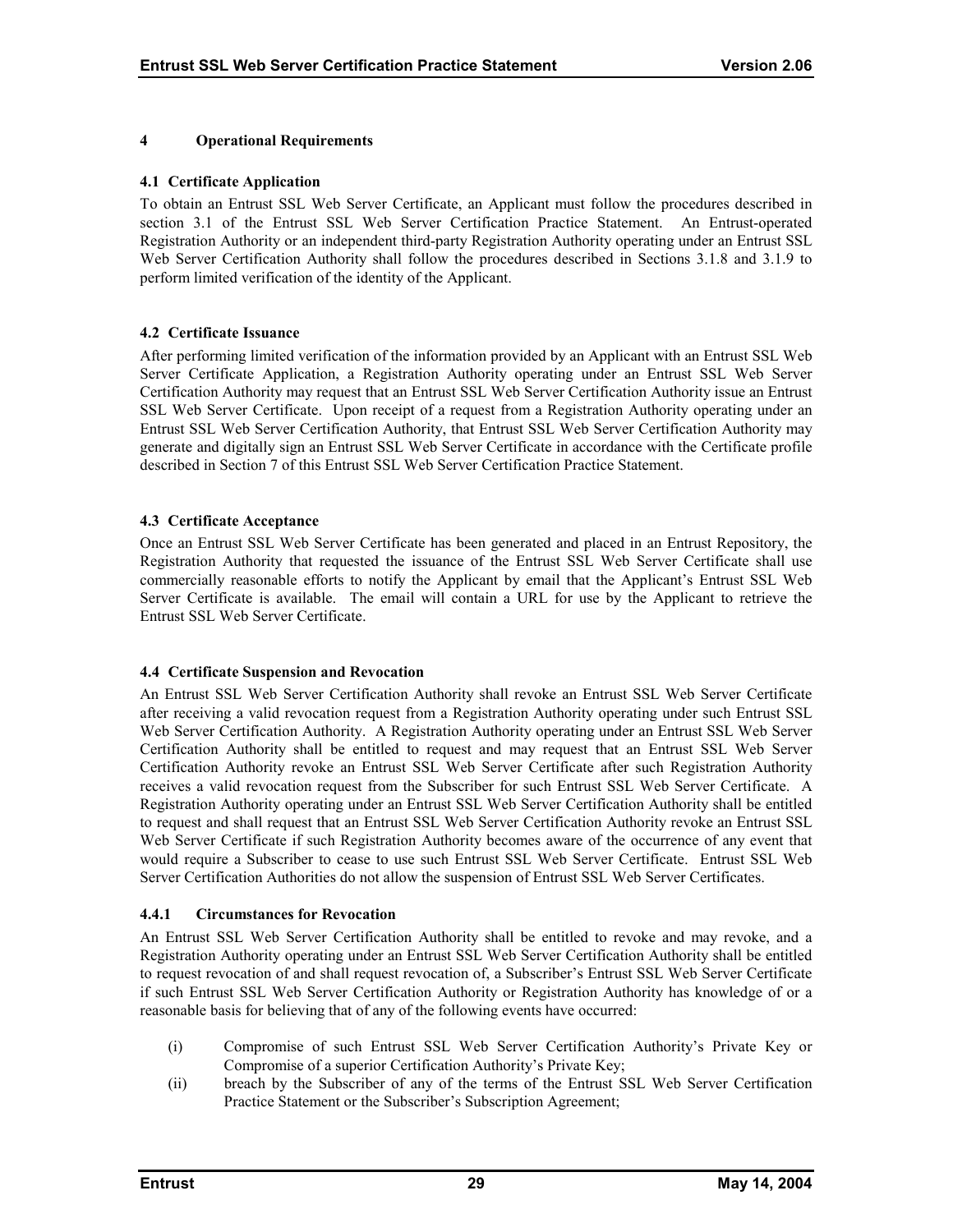- <span id="page-34-0"></span>(iii) any change in the information contained in an Entrust SSL Web Server Certificate issued to a Subscriber;
- (v) non-payment of any Entrust SSL Web Server Certificate fees or service fees;
- (vi) a determination that an Entrust SSL Web Server Certificate was not issued in accordance with the requirements of the Entrust SSL Web Server Certification Practice Statement or the Subscriber's Subscription Agreement; or
- (vi) any other reason that may be reasonably expected to affect the integrity, security, or trustworthiness of an Entrust SSL Web Server Certificate or an Entrust SSL Web Server Certification Authority.

A Subscriber shall request revocation of their Entrust SSL Web Server Certificate if the Subscriber has a suspicion or knowledge of a Compromise of the Subscriber's Private Key or a suspicion or knowledge of a change in the information contained in the Subscriber's Entrust SSL Web Server Certificate or a change in circumstances that causes the information contained in Subscriber's Entrust SSL Web Server Certificate to become inaccurate, incomplete, or misleading. Such revocation request shall be submitted by the Subscriber to the Registration Authority that processed the Subscriber's Entrust SSL Web Server Certificate Application. If a Subscriber's Entrust SSL Web Server Certificate is revoked for any reason, the Registration Authority that processed the Subscriber's Entrust SSL Web Server Certificate Application shall make a commercially reasonable effort to notify such Subscriber by sending an email to the technical and security contacts listed in the Entrust SSL Web Server Certificate Application. Revocation of an Entrust SSL Web Server Certificate shall not affect any of the Subscriber's contractual obligations under this Entrust SSL Web Server Certification Practice Statement, the Subscriber's Subscription Agreement, or any Relying Party Agreements.

# **4.4.2 Who Can Request Revocation**

A Subscriber may request revocation of their Entrust SSL Web Server Certificate at any time for any reason. If a Subscriber requests revocation of their Entrust SSL Web Server Certificate, the Subscriber must be able to validate themselves as set forth in Section 3.4 to the Registration Authority that processed the Subscriber's Entrust SSL Web Server Certificate Application. The Entrust SSL Web Server Certification Authorities shall not be required to revoke and the Registration Authorities operating under the Entrust SSL Web Server Certification Authorities shall not be required to request revocation of an Entrust SSL Web Server Certificate until a Subscriber can properly validate themselves as set forth in Section 3.4 and 4.4.3. An Entrust SSL Web Server Certification Authority shall be entitled to revoke and shall revoke, and a Registration Authority operating under an Entrust SSL Web Server Certification Authority shall be entitled to request revocation of and shall request revocation of, a Subscriber's Entrust SSL Web Server Certificate at any time for any of the reasons set forth in Section 4.4.1.

## **4.4.3 Procedure for Revocation Request**

A Registration Authority operating under an Entrust SSL Web Server Certification Authority shall authenticate a request by a Subscriber for revocation of their Entrust SSL Web Server Certificate by requiring (i) some subset of the information provided by the Subscriber with the Subscriber's Entrust SSL Web Server Certificate Application, or (ii) the pass phrase submitted by the Subscriber with the Subscriber's Entrust SSL Web Server Certificate Application or verification by a contact at the Subscriber. Upon receipt and confirmation of such information, the Registration Authority shall send a revocation request to the Entrust SSL Web Server Certification Authority that issued such Entrust SSL Web Server Certificate. The Entrust SSL Web Server Certification Authority receiving such revocation request shall within forty-eight (48) hours of receiving such revocation request post the serial number of the revoked Entrust SSL Web Server Certificate to a CRL in an Entrust Repository. If a Subscriber's Entrust SSL Web Server Certificate is revoked for any reason, the Registration Authority that requested revocation of the Subscriber's Entrust SSL Web Server Certificate shall make a commercially reasonable effort to notify the Subscriber by sending an email to the technical and security contacts specified in the Subscriber's Entrust SSL Web Certificate Application.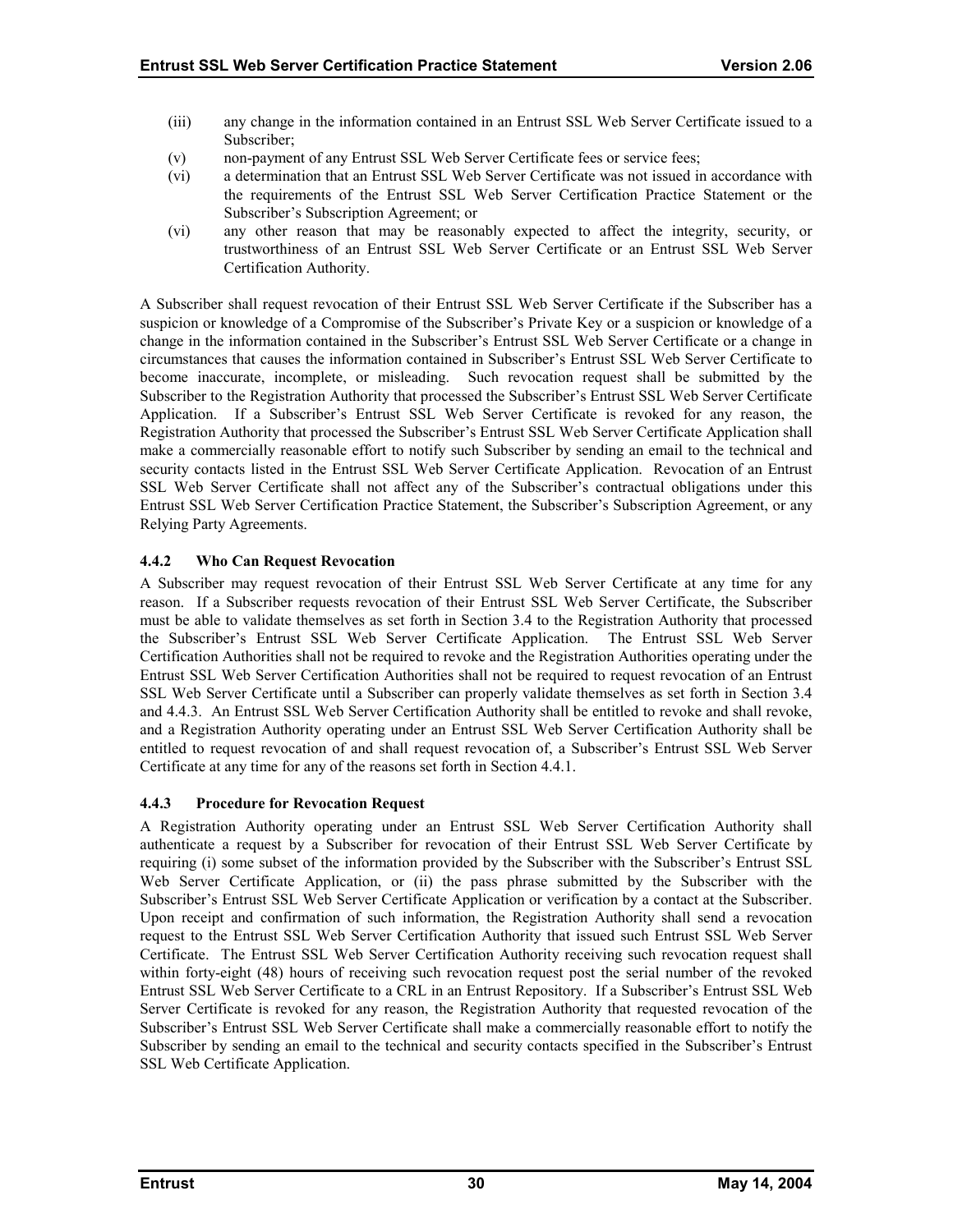## <span id="page-35-0"></span>**4.4.4 Revocation Request Grace Period**

In the case of Private Key Compromise, or suspected Private Key Compromise, a Subscriber shall request revocation of the corresponding Entrust SSL Web Server Certificate immediately upon detection of the Compromise or suspected Compromise. Revocation requests for other required reasons shall be made as soon as reasonably practicable.

#### **4.4.5 Circumstances for Suspension**

Entrust SSL Web Server Certification Authorities do not suspend Entrust SSL Web Server Certificates.

#### **4.4.6 Who Can Request Suspension**

Entrust SSL Web Server Certification Authorities do not suspend Entrust SSL Web Server Certificates.

#### **4.4.7 Procedure for Suspension Request**

Entrust SSL Web Server Certification Authorities do not suspend Entrust SSL Web Server Certificates.

#### **4.4.8 Limits on Suspension Period**

Entrust SSL Web Server Certification Authorities do not suspend Entrust SSL Web Server Certificates.

#### **4.4.9 CRL Issuance Frequency**

Entrust SSL Web Server Certification Authorities shall use commercially reasonable efforts to issue CRLs at least once every twenty-four (24) hours. CRLs will generally be issued at approximately 12.00 a.m. In certain circumstances, CRLs may also be issued between these intervals, such as in the event of the detection of a serious Compromise.

#### **4.4.10 CRL Checking Requirements**

A Relying Party shall check whether the Entrust SSL Web Server Certificate that the Relying Party wishes to rely on has been revoked. A Relying Party shall check the Certificate Revocation Lists maintained in the appropriate Repository to determine whether the Entrust SSL Web Server Certificate that the Relying Party wishes to rely on has been revoked. In no event shall Entrust or any independent third-party Registration Authorities operating under an Entrust SSL Web Server Certification Authority, or any Resellers or Comarketers, or any subcontractors, distributors, agents, suppliers, employees, or directors of any of the foregoing be liable for any damages whatsoever due to (i) the failure of a Relying Party to check for revocation or expiration of an Entrust SSL Web Server Certificate, or (ii) any reliance by a Relying Party on an Entrust SSL Web Server Certificate that has been revoked or that has expired.

## **4.4.11 On-line Revocation/Status Checking Availability**

The CRLs in an Entrust Repository may be searched by serial number.

## **4.4.12 On-line Revocation Checking Requirements**

See Section 4.4.10.

## **4.4.13 Other Forms of Revocation Advertisements Available**

No other mechanisms are provided.

## **4.4.14 Checking Requirements For Other Forms of Revocation Advertisements**

No stipulation.

#### **4.4.15 Special Requirements Re Key Compromise**

If a Subscriber suspects or knows that the Private Key corresponding to the Public Key contained in the Subscriber's Entrust SSL Web Server Certificate has been Compromised, the Subscriber shall immediately notify the Registration Authority that processed the Subscriber's Entrust SSL Web Server Certificate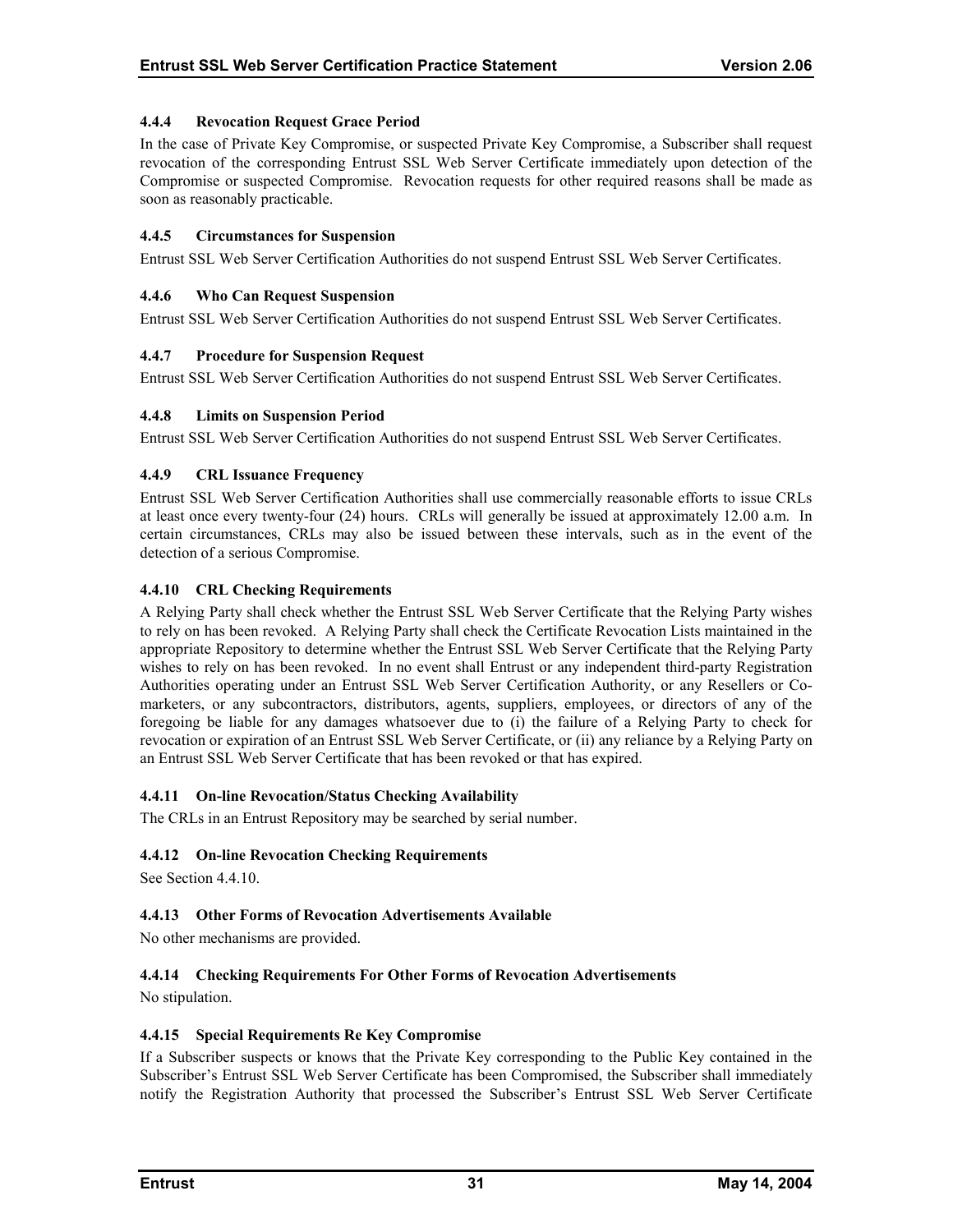<span id="page-36-0"></span>Application, using the procedures set forth in Section 4.4.3, of such suspected or actual Compromise. The Subscriber shall immediately stop using such Entrust SSL Web Server Certificate and shall remove such Entrust SSL Web Server Certificate from any devices and/or software in which such Entrust SSL Web Server Certificate has been installed. The Subscriber shall be responsible for investigating the circumstances of such Compromise or suspected Compromise and for notifying any Relying Parties that may have been affected by such Compromise or suspected Compromise.

#### **4.5 Security Audit Procedures**

Significant security events in the Entrust SSL Web Server Certification Authorities are automatically timestamped and recorded as audit logs in audit trail files. The audit trail files are processed (reviewed for policy violations or other significant events) on a regular basis. Authentication codes are used in conjunction with the audit trail files to protect against modification of audit logs. Audit trail files are archived periodically. All files including the latest audit trail file are moved to backup media and stored in a secure archive facility.

#### **4.6 Records Archival**

The audit trail files and databases for Entrust SSL Web Server Certification Authorities are both archived. The archive of an Entrust SSL Web Server Certification Authorities' database is retained for at least three (3) years. Archives of audit trail files are retained for at least one (1) year. The databases for Entrust SSL Web Server Certification Authorities are encrypted and protected by Entrust software master keys. The archive media is protected through storage in a restricted-access facility to which only Entrust-authorized personnel have access. Archive files are backed up as they are created. Originals are stored on-site and housed with an Entrust SSL Web Server Certification Authority system. Backup files are stored at a secure and separate geographic location.

#### **4.7 Key Changeover**

Subscribers are issued Entrust SSL Web Server Certificates that expire after a defined period of time to minimize the exposure of the associated Key Pair. For this reason, a new Key Pair must be created and that new Public Key must be submitted with each Entrust SSL Web Server Certificate Application to replace an expiring Entrust SSL Web Server Certificate. The process for renewing an Entrust SSL Web Server Certificate is described in Section 3.2.

#### **4.8 Compromise and Disaster Recovery**

Entrust SSL Web Server Certification Authorities have a disaster recovery plan to provide for timely recovery of services in the event of a system outage.

Entrust requires rigorous security controls to maintain the integrity of Entrust SSL Web Server Certification Authorities. The Compromise of the Private Key used by an Entrust SSL Web Server Certification Authority is viewed by Entrust as being very unlikely, however, Entrust has policies and procedures that will be employed in the event of such a Compromise. At a minimum, all Subscribers shall be informed as soon as practicable of such a Compromise and information shall be posted in the Entrust Repository.

## **4.9 CA Termination**

In the event that an Entrust SSL Web Server Certification Authority ceases operation, all Entrust SSL Web Server Certificates issued by such Entrust SSL Web Server Certification Authority shall be revoked.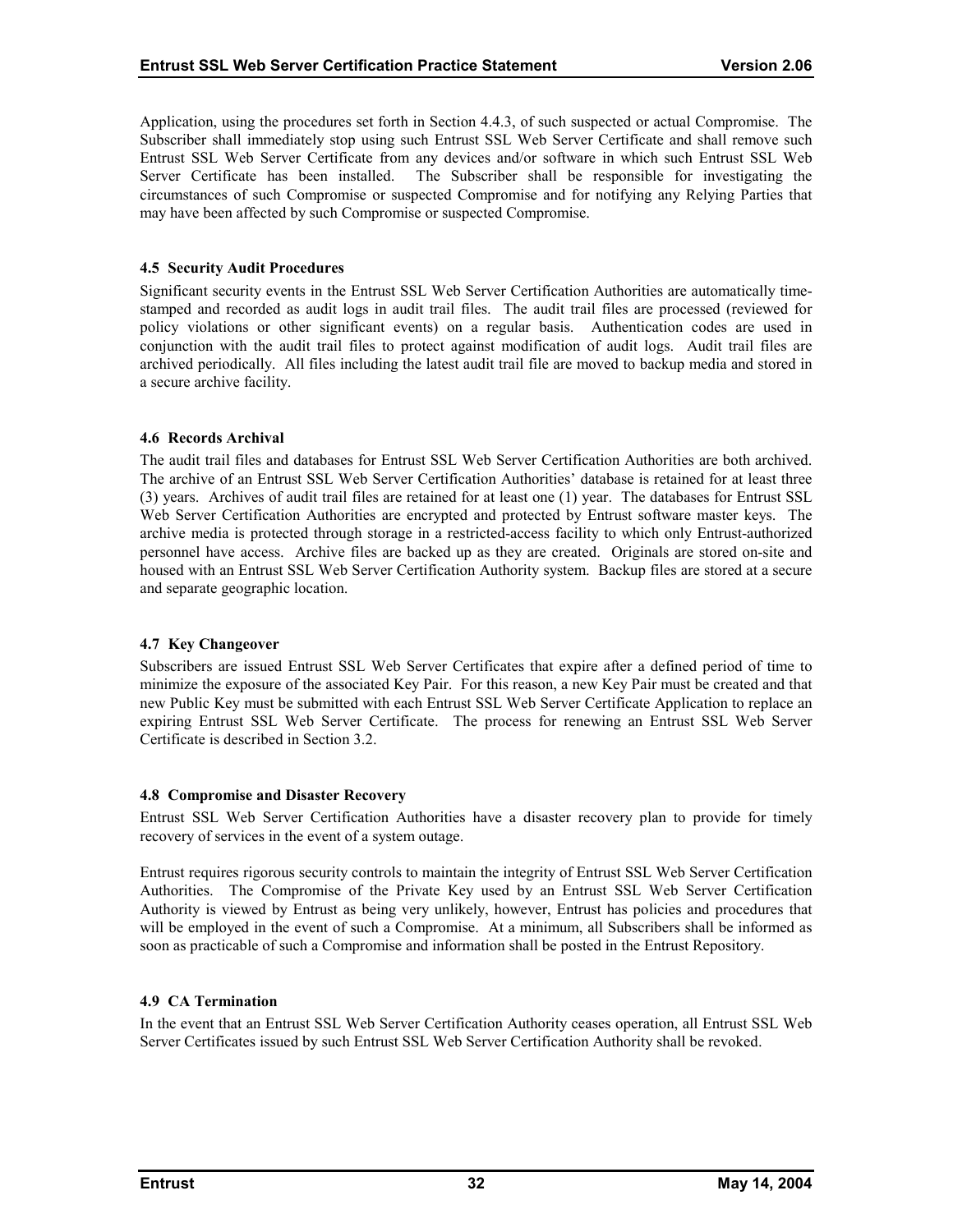## <span id="page-37-0"></span>**5 Physical, Procedural, and Personnel Security Controls**

#### **5.1 Physical Controls**

Entrust/Authority software is used as the software component of the Entrust SSL Web Server Certification Authorities. The hardware and software for an Entrust SSL Web Server Certification Authority is located in a secure facility with physical security and access control procedures that meet or exceed industry standards. The room containing the Entrust/Authority software is designated a two (2) person zone, and controls are used to prevent a person from being in the room alone. Alarm systems are used to notify security personnel of any violation of the rules for access to an Entrust SSL Web Server Certification Authority.

#### **5.2 Procedural Controls**

An Entrust SSL Web Server Certification Authority has a number of trusted roles for sensitive operations of the Entrust SSL Web Server Certification Authority software. To gain access to the Entrust/Authority software used in an Entrust SSL Web Server Certification Authority, operational personnel must undergo background investigations. Entrust SSL Web Server Certification Authority operations related to adding administrative personnel or changing Certification Authority policy settings require more than one (1) person to perform the operation.

#### **5.3 Personnel Controls**

Operational personnel for an Entrust SSL Web Server Certification Authority will not be assigned other responsibilities that conflict with their operational responsibilities for the Entrust SSL Web Server Certification Authority. The privileges assigned to operational personnel for an Entrust SSL Web Server Certification Authority will be limited to the minimum required to carry out their assigned duties.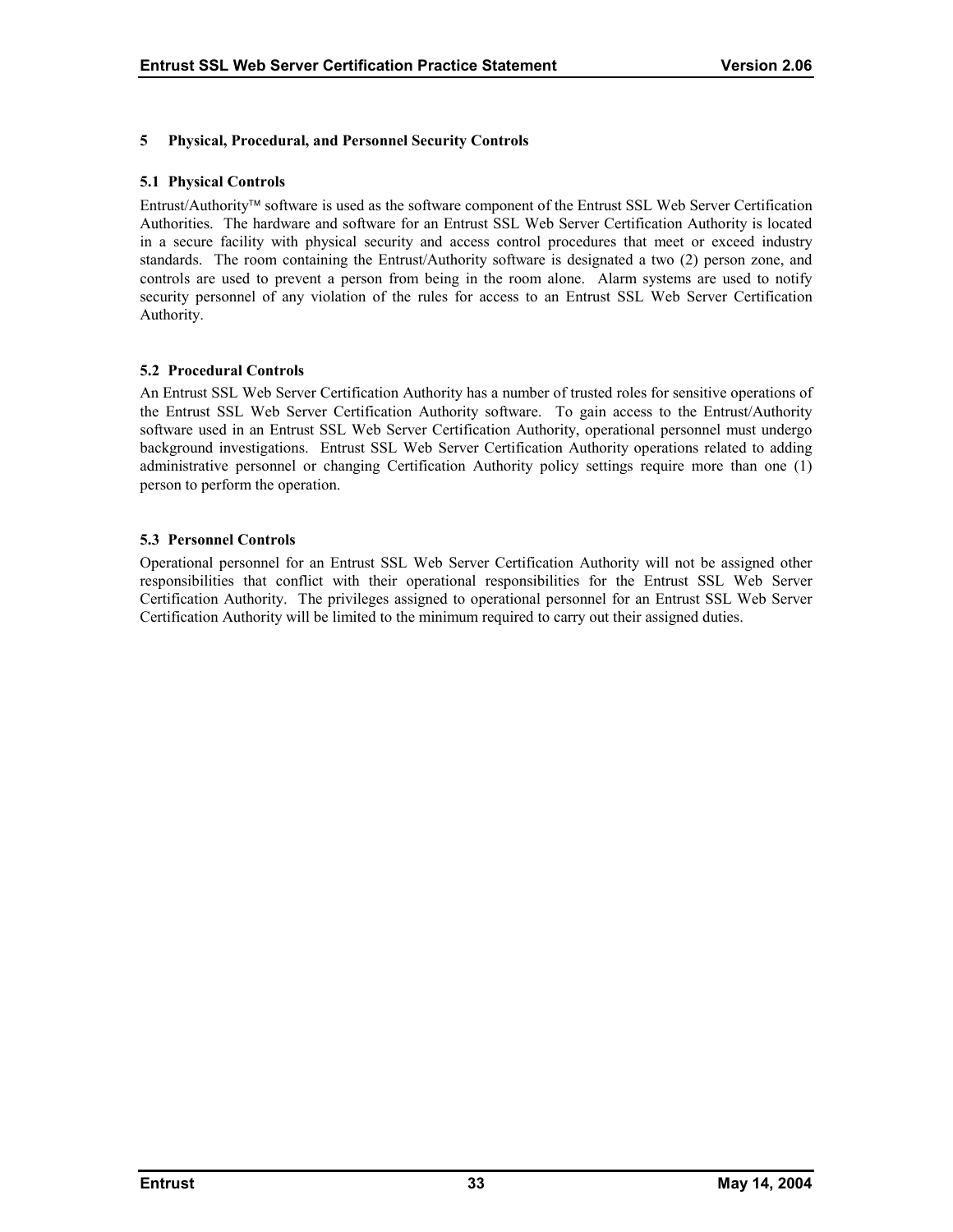## <span id="page-38-0"></span>**6 Technical Security Controls**

## **6.1 Key Pair Generation and Installation**

## **6.1.1 Key Pair Generation**

The signing Key Pair for an Entrust SSL Web Server Certification Authority is created during the initial start up of the Entrust/Master Control application and is protected by the master key for such Entrust SSL Web Server Certification Authority. Hardware key generation is used which is compliant to at least FIPS 140-1 level 3.

## **6.1.2 Private Key Delivery to Entity**

Not applicable.

# **6.1.3 Public Key Delivery to Certificate Issuer**

The Public Key to be included in an Entrust SSL Web Server Certificate is delivered to Entrust SSL Web Server Certification Authorities in a Certificate Signing Request (CSR) as part of the Entrust SSL Web Server Certificate Application process.

## **6.1.4 CA Public Key Delivery to Users**

The Public-Key Certificate for Entrust SSL Web Server Certification Authorities is cross certified by the GTE Corporation (GTE) Certification Authority. The self-signed Public-Key Certificate for the GTE Certification Authority is pre-installed in common World Wide Web browser and web server software by the applicable software manufacturers.

#### **6.1.5 Key Sizes**

The SSL server key sizes are determined by the Subscriber's World Wide Web server software.

## **6.1.6 Public-Key Parameters Generation**

The Subscriber's World Wide Web server software controls which Public-Key parameters are used.

## **6.1.7 Parameter Quality Checking**

The quality of the Public-Key parameters is governed by the Subscriber's World Wide Web server software that generates the parameters. Neither Entrust nor any independent third-party Registration Authority operating under an Entrust SSL Web Server Certification Authority, nor any Resellers or Co-marketers, or any subcontractors, distributors, agents, suppliers, employees, or directors of any of the foregoing make any representations or provide any representations, warranties or conditions whatsoever about the quality of the Public Key contained in an Entrust SSL Web Server Certificate.

#### **6.1.8 Hardware/Software Key Generation**

The method for generating the Subscriber's Key Pair associated with an Entrust SSL Web Server Certificate is solely under the control of the Subscriber, and neither Entrust nor any independent third-party Registration Authority operating under an Entrust SSL Web Server Certification Authority, nor any Resellers or Co-marketers, or any subcontractors, distributors, agents, suppliers, employees, or directors of any of the foregoing shall have any responsibility or liability whatsoever for the generation of the Subscriber's Key Pair.

#### **6.1.9 Key Usage Purposes**

Entrust SSL Web Server Certificates issued by an Entrust SSL Web Server Certification Authority contain the keyUsage and the extendkeyUsage Certificate extensions restricting the purpose for which an Entrust SSL Web Server Certificate can be used. Subscribers and Relying Parties shall only use Entrust SSL Web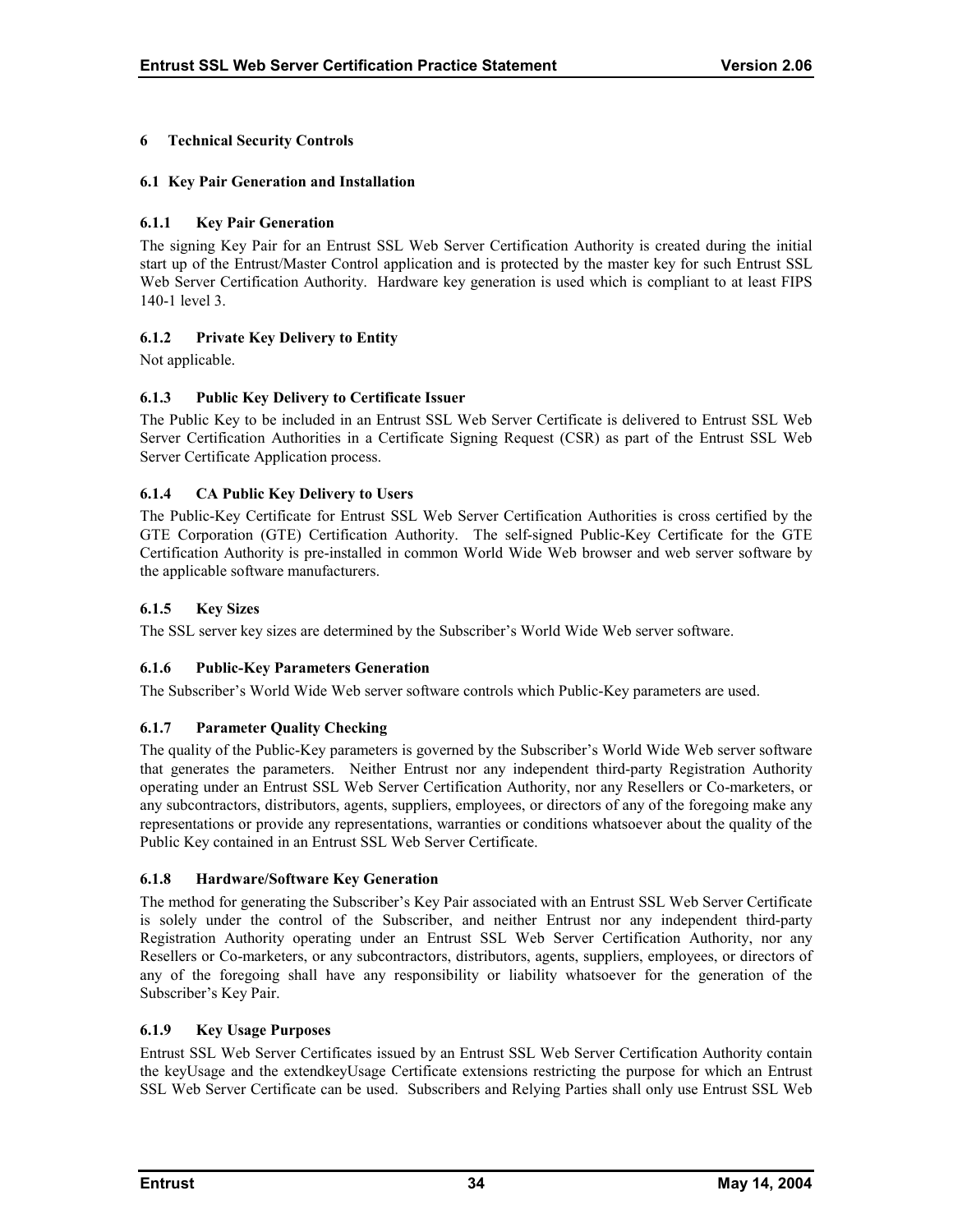<span id="page-39-0"></span>Server Certificates in compliance with this Entrust SSL Web Server Certification Practice Statement and applicable laws.

#### **6.2 Private Key Protection**

The Entrust SSL Web Server Certification Authorities use Entrust/Authority software in conjunction with hardware certified to FIPS 140-1 level 3 to protect the Entrust SSL Web Server Certification Authorities' Private Keys. Subscribers are responsible for protecting the Private Key associated with the Public Key in the Subscriber's Entrust SSL Web Server Certificate. Entrust does not escrow the Entrust SSL Web Server Certification Authorities' Private Keys.

#### **6.3 Other Aspects of Key Pair Management**

No stipulation.

#### **6.4 Activation Data**

No stipulation.

#### **6.5 Computer Security Controls**

The workstations on which the Entrust SSL Web Server Certification Authorities operate are physically secured as described in Section 5.1 of this Entrust SSL Web Server Certification Practice Statement. The operating systems on the workstations on which the Entrust SSL Web Server Certification Authorities operate enforce identification and authentication of users. Access to Entrust/Authority software databases and audit trails is restricted as described in this Entrust SSL Web Server Certification Practice Statement. All operational personnel that are authorized to have access to the Entrust SSL Web Server Certification Authorities are required to use hardware tokens in conjunction with a PIN to gain access to the physical room that contains the Entrust/Authority software being used for such Entrust SSL Web Server Certification **Authorities** 

#### **6.6 Life Cycle Technical Controls**

The efficacy and appropriateness of the security settings described in this Entrust SSL Web Server Certification Practice Statement are reviewed on a yearly basis. A risk and threat assessment will be performed to determine if key lengths need to be increased or operational procedures modified from time to time to maintain system security.

#### **6.7 Network Security Controls**

Remote access to Entrust/Authority software via the Entrust/Admin software interface is secured using the security features of the Secure Exchange Protocol and Entrust/Session software.

## **6.8 Cryptographic Module Engineering Controls**

The Entrust/Authority software cryptographic module is designed to conform to FIPS 140-1 level 1 requirements. Optional hardware tokens may be used to generate Key Pairs that may conform with higher levels of FIPS validation, but which must at least conform to level 1.

#### **7 Certificate and CRL Profiles**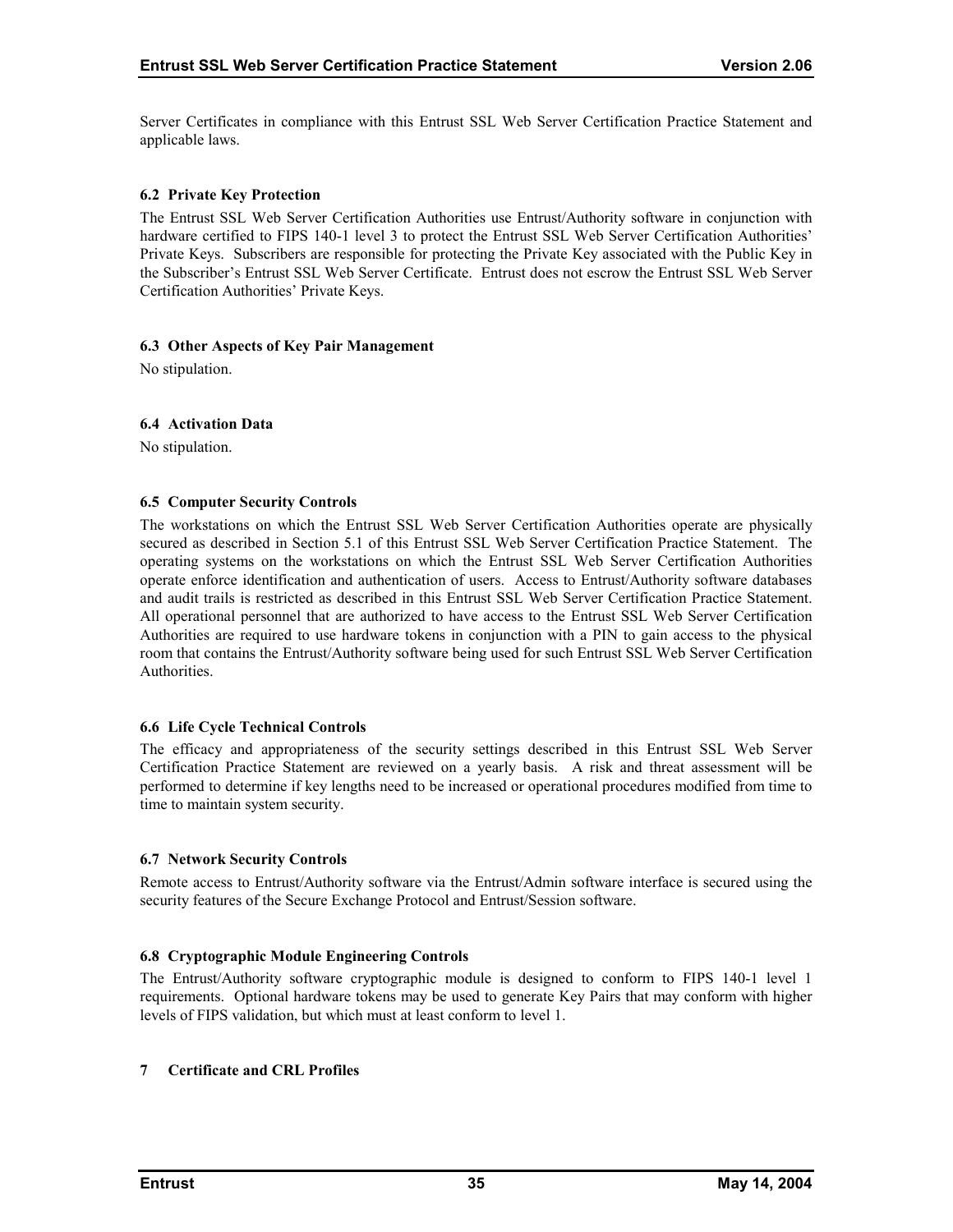#### <span id="page-40-0"></span>**7.1 Certificate Profile**

The profile for the Entrust SSL Web Server Certificates issued by an Entrust SSL Web Server Certification Authority conform to the specifications for the Secure Sockets Layer protocol.

#### **7.2 CRL Profile**

The following fields of the X.509 version 2 CRL format are used by the Entrust SSL Web Server Certification Authorities:

- version: set to v2
- signature: identifier of the algorithm used to sign the CRL
- issuer: the full Distinguished Name of the Certification Authority issuing the CRL
- this update: time of CRL issuance
- next update: time of next expected CRL update
- revoked certificates: list of revoked Certificate information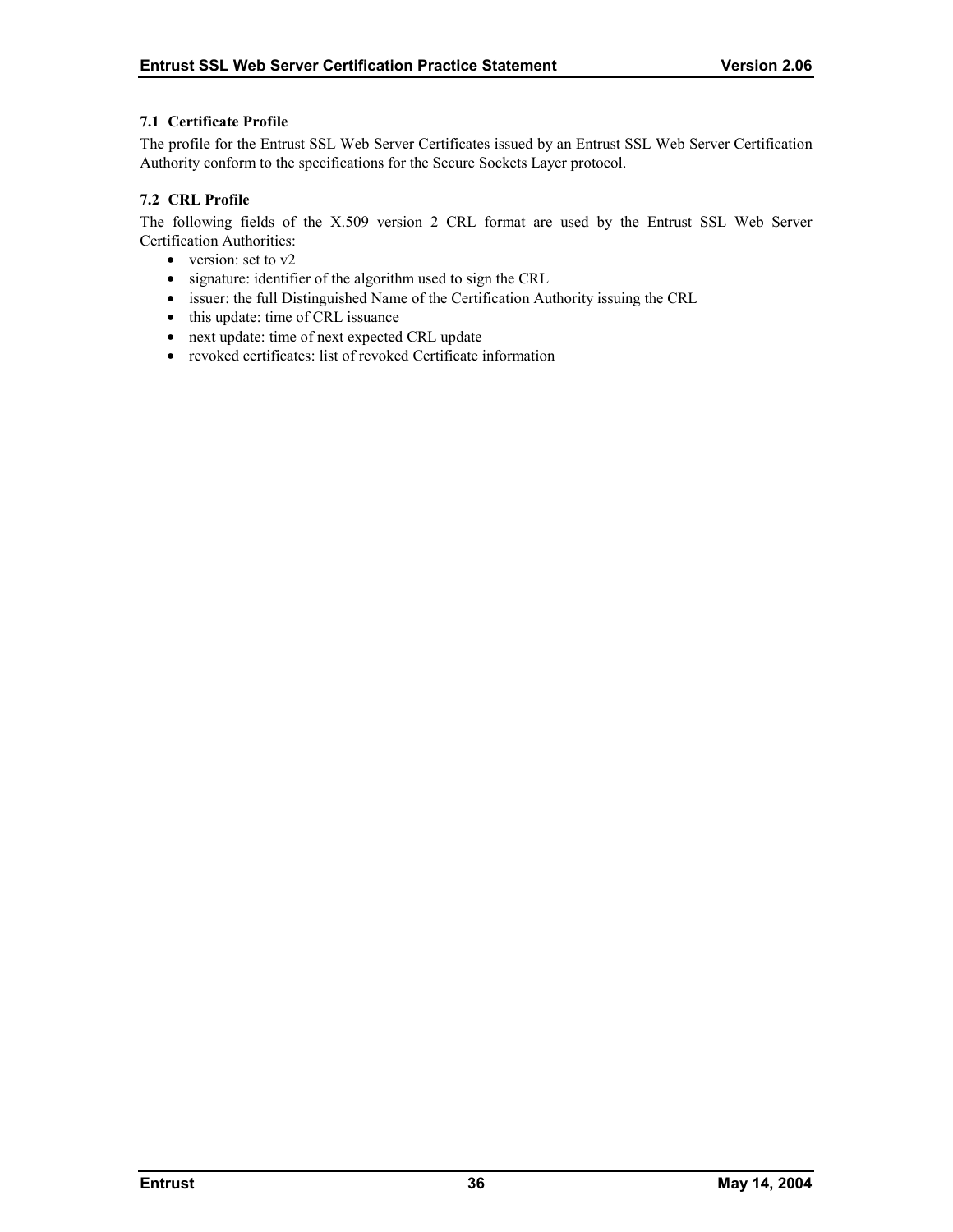#### <span id="page-41-0"></span>**8 Specification Administration**

#### **8.1 Contact Information**

Director Operations, Entrust Certificate Services Entrust Limited 1000 Innovation Drive Ottawa, Ontario Canada K2K 3E7

Tel: (613) 270-3157 Email: [entrust.OA@entrust.net](mailto:???@entrust.net)

#### **8.2 Specification Change Procedures**

Entrust may, in its discretion, modify the Entrust SSL Web Server Certification Practice Statement and the terms and conditions contained herein from time to time. Modifications to the Entrust SSL Web Server Certification Practice Statement that, in the judgment of Entrust, will have little or no impact on Applicants, Subscribers, and Relying Parties, may be made with no change to the Entrust SSL Web Server Certification Practice Statement version number and no notification to Applicants, Subscribers, and Relying Parties. Such changes shall become effective immediately upon publication in the Entrust Repository.

Modifications to the Entrust SSL Web Server Certification Practice Statement that, in the judgment of Entrust may have a significant impact on Applicants, Subscribers, and Relying Parties, shall be published in the Entrust Repository and shall become effective fifteen (15) days after publication in the Entrust Repository unless Entrust withdraws such modified Entrust SSL Web Server Certification Practice Statement prior to such effective date. In the event that Entrust makes a significant modification to Entrust SSL Web Server Certification Practice Statement, the version number of the Entrust SSL Web Server Certification Practice Statement shall be updated accordingly. Unless a Subscriber ceases to use, removes, and requests revocation of such Subscriber's Entrust SSL Web Server Certificate(s) prior to the date on which an updated version of the Entrust SSL Web Server Certification Practice Statement becomes effective, such Subscriber shall be deemed to have consented to the terms and conditions of such updated version of the Entrust SSL Web Server Certification Practice Statement and shall be bound by the terms and conditions of such updated version of the Entrust SSL Web Server Certification Practice Statement.

#### **8.3 Publication and Notification Policies**

Prior to major changes to this Entrust SSL Web Server Certification Practice Statement, notification of the upcoming changes will be posted in the Entrust Repository.

# **8.4 CPS Approval Procedures**

This Entrust SSL Web Server Certification Practice Statement and any subsequent changes shall be approved by the Entrust Policy Authority.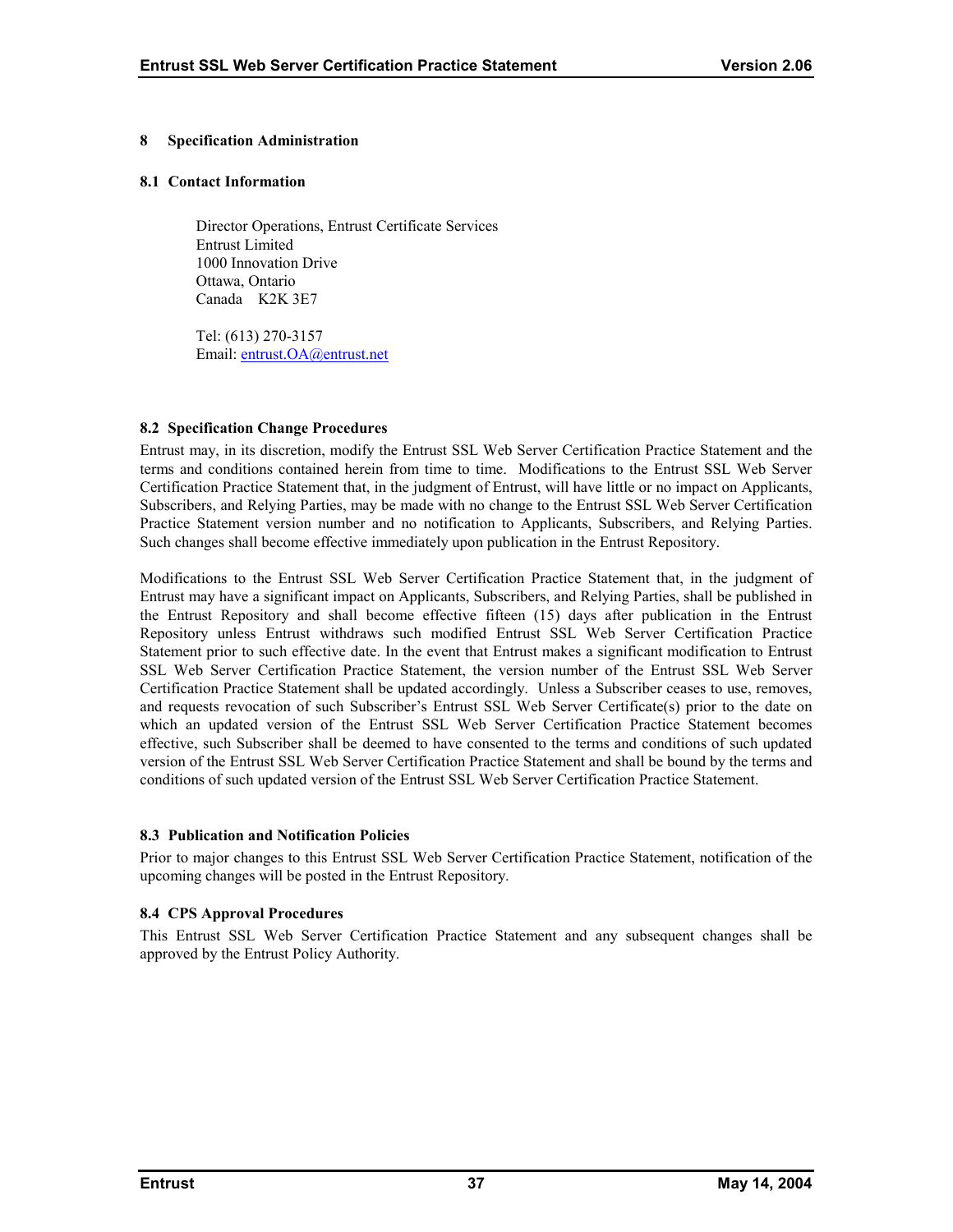#### <span id="page-42-0"></span>**9 Acronyms**

| CA          | Certification Authority                                                          |
|-------------|----------------------------------------------------------------------------------|
| <b>CPS</b>  | <b>Certification Practice Statement</b>                                          |
| <b>CRL</b>  | Certificate Revocation List                                                      |
| <b>CSR</b>  | Certificate Signing Request                                                      |
| DN          | Distinguished Name                                                               |
| <b>DNS</b>  | Domain Name Server                                                               |
| <b>DSA</b>  | Digital Signature Algorithm                                                      |
| <b>HTTP</b> | <b>Hypertext Transfer Protocol</b>                                               |
| <b>IETF</b> | Internet Engineering Task Force                                                  |
| ITU-T       | International Telecommunication Union - Telecommunication Standardization Sector |
| MAC         | Message Authentication Code                                                      |
| <b>OA</b>   | <b>Operational Authority</b>                                                     |
| <b>OID</b>  | Object Identifier                                                                |
| PA          | Policy Authority                                                                 |
| PIN         | Personal Identification Number                                                   |
| PKI         | Public-Key Infrastructure                                                        |
| RA          | <b>Registration Authority</b>                                                    |
| <b>RDN</b>  | Relative Distinguished Name                                                      |
| <b>RFC</b>  | <b>Request for Comment</b>                                                       |
| <b>SEP</b>  | Secure Exchange Protocol                                                         |
| SSL         | Secure Sockets Layer                                                             |
| <b>URL</b>  | Universal Resource Locator                                                       |
|             |                                                                                  |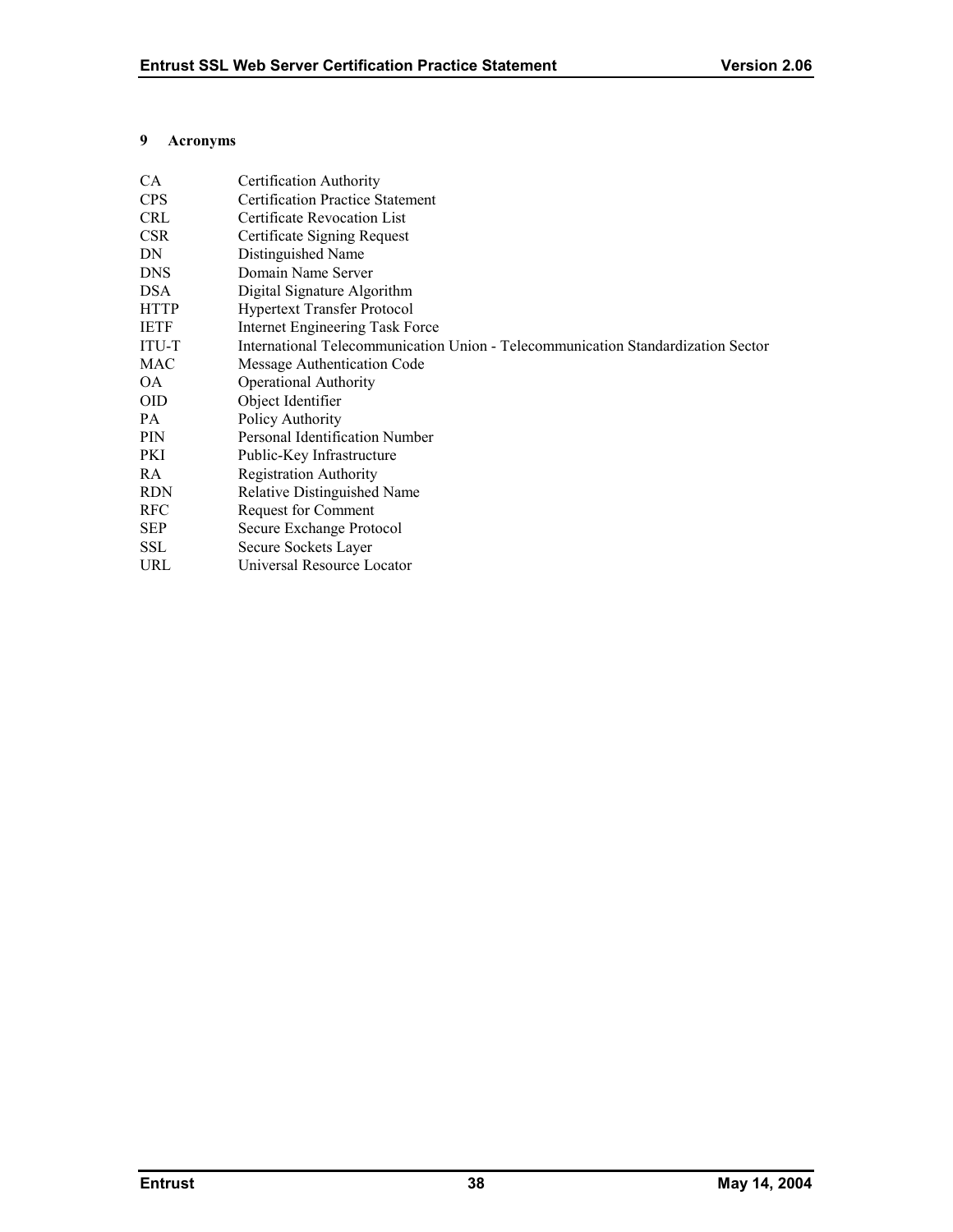#### <span id="page-43-0"></span>**10 Definitions**

**Affiliate:** means Entrust, and any corporation or other entity that Entrust directly or indirectly controls. In this context, a party "controls" a corporation or another entity if it directly or indirectly owns or controls fifty percent (50%) or more of the voting rights for the board of directors or other mechanism of control.

**Applicant:** means a person, entity, or organization applying for an Entrust SSL Web Server Certificate, but which has not yet been issued an Entrust SSL Web Server Certificate, or a person, entity, or organization that currently has an Entrust SSL Web Server Certificate or Entrust SSL Web Server Certificates and that is applying for renewal of such Entrust SSL Web Server Certificate or Entrust SSL Web Server Certificates or for an additional Entrust SSL Web Server Certificate or Entrust SSL Web Server Certificates.

**Business Day:** means any day, other than a Saturday, Sunday, statutory or civic holiday in the City of Ottawa, Ontario.

**Certificate:** means a digital document that at a minimum: (a) identifies the Certification Authority issuing it, (b) names or otherwise identifies a Subject, (c) contains a Public Key of a Key Pair, (d) identifies its operational period, and (e) contains a serial number and is digitally signed by a Certification Authority.

**Certificate Revocation List:** means a time-stamped list of the serial numbers of revoked Certificates that has been digitally signed by a Certification Authority.

**Certification Authority:** means an entity or organization that (i) creates and digitally signs Certificates that contain among other things a Subject's Public Key and other information that is intended to identify the Subject, (ii) makes Certificates available to facilitate communication with the Subject identified in the Certificate, and (iii) creates and digitally signs Certificate Revocation Lists containing information about Certificates that have been revoked and which should no longer be used or relied upon.

**Certification Practice Statement:** means a statement of the practices that a Certification Authority uses in issuing, managing, revoking, renewing, and providing access to Certificates, and the terms and conditions under which the Certification Authority makes such services available.

**Co-marketers:** means any person, entity, or organization that has been granted by Entrust or a Registration Authority operating under an Entrust SSL Web Server Certification Authority the right to promote Entrust SSL Web Server Certificates.

**Compromise:** means a suspected or actual loss, disclosure, or loss of control over sensitive information or data.

**CPS:** see Certification Practice Statement.

**CRL:** see Certificate Revocation List.

**Cross Certificate(s)**: shall mean a Certificate(s) that (i) includes the public key of a public-private key pair generated by or for the Entrust Certification Authority; (ii) includes the digital signature of a Certification Authority operated by GTE Corporation. ("GTE") or its successors; (iii) allows verification of a Subscriber's public key SSL Certificate through the use of a GTE public key Certificate; and (iv) has an expiry date on or before February 23, 2006.

**Entrust:** means Entrust Limited.

**Entrust.net**: means Entrust Limited.

**Entrust Operational Authority:** means those personnel who work for or on behalf of Entrust and who are responsible for the operation of the Entrust SSL Web Server Certification Authorities.

**Entrust Policy Authority:** means those personnel who work for or on behalf of Entrust and who are responsible for determining the policies and procedures that govern the operation of the Entrust SSL Web Server Certification Authorities.

**Entrust Repository:** means a collection of databases and web sites that contain information about Entrust SSL Web Server Certificates and services provided by Entrust in respect to Entrust SSL Web Server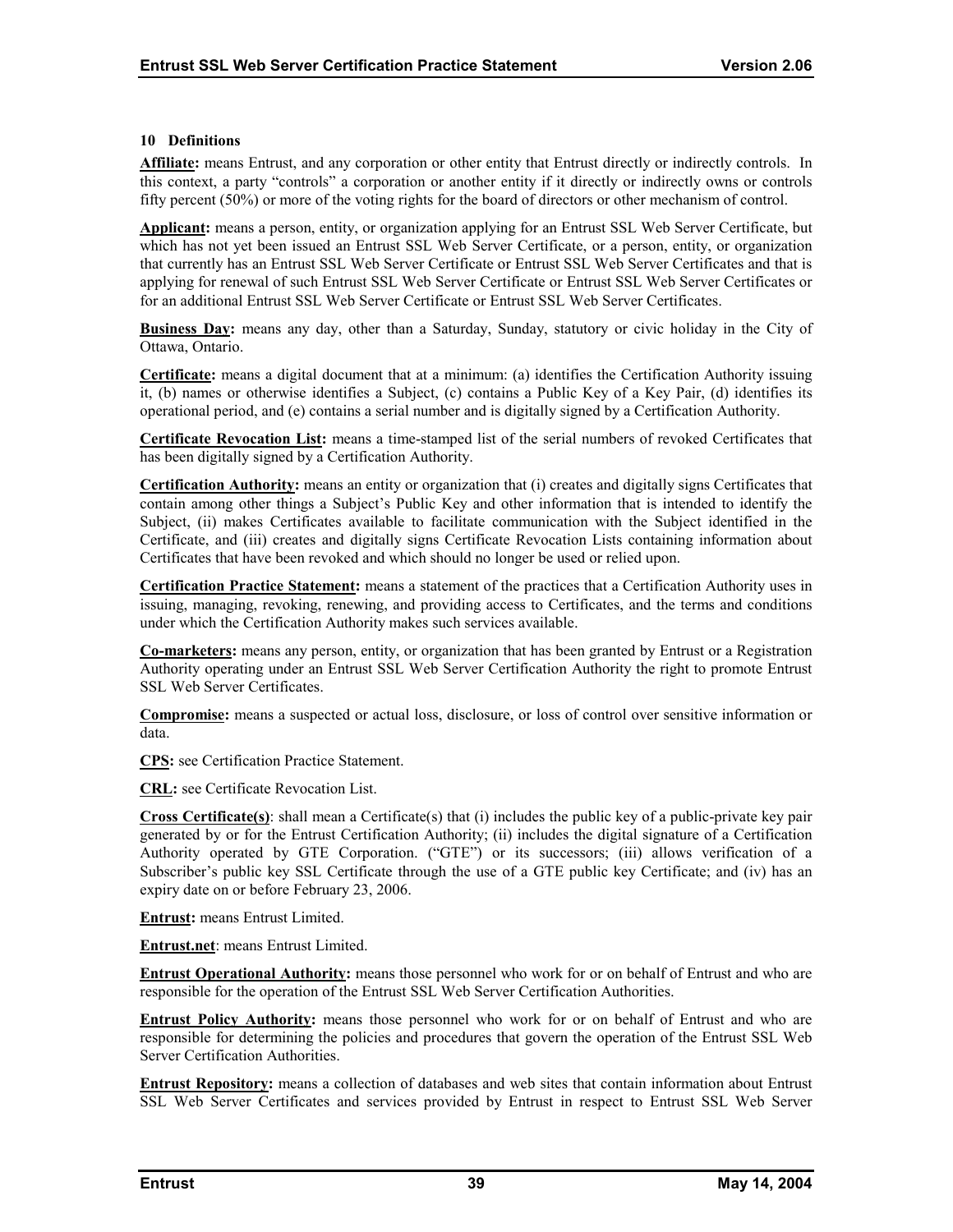Certificates, including among other things, the types of Entrust SSL Web Server Certificates issued by the Entrust SSL Web Server Certification Authorities, the services provided by Entrust in respect to Entrust SSL Web Server Certificates, the fees charged by Entrust for Entrust SSL Web Server Certificates and for the services provided by Entrust in respect to Entrust SSL Web Server Certificates, Certificate Revocation Lists, the Entrust SSL Web Server Certification Practice Statement, and other information and agreements that are intended to govern the use of Entrust SSL Web Server Certificates.

**Entrust SSL Web Server Certification Authority:** means a Certification Authority operated by or on behalf of Entrust for the purpose of issuing, managing, revoking, renewing, and providing access to Entrust SSL Web Server Certificates.

**Entrust SSL Web Server Certification Practice Statement:** means this document.

**Entrust SSL Web Server CPS:** See Entrust SSL Web Server Certification Practice Statement.

**Entrust SSL Web Server Certificate:** means an SSL Certificate issued by an Entrust SSL Web Server Certification Authority for use on World Wide Web servers.

**Entrust SSL Web Server Certificate Application:** means the form and application information requested by a Registration Authority operating under an Entrust SSL Web Server Certification Authority and submitted by an Applicant when applying for the issuance of an Entrust SSL Web Server Certificate.

**FIPS:** means the Federal Information Processing Standards. These are U.S. Federal standards that prescribe specific performance requirements, practices, formats, communication protocols, and other requirements for hardware, software, data, and telecommunications operation.

**IETF:** means the Internet Engineering Task Force. The Internet Engineering Task Force is an international community of network designers, operators, vendors, and researchers concerned with the evolution of the Internet architecture and the efficient operation of the Internet.

**Key Pair:** means two mathematically related cryptographic keys, having the properties that (i) one key can be used to encrypt a message that can only be decrypted using the other key, and (ii) even knowing one key, it is believed to be computationally infeasible to discover the other key.

**Object Identifier:** means a specially-formatted sequence of numbers that is registered in accordance with internationally-recognized procedures for object identifier registration.

**OID:** see Object Identifier.

**Operational Period:** means, with respect to a Certificate, the period of its validity. The Operational Period would typically begin on the date the Certificate is issued (or such later date as specified in the Certificate), and ends on the date and time it expires as noted in the Certificate or earlier if the Certificate is Revoked.

**PKIX:** means an IETF Working Group developing technical specifications for PKI components based on X.509 Version 3 Certificates.

**Private Key:** means the key of a Key Pair used to decrypt an encrypted message. This key must be kept secret.

**Public Key:** means the key of a Key Pair used to encrypt a message. The Public Key can be made freely available to anyone who may want to send encrypted messages to the holder of the Private Key of the Key Pair. The Public Key is usually made publicly available in a Certificate issued by a Certification Authority and is often obtained by accessing a repository or database. A Public Key is used to encrypt a message that can only be decrypted by the holder of the corresponding Private Key.

**RA:** see Registration Authority.

**Registration Authority:** means an entity that performs two functions: (1) the receipt of information from a Subject to be named in a Certificate, and (2) the performance of limited verification of information provided by the Subject against information available in certain third-party databases. In the event that the information provided by a Subject corresponds to the information in such third-party databases a Registration Authority may send a request to a Certification Authority requesting that the Certification